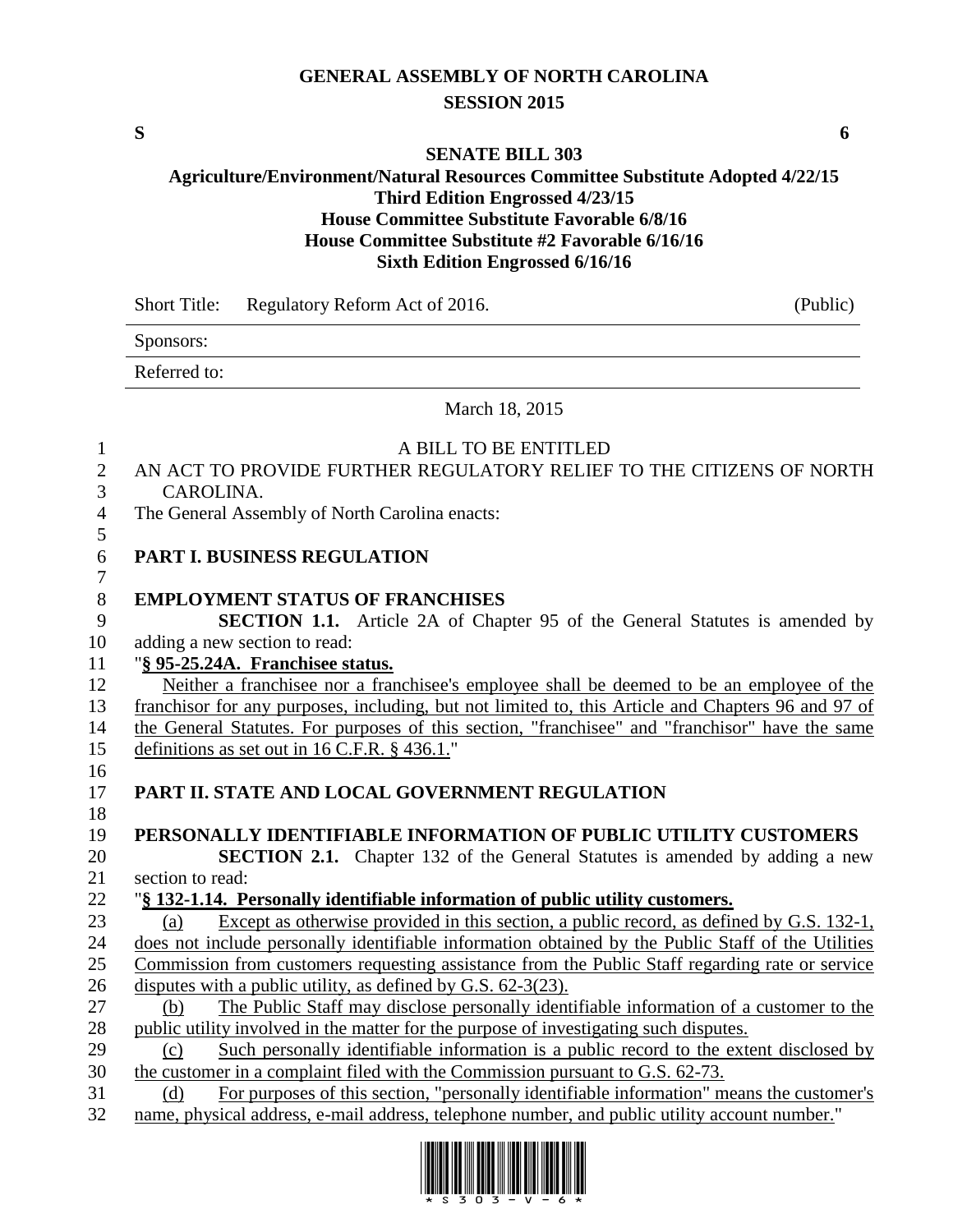| 1              |                                                                                                  |                |                                                                                                     |  |  |
|----------------|--------------------------------------------------------------------------------------------------|----------------|-----------------------------------------------------------------------------------------------------|--|--|
| $\mathbf{2}$   |                                                                                                  |                | <b>WATER AND SEWER BILLING BY LESSORS</b>                                                           |  |  |
| 3              |                                                                                                  |                | <b>SECTION 2.2.(a)</b> G.S. $42-42.1$ reads as rewritten:                                           |  |  |
| $\overline{4}$ |                                                                                                  |                | "§ 42-42.1. Water and electricity conservation.                                                     |  |  |
| 5              | (a)                                                                                              |                | For the purpose of encouraging water and electricity conservation, pursuant to a written            |  |  |
| 6              |                                                                                                  |                | rental agreement, a landlord may charge for the cost of providing water or sewer service to tenants |  |  |
| 7              |                                                                                                  |                | who occupy the same contiguous premises pursuant to G.S. $62-110(g)$ or electric service pursuant   |  |  |
| 8              | to G.S. 62-110(h).                                                                               |                |                                                                                                     |  |  |
| 9              | The landlord may not disconnect or terminate the tenant's electric service or water or<br>(b)    |                |                                                                                                     |  |  |
| 10             | sewer services due to the tenant's nonpayment of the amount due for electric service or water or |                |                                                                                                     |  |  |
| 11             | sewer services."                                                                                 |                |                                                                                                     |  |  |
| 12             |                                                                                                  |                | <b>SECTION 2.2.(b)</b> G.S. $62-110(g)$ reads as rewritten:                                         |  |  |
| 13             | " $(g)$                                                                                          |                | In addition to the authority to issue a certificate of public convenience and necessity             |  |  |
| 14             |                                                                                                  |                | and establish rates otherwise granted in this Chapter, for the purpose of encouraging water         |  |  |
| 15             |                                                                                                  |                | conservation, the Commission may, consistent with the public interest, adopt procedures that        |  |  |
| 16             |                                                                                                  |                | allow a lessor to charge for the costs of providing water or sewer service to persons who occupy    |  |  |
| 17             |                                                                                                  |                | the same contiguous leased premises. The following provisions shall apply:                          |  |  |
| 18             | (1)                                                                                              |                | All charges for water or sewer service shall be based on the user's metered                         |  |  |
| 19             |                                                                                                  |                | consumption of water, which shall be determined by metered measurement of                           |  |  |
| 20             |                                                                                                  |                | all water consumed. The rate charged by the lessor shall not exceed the unit                        |  |  |
| 21             |                                                                                                  |                | consumption rate charged by the supplier of the service.                                            |  |  |
| 22             | (1a)                                                                                             |                | If the contiguous-leased premises wereare contiguous dwelling units built prior                     |  |  |
| 23             |                                                                                                  |                | to 1989–1989, and the lessor determines that the measurement of the tenant's                        |  |  |
| 24             |                                                                                                  |                | total water usage is impractical or not economical, the lessor may allocate the                     |  |  |
| 25             |                                                                                                  |                | cost for water and sewer service to the tenant using equipment that measures                        |  |  |
| 26             |                                                                                                  |                | the tenant's hot water usage. In that case, each tenant shall be billed a                           |  |  |
| 27             |                                                                                                  |                | percentage of the landlord's water and sewer costs for water usage in the                           |  |  |
| 28             |                                                                                                  |                |                                                                                                     |  |  |
| 29             |                                                                                                  |                | dwelling units based upon the hot water used in the tenant's dwelling unit. The                     |  |  |
| 30             |                                                                                                  |                | percentage of total water usage allocated for each dwelling unit shall be equal                     |  |  |
| 31             |                                                                                                  |                | to that dwelling unit's individually submetered hot water usage divided by all                      |  |  |
| 32             |                                                                                                  |                | submetered hot water usage in all dwelling units. The following conditions                          |  |  |
|                |                                                                                                  |                | apply to billing for water and sewer service under this subdivision:                                |  |  |
| 33             |                                                                                                  | a.             | A lessor shall not utilize a ratio utility billing system or other allocation                       |  |  |
| 34             |                                                                                                  |                | billing system that does not rely on individually submetered hot water                              |  |  |
| 35             |                                                                                                  |                | usage to determine the allocation of water and sewer costs.                                         |  |  |
| 36             |                                                                                                  | $\mathbf b$ .  | The lessor shall not include in a tenant's bill the cost of water and sewer                         |  |  |
| 37             |                                                                                                  |                | service used in common areas or water loss due to leaks in the lessor's                             |  |  |
| 38             |                                                                                                  |                | water mains. A lessor shall not bill or attempt to collect for excess water                         |  |  |
| 39             |                                                                                                  |                | usage resulting from a plumbing malfunction or other condition that is                              |  |  |
| 40             |                                                                                                  |                | not known to the tenant or that has been reported to the lessor.                                    |  |  |
| 41             |                                                                                                  | $\mathbf{c}$ . | All equipment used to measure water usage shall comply with                                         |  |  |
| 42             |                                                                                                  |                | guidelines promulgated by the American Water Works Association.                                     |  |  |
| 43             |                                                                                                  | d.             | The lessor shall maintain records for a minimum of 12 months that                                   |  |  |
| 44             |                                                                                                  |                | demonstrate how each tenant's allocated costs were calculated for water                             |  |  |
| 45             |                                                                                                  |                | and sewer service. Upon advanced written notice to the lessor, a tenant                             |  |  |
| 46             |                                                                                                  |                | may inspect the records during reasonable business hours.                                           |  |  |
| 47             |                                                                                                  | e.             | Bills for water and sewer service sent by the lessor to the tenant shall                            |  |  |
| 48             |                                                                                                  |                | contain all the following information:                                                              |  |  |
| 49             |                                                                                                  |                | The amount of water and sewer services allocated to the tenant<br>1.                                |  |  |
| 50             |                                                                                                  |                | during the billing period.                                                                          |  |  |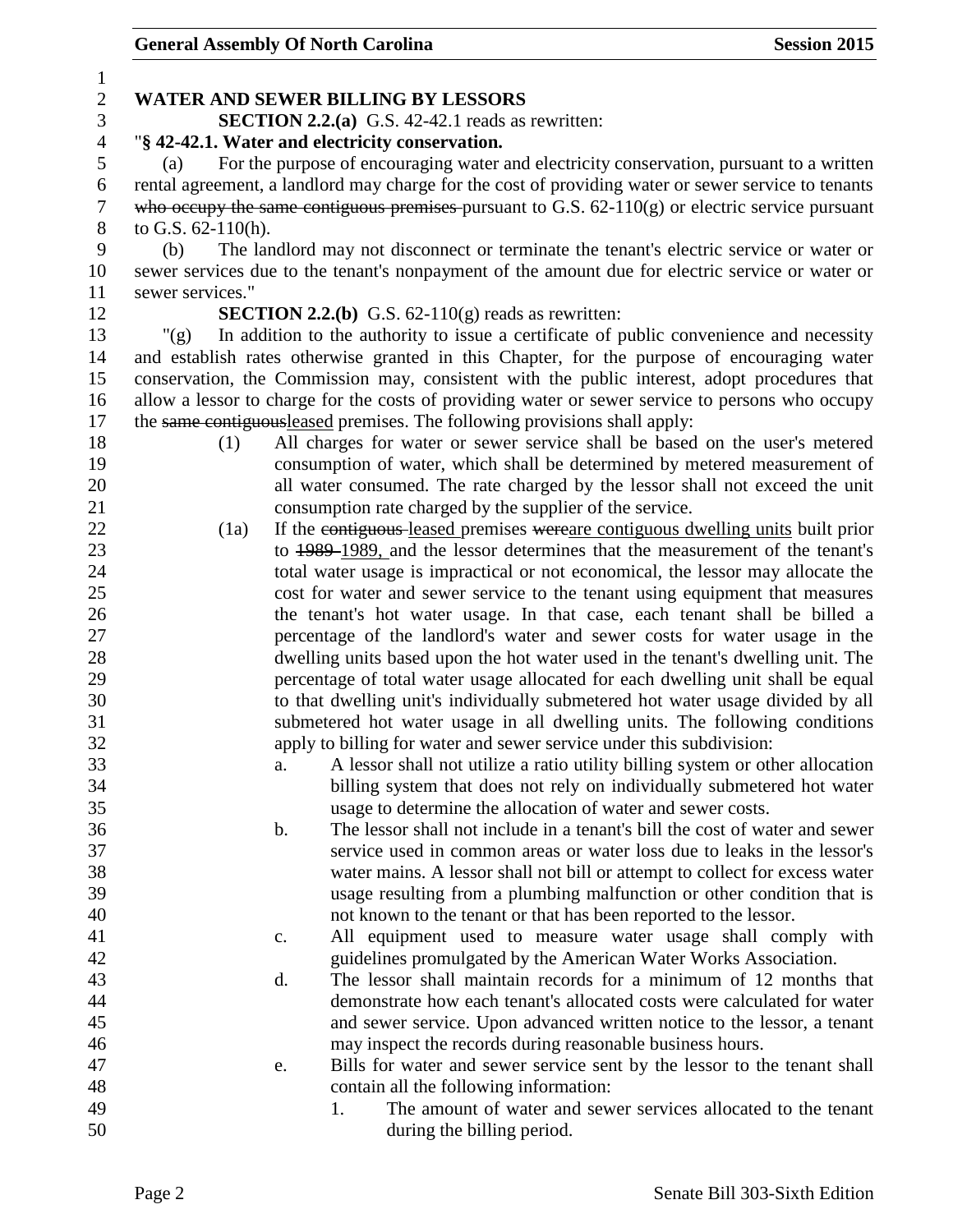|                |      | <b>General Assembly Of North Carolina</b>                                                                                             | <b>Session 2015</b> |
|----------------|------|---------------------------------------------------------------------------------------------------------------------------------------|---------------------|
| $\mathbf 1$    |      | 2.<br>The method used to determine the amount of water and sewer                                                                      |                     |
| $\overline{2}$ |      | services allocated to the tenant.                                                                                                     |                     |
| 3              |      | 3.<br>Beginning and ending dates for the billing period.                                                                              |                     |
| $\overline{4}$ |      | The past-due date, which shall not be less than 25 days after the<br>4.                                                               |                     |
| 5              |      | bill is mailed.                                                                                                                       |                     |
| 6<br>$\tau$    |      | 5.<br>A local or toll-free telephone number and address that the tenant<br>can use to obtain more information about the bill.         |                     |
| 8              | (2)  | The lessor may charge a reasonable administrative fee for providing water or                                                          |                     |
| 9<br>10        |      | sewer service not to exceed the maximum administrative fee authorized by the<br>Commission.                                           |                     |
| 11             | (3)  | The Commission shall issue-adopt rules to define contiguous premises and to                                                           |                     |
| 12             |      | implement this subsection. In issuing the rule to define contiguous premises, the                                                     |                     |
| 13             |      | Commission shall consider contiguous premises where manufactured homes, as                                                            |                     |
| 14             |      | defined in G.S. 143-145(7), or spaces for manufactured homes are rented.                                                              |                     |
| 15             | (4)  | The Commission shall develop an application that lessors must submit for                                                              |                     |
| 16             |      | authority to charge for water or sewer service. The form shall include all of the                                                     |                     |
| 17             |      | following:                                                                                                                            |                     |
| 18             |      | A description of the applicant and the property to be served.<br>a.                                                                   |                     |
| 19             |      | A description of the proposed billing method and billing statements.<br>b.                                                            |                     |
| 20             |      | The schedule of rates charged to the applicant by the supplier.<br>c.                                                                 |                     |
| 21             |      | The schedule of rates the applicant proposes to charge the applicant's<br>d.                                                          |                     |
| 22             |      | customers.                                                                                                                            |                     |
| 23             |      | The administrative fee proposed to be charged by the applicant.<br>e.                                                                 |                     |
| 24             |      | f.<br>The name of and contact information for the applicant and its agents.                                                           |                     |
| 25             |      | The name of and contact information for the supplying water or sewer<br>g.                                                            |                     |
| 26             |      | system.                                                                                                                               |                     |
| 27             |      | Any additional information that the Commission may require.<br>h.                                                                     |                     |
| 28             | (4a) | The Commission shall develop an application that lessors must submit for                                                              |                     |
| 29             |      | authority to charge for water or sewer service at single-family homes that                                                            |                     |
| 30             |      | allows the applicant to serve multiple homes in the State subject to single                                                           |                     |
| 31             |      | Commission approval. The form shall include all of the following:                                                                     |                     |
| 32             |      | A description of the applicant and a listing of the address of all the<br>a.                                                          |                     |
| 33             |      | properties to be served, which shall be updated annually with the                                                                     |                     |
| 34             |      | Commission.                                                                                                                           |                     |
| 35             |      | A description of the proposed billing method and billing statements.                                                                  |                     |
| 36             |      | $rac{\mathbf{b}}{\mathbf{c}}$ .<br>$rac{\mathbf{d}}{\mathbf{d}}$ .<br>The administrative fee proposed to be charged by the applicant. |                     |
| 37             |      | The name and contact information for the applicant and its agents.                                                                    |                     |
| 38             |      | Any additional information the Commission may require.<br>e.                                                                          |                     |
| 39             | (5)  | The Commission shall approve or disapprove an application within 30 days of                                                           |                     |
| 40             |      | the filing of a completed application with the Commission. If the Commission                                                          |                     |
| 41             |      | has not issued an order disapproving a completed application within 30 days,                                                          |                     |
| 42             |      | the application shall be deemed approved.                                                                                             |                     |
| 43             | (6)  | A provider of water or sewer service under this subsection may increase the rate                                                      |                     |
| 44             |      | for service so long as the rate does not exceed the unit consumption rate                                                             |                     |
| 45             |      | charged by the supplier of the service. A provider of water or sewer service                                                          |                     |
| 46             |      | under this subsection may change the administrative fee so long as the                                                                |                     |
| 47             |      | administrative fee does not exceed the maximum administrative fee authorized                                                          |                     |
| 48             |      | by the Commission. In order to change the rate or administrative fee, the                                                             |                     |
| 49<br>50       |      | provider shall file a notice of revised schedule of rates and fees with the                                                           |                     |
|                |      | Commission. The Commission may prescribe the form by which the provider                                                               |                     |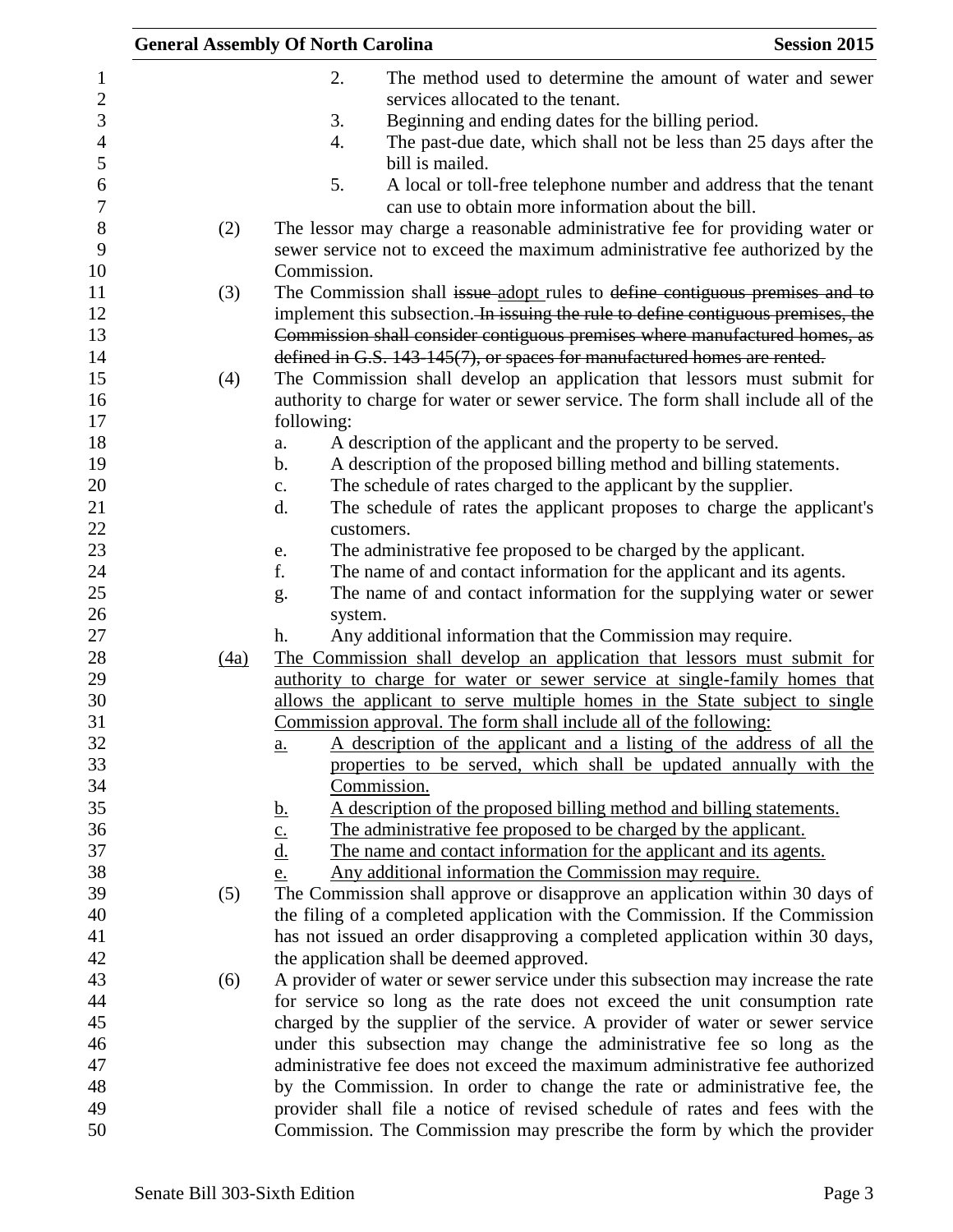|                                 | <b>General Assembly Of North Carolina</b>                                                                                                                                                                                                                                                                                                                                                                               | <b>Session 2015</b> |
|---------------------------------|-------------------------------------------------------------------------------------------------------------------------------------------------------------------------------------------------------------------------------------------------------------------------------------------------------------------------------------------------------------------------------------------------------------------------|---------------------|
|                                 | files a notice of a revised schedule of rates and fees under this subsection. The                                                                                                                                                                                                                                                                                                                                       |                     |
|                                 | form shall include all of the following:<br>The current schedule of the unit consumption rates charged by the<br>a.<br>provider.                                                                                                                                                                                                                                                                                        |                     |
|                                 | The schedule of rates charged by the supplier to the provider that the<br>b.<br>provider proposes to pass through to the provider's customers.<br>The schedule of the unit consumption rates proposed to be charged by<br>c.                                                                                                                                                                                            |                     |
|                                 | the provider.                                                                                                                                                                                                                                                                                                                                                                                                           |                     |
|                                 | The current administrative fee charged by the provider, if applicable.<br>$\mathbf{d}$ .<br>The administrative fee proposed to be charged by the provider.<br>e.                                                                                                                                                                                                                                                        |                     |
| (7)                             | A notification of revised schedule of rates and fees shall be presumed valid and<br>shall be allowed to become effective upon 14 days notice to the Commission,<br>unless otherwise suspended or disapproved by order issued within 14 days after<br>filing.                                                                                                                                                            |                     |
| (8)                             | Notwithstanding any other provision of this Chapter, the Commission shall<br>determine the extent to which the services shall be regulated and, to the extent<br>necessary to protect the public interest, regulate the terms, conditions, and rates<br>that may be charged for the services. Nothing in this subsection shall be<br>construed to alter the rights, obligations, or remedies of persons providing water |                     |
| (9)                             | or sewer services and their customers under any other provision of law.<br>A provider of water or sewer service under this subsection shall not be required<br>to file annual reports pursuant to G.S. 62-36 or to furnish a bond pursuant to<br>G.S. 62-110.3."                                                                                                                                                        |                     |
|                                 | CLARIFY RECYCLING PROGRAMS BY LOCAL SCHOOL BOARDS MUST COMPLY                                                                                                                                                                                                                                                                                                                                                           |                     |
| <b>WITH G.S. 160A-327</b>       | SECTION 2.3. G.S. 115C-47(41) reads as rewritten:                                                                                                                                                                                                                                                                                                                                                                       |                     |
| "(41)                           | To Encourage Recycling in Public Schools. - Local boards of education shall<br>encourage recycling in public schools and may develop and implement                                                                                                                                                                                                                                                                      |                     |
|                                 | recycling programs at public schools. Local boards of education shall comply<br>with G.S. 160A-327."                                                                                                                                                                                                                                                                                                                    |                     |
|                                 | REZONING/SIMULTANEOUS COMPREHENSIVE PLAN AMENDMENT                                                                                                                                                                                                                                                                                                                                                                      |                     |
|                                 | SECTION 2.4.(a) G.S. 153A-341 reads as rewritten:                                                                                                                                                                                                                                                                                                                                                                       |                     |
| "§ 153A-341. Purposes in view.  |                                                                                                                                                                                                                                                                                                                                                                                                                         |                     |
| (a)                             | Zoning regulations shall be made in accordance with a comprehensive plan.                                                                                                                                                                                                                                                                                                                                               |                     |
| (b)                             | Prior to adopting or rejecting any zoning amendment, the governing board shall adopt a                                                                                                                                                                                                                                                                                                                                  |                     |
|                                 | statement describing whether its action is consistent with an adopted comprehensive plan and any                                                                                                                                                                                                                                                                                                                        |                     |
|                                 | other officially adopted plan, including any unified development ordinance, and explaining why                                                                                                                                                                                                                                                                                                                          |                     |
|                                 | the board considers the action taken to be reasonable and in the public interest. That statement is                                                                                                                                                                                                                                                                                                                     |                     |
| not subject to judicial review. |                                                                                                                                                                                                                                                                                                                                                                                                                         |                     |
| (c)                             | Prior to consideration by the governing board under subsection (b) of this section. The                                                                                                                                                                                                                                                                                                                                 |                     |
|                                 | the planning board shall advise and comment on whether the proposed amendment is consistent<br>with any comprehensive plan that has been adopted and any other officially adopted plan-plan,                                                                                                                                                                                                                            |                     |
|                                 | including any unified development ordinance, that is applicable. The planning board shall provide                                                                                                                                                                                                                                                                                                                       |                     |
|                                 | a written recommendation to the board of county commissioners that addresses plan consistency                                                                                                                                                                                                                                                                                                                           |                     |
|                                 | and other matters as deemed appropriate by the planning board, but a comment by the planning                                                                                                                                                                                                                                                                                                                            |                     |
|                                 | board that a proposed amendment is inconsistent with the comprehensive plan or any other                                                                                                                                                                                                                                                                                                                                |                     |
|                                 | officially adopted plan, including any unified development ordinance, shall not preclude                                                                                                                                                                                                                                                                                                                                |                     |
|                                 | consideration or approval of the proposed amendment by the governing board.                                                                                                                                                                                                                                                                                                                                             |                     |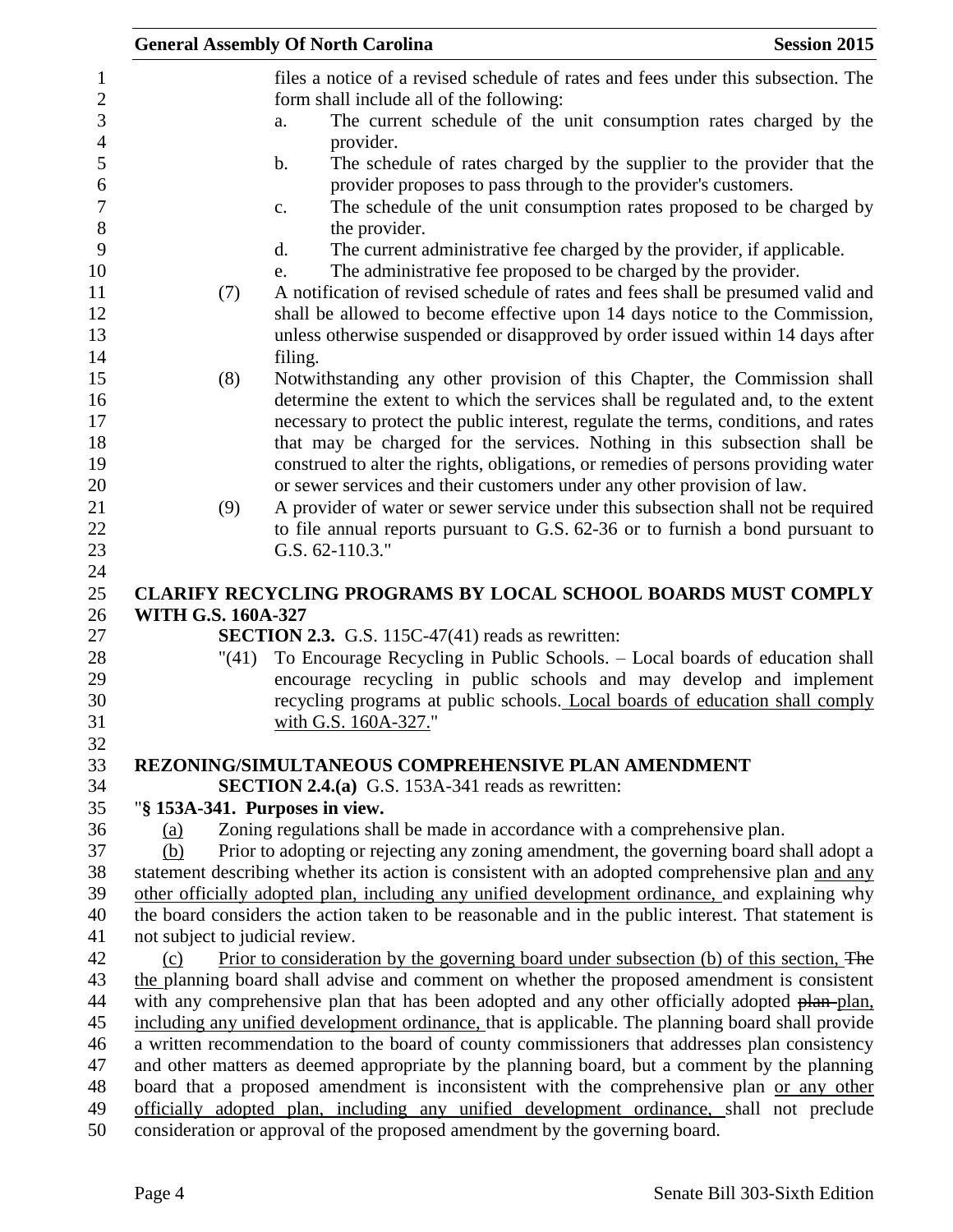(d) Zoning regulations shall be designed to promote the public health, safety, and general welfare. To that end, the regulations may address, among other things, the following public purposes: to provide adequate light and air; to prevent the overcrowding of land; to avoid undue concentration of population; to lessen congestion in the streets; to secure safety from fire, panic, and dangers; and to facilitate the efficient and adequate provision of transportation, water, sewerage, schools, parks, and other public requirements. The regulations shall be made with reasonable consideration as to, among other things, the character of the district and its peculiar suitability for particular uses, and with a view to conserving the value of buildings and encouraging the most appropriate use of land throughout the county. In addition, the regulations shall be made with reasonable consideration to expansion and development of any cities within the county, so as to provide for their orderly growth and development.

 (e) If the governing board adopts a zoning amendment that is inconsistent with the comprehensive plan or any other officially adopted plan, including any unified development ordinance, the governing board shall deem the affirmative vote adopting that zoning amendment as a simultaneous amendment to the comprehensive plan and any other officially adopted plan, including any unified development ordinance, for the property identified in the zoning amendment only."

**SECTION 2.4.(b)** G.S. 160A-383 reads as rewritten:

## "**§ 160A-383. Purposes in view.**

(a) Zoning regulations shall be made in accordance with a comprehensive plan.

 (b) When adopting or rejecting any zoning amendment, the governing board shall also approve a statement describing whether its action is consistent with an adopted comprehensive plan and any other officially adopted plan that is applicable, including any unified development ordinance, and briefly explaining why the board considers the action taken to be reasonable and in the public interest. That statement is not subject to judicial review.

 (c) The Prior to consideration by the governing board under subsection (b) of this section, the planning board shall advise and comment on whether the proposed amendment is consistent with any comprehensive plan that has been adopted and any other officially adopted plan that is 29 applicable, applicable, including any unified development ordinance. The planning board shall provide a written recommendation to the governing board that addresses plan consistency and other matters as deemed appropriate by the planning board, but a comment by the planning board that a proposed amendment is inconsistent with the comprehensive plan or any other officially adopted plan, including any unified development ordinance, shall not preclude consideration or approval of the proposed amendment by the governing board.

 (d) Zoning regulations shall be designed to promote the public health, safety, and general welfare. To that end, the regulations may address, among other things, the following public purposes: to provide adequate light and air; to prevent the overcrowding of land; to avoid undue concentration of population; to lessen congestion in the streets; to secure safety from fire, panic, and dangers; and to facilitate the efficient and adequate provision of transportation, water, sewerage, schools, parks, and other public requirements. The regulations shall be made with reasonable consideration, among other things, as to the character of the district and its peculiar suitability for particular uses, and with a view to conserving the value of buildings and encouraging the most appropriate use of land throughout such city.

 (e) If the governing board adopts a zoning amendment that is inconsistent with the comprehensive plan or any other officially adopted plan, including any unified development ordinance, the governing board shall deem the affirmative vote adopting that zoning amendment as a simultaneous amendment to the comprehensive plan and any other officially adopted plan, including any unified development ordinance, for the property identified in the zoning amendment only."

**SECTION 2.4.(c)** This section becomes effective October 1, 2016.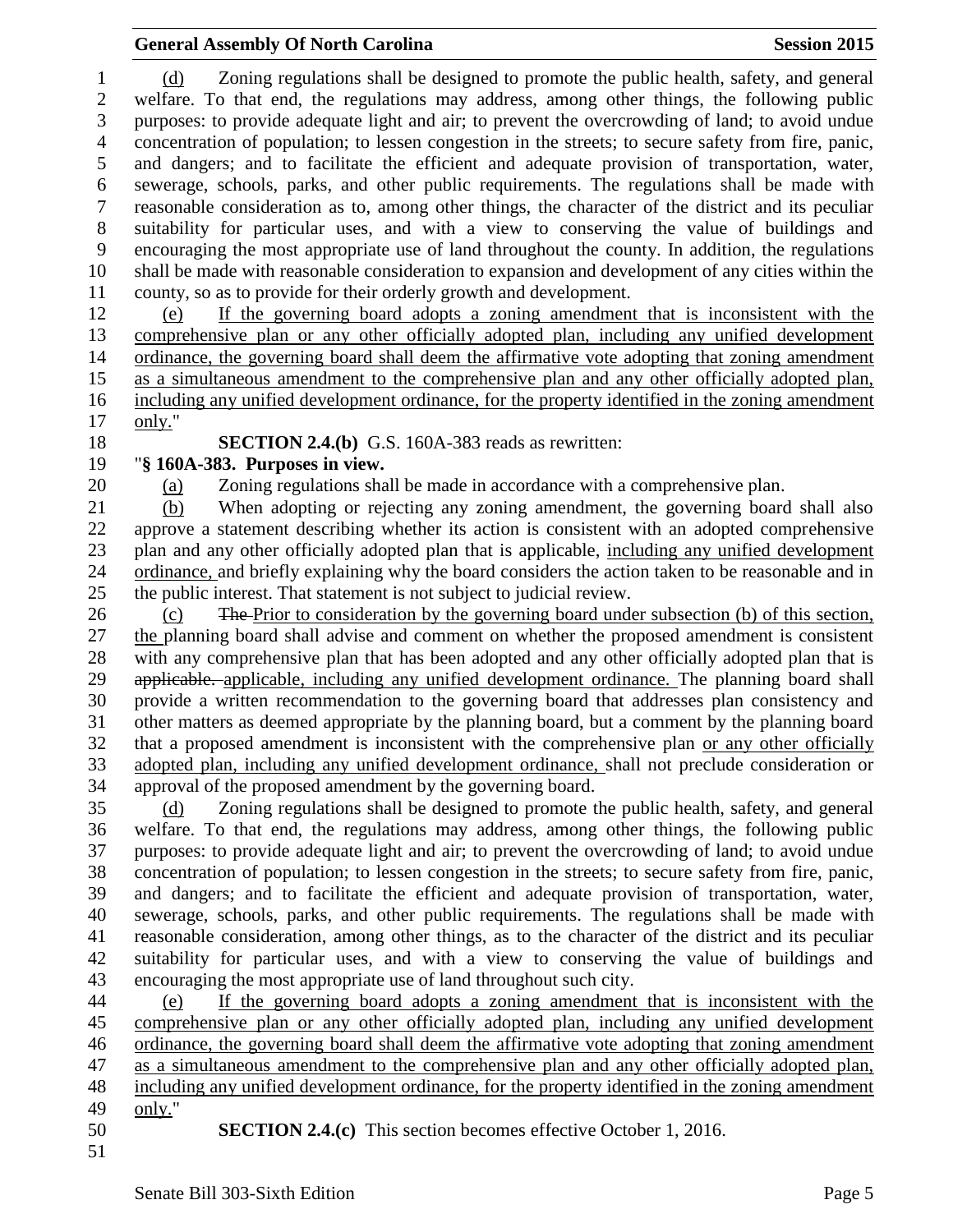|                |                                | <b>General Assembly Of North Carolina</b><br><b>Session 2015</b>                                                                                                                                          |
|----------------|--------------------------------|-----------------------------------------------------------------------------------------------------------------------------------------------------------------------------------------------------------|
| $\mathbf{1}$   |                                | PARENT PARCEL/SUBDIVISION CLARIFICATION                                                                                                                                                                   |
| $\overline{c}$ |                                | <b>SECTION 2.5.(a)</b> G.S. 153A-335 reads as rewritten:                                                                                                                                                  |
| 3              |                                | "§ 153A-335. "Subdivision" defined.                                                                                                                                                                       |
| $\overline{4}$ | (a)                            | For purposes of this Part, "subdivision" means all divisions of a tract or parcel of land                                                                                                                 |
| 5              |                                | into two or more lots, building sites, or other divisions when any one or more of those divisions                                                                                                         |
| 6              |                                | are created for the purpose of sale or building development (whether immediate or future) and                                                                                                             |
| $\tau$         |                                | includes all division of land involving the dedication of a new street or a change in existing streets;                                                                                                   |
| $8\,$          |                                | however, the following is not included within this definition and is not subject to any regulations                                                                                                       |
| $\mathbf{9}$   | enacted pursuant to this Part: |                                                                                                                                                                                                           |
| 10             | (1)                            | The combination or recombination of portions of previously subdivided and                                                                                                                                 |
| 11             |                                | recorded lots if the total number of lots is not increased and the resultant lots                                                                                                                         |
| 12             |                                | are equal to or exceed the standards of the county as shown in its subdivision                                                                                                                            |
| 13             |                                | regulations.                                                                                                                                                                                              |
| 14             | (2)                            | The division of land into parcels greater than 10 acres if no street right-of-way                                                                                                                         |
| 15             |                                | dedication is involved.                                                                                                                                                                                   |
| 16             | (3)                            | The public acquisition by purchase of strips of land for widening or opening                                                                                                                              |
| 17             |                                | streets or for public transportation system corridors.                                                                                                                                                    |
| 18             | (4)                            | The division of a tract in single ownership the entire area of which is no greater                                                                                                                        |
| 19             |                                | than two acres into not more than three lots, if no street right-of-way dedication                                                                                                                        |
| 20             |                                | is involved and if the resultant lots are equal to or exceed the standards of the                                                                                                                         |
| 21             |                                | county as shown by its subdivision regulations.                                                                                                                                                           |
| 22             | (5)                            | The division of a tract into parcels in accordance with the terms of a probated                                                                                                                           |
| 23             |                                | will or in accordance with intestate succession under Chapter 29 of the General                                                                                                                           |
| 24             |                                | Statutes.                                                                                                                                                                                                 |
| 25             | (b)                            | A county may provide for expedited review of specified classes of subdivisions.                                                                                                                           |
| 26             | (c)                            | The county may require only a plat for recordation for the division of a tract or parcel                                                                                                                  |
| 27             |                                | of land in single ownership if all of the following criteria are met:                                                                                                                                     |
| 28             | $\Omega$                       | The tract or parcel to be divided is not exempted under subdivision $(a)(2)$ of                                                                                                                           |
| 29             |                                | this section.                                                                                                                                                                                             |
| 30             | (2)                            | No part of the tract or parcel to be divided has been divided under this                                                                                                                                  |
| 31             |                                | subsection in the 10 years prior to division.                                                                                                                                                             |
| 32             | (3)                            | The entire area of the tract or parcel to be divided is greater than five acres.                                                                                                                          |
| 33             | $\underline{(4)}$              | After division, no more than three lots result from the division.                                                                                                                                         |
| 34             | (5)                            | After division, all resultant lots comply with all of the following:                                                                                                                                      |
| 35             |                                | Any lot dimension size requirements of the applicable land use<br>a.                                                                                                                                      |
| 36             |                                | regulations, if any.                                                                                                                                                                                      |
| 37             |                                | The use of the lots is in conformity with the applicable zoning<br><u>b.</u>                                                                                                                              |
| 38             |                                | requirements, if any.                                                                                                                                                                                     |
| 39             |                                | A permanent means of ingress and egress is recorded for each lot."<br>c.                                                                                                                                  |
| 40             |                                | <b>SECTION 2.5.(b)</b> G.S. 160A-376 reads as rewritten:                                                                                                                                                  |
| 41             | "§ 160A-376. Definition.       |                                                                                                                                                                                                           |
| 42             | (a)                            | For the purpose of this Part, "subdivision" means all divisions of a tract or parcel of                                                                                                                   |
| 43             |                                | land into two or more lots, building sites, or other divisions when any one or more of those                                                                                                              |
| 44<br>45       |                                | divisions is created for the purpose of sale or building development (whether immediate or future)                                                                                                        |
| 46             |                                | and shall include all divisions of land involving the dedication of a new street or a change in<br>existing streets; but the following shall not be included within this definition nor be subject to the |
|                |                                |                                                                                                                                                                                                           |
| 47<br>48       | (1)                            | regulations authorized by this Part:<br>The combination or recombination of portions of previously subdivided and                                                                                         |
| 49             |                                | recorded lots where the total number of lots is not increased and the resultant                                                                                                                           |
| 50             |                                | lots are equal to or exceed the standards of the municipality as shown in its                                                                                                                             |
| 51             |                                | subdivision regulations.                                                                                                                                                                                  |
|                |                                |                                                                                                                                                                                                           |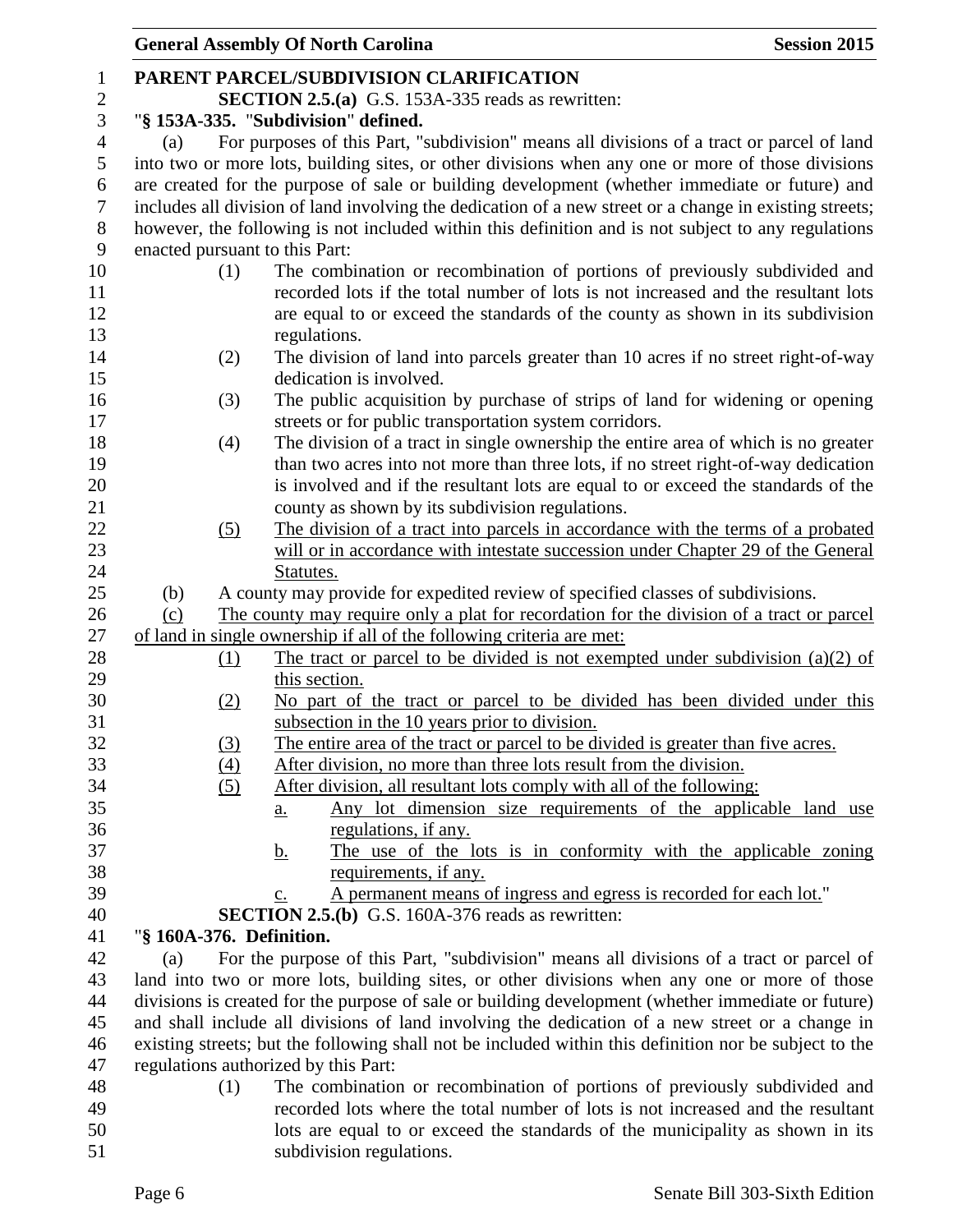|                       |                  | <b>General Assembly Of North Carolina</b>                                                                                                                         | <b>Session 2015</b> |
|-----------------------|------------------|-------------------------------------------------------------------------------------------------------------------------------------------------------------------|---------------------|
|                       | (2)              | The division of land into parcels greater than 10 acres where no street                                                                                           |                     |
|                       |                  | right-of-way dedication is involved.                                                                                                                              |                     |
|                       | (3)              | The public acquisition by purchase of strips of land for the widening or opening                                                                                  |                     |
|                       |                  | of streets or for public transportation system corridors.                                                                                                         |                     |
|                       | (4)              | The division of a tract in single ownership whose entire area is no greater than                                                                                  |                     |
|                       |                  | two acres into not more than three lots, where no street right-of-way dedication                                                                                  |                     |
|                       |                  | is involved and where the resultant lots are equal to or exceed the standards of                                                                                  |                     |
|                       |                  | the municipality, as shown in its subdivision regulations.                                                                                                        |                     |
|                       | (5)              | The division of a tract into parcels in accordance with the terms of a probated                                                                                   |                     |
|                       |                  | will or in accordance with intestate succession under Chapter 29 of the General                                                                                   |                     |
|                       |                  | Statutes.                                                                                                                                                         |                     |
| (b)                   |                  | A city may provide for expedited review of specified classes of subdivisions.                                                                                     |                     |
| (c)                   |                  |                                                                                                                                                                   |                     |
|                       |                  | The city may require only a plat for recordation for the division of a tract or parcel of<br>land in single ownership if all of the following criteria are met:   |                     |
|                       |                  |                                                                                                                                                                   |                     |
|                       | $\Omega$         | The tract or parcel to be divided is not exempted under subdivision (a)(2) of<br>this section.                                                                    |                     |
|                       |                  |                                                                                                                                                                   |                     |
|                       | (2)              | No part of the tract or parcel to be divided has been divided under this<br>subsection in the 10 years prior to division.                                         |                     |
|                       |                  |                                                                                                                                                                   |                     |
|                       | (3)              | The entire area of the tract or parcel to be divided is greater than five acres.<br>After division, no more than three lots result from the division.             |                     |
|                       | $\left(4\right)$ |                                                                                                                                                                   |                     |
|                       | (5)              | After division, all resultant lots comply with all of the following:                                                                                              |                     |
|                       |                  | Any lot dimension size requirements of the applicable land use<br>$\underline{\mathbf{a}}$ .                                                                      |                     |
|                       |                  | regulations, if any.                                                                                                                                              |                     |
|                       |                  | The use of the lots is in conformity with the applicable zoning<br><u>b.</u>                                                                                      |                     |
|                       |                  | requirements, if any.                                                                                                                                             |                     |
|                       |                  | A permanent means of ingress and egress is recorded for each lot."<br>$\underline{c}$ .<br><b>SECTION 2.5.(c)</b> This section becomes effective October 1, 2016. |                     |
|                       |                  |                                                                                                                                                                   |                     |
|                       |                  | STATUTE OF LIMITATIONS/LAND-USE VIOLATIONS                                                                                                                        |                     |
|                       |                  | <b>SECTION 2.6.(a)</b> G.S. 1-52 is amended by adding a new subdivision to read:                                                                                  |                     |
| "§ 1-52. Three years. |                  |                                                                                                                                                                   |                     |
|                       |                  | Within three years an action $-$                                                                                                                                  |                     |
|                       |                  |                                                                                                                                                                   |                     |
|                       | (21)             | Against the owner of an interest in real property by a unit of local government                                                                                   |                     |
|                       |                  | for a violation of a land-use statute, ordinance, or permit or any other official                                                                                 |                     |
|                       |                  | action concerning land use carrying the effect of law. This subdivision does not                                                                                  |                     |
|                       |                  | limit the remedy of injunction for conditions that are actually injurious or                                                                                      |                     |
|                       |                  | dangerous to the public health or safety. The claim for relief accrues upon the                                                                                   |                     |
|                       |                  | occurrence of the earlier of any of the following:                                                                                                                |                     |
|                       |                  | The facts constituting the violation are known to the governing body, an                                                                                          |                     |
|                       |                  | <u>a.</u><br>agent, or an employee of the unit of local government.                                                                                               |                     |
|                       |                  | The violation can be determined from the public record of the unit of                                                                                             |                     |
|                       |                  | <u>b.</u>                                                                                                                                                         |                     |
|                       |                  | local government."                                                                                                                                                |                     |
|                       |                  | <b>SECTION 2.6.(b)</b> G.S. 1-50(a) is amended by adding a new subdivision to read:                                                                               |                     |
|                       | " <u>(8)</u>     | Against the owner of an interest in real property by a unit of local government                                                                                   |                     |
|                       |                  | for a violation of a land-use statute, ordinance, or permit or any other official                                                                                 |                     |
|                       |                  | action concerning land use carrying the effect of law. This subdivision does not                                                                                  |                     |
|                       |                  | limit the remedy of injunction for conditions that are actually injurious or                                                                                      |                     |
|                       |                  | dangerous to the public health or safety but does prescribe an outside limitation                                                                                 |                     |
|                       |                  | of six years from the earlier of the occurrence of any of the following:                                                                                          |                     |
|                       |                  | The violation is apparent from a public right-of-way.<br>a.                                                                                                       |                     |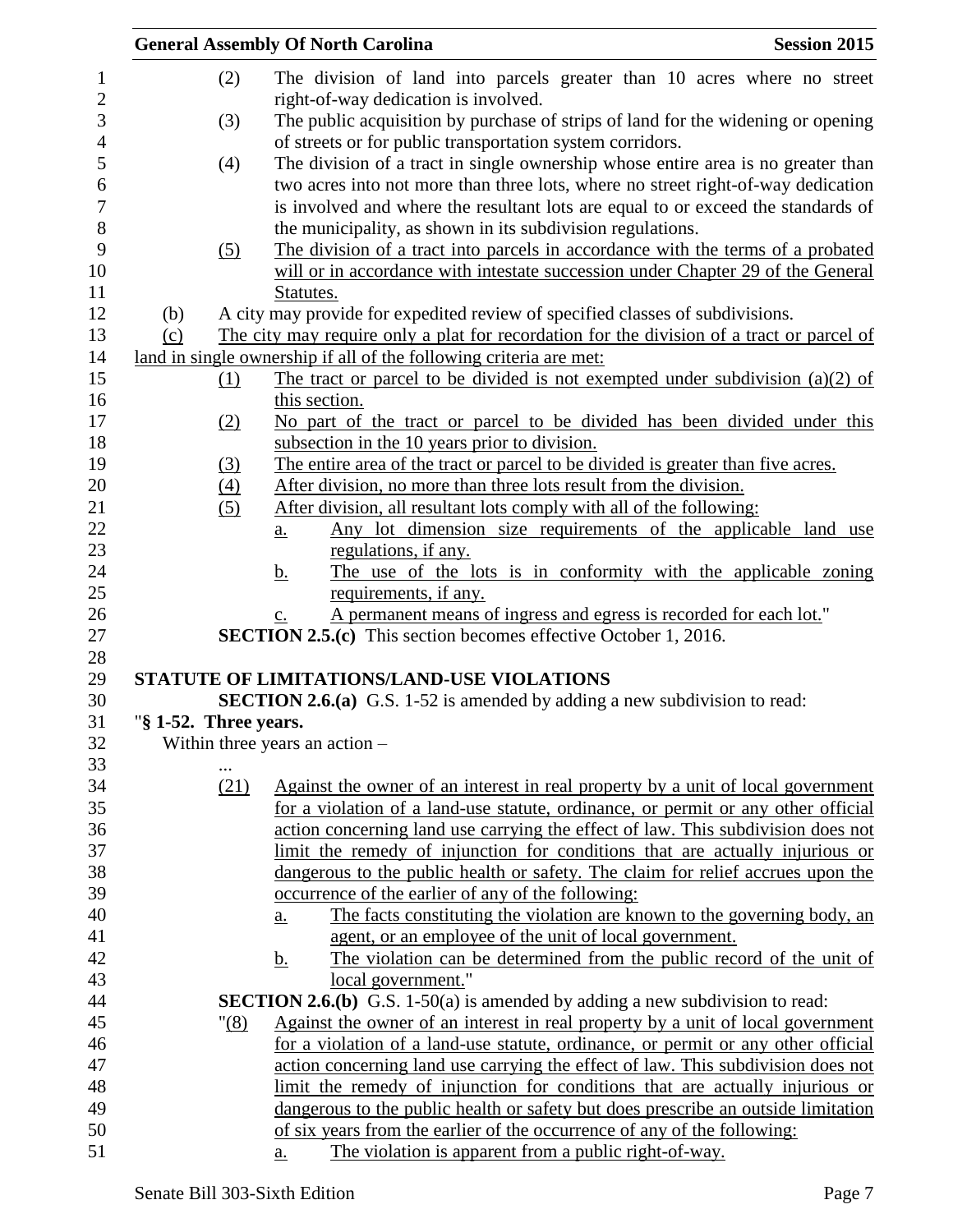|                                  | <b>General Assembly Of North Carolina</b>                                                                                                                                                                                                                                                                         | <b>Session 2015</b> |
|----------------------------------|-------------------------------------------------------------------------------------------------------------------------------------------------------------------------------------------------------------------------------------------------------------------------------------------------------------------|---------------------|
|                                  | The violation is in plain view from a place to which the public is<br>b.                                                                                                                                                                                                                                          |                     |
|                                  | invited."<br><b>SECTION 2.6.(c)</b> This act becomes effective August 1, 2016, and applies to actions                                                                                                                                                                                                             |                     |
| commenced on or after that date. |                                                                                                                                                                                                                                                                                                                   |                     |
|                                  |                                                                                                                                                                                                                                                                                                                   |                     |
|                                  | PROGRAM EVALUATION TO STUDY NONPROFIT CONTRACTING<br><b>SECTION 2.7.(a)</b> The Joint Legislative Program Evaluation Oversight Committee<br>may amend the 2016-2017 Program Evaluation Division work plan to direct the Division to study                                                                         |                     |
|                                  | State law and internal agency policies and procedures for delivery of public services through State<br>grants and contracts to nonprofit organizations. The study shall include, but not be limited to, how<br>nonprofit organizations are compensated for actual, reasonable, documented indirect costs, and the |                     |
|                                  | extent to which any underpayment for indirect costs reduces the efficiency or effectiveness of the<br>delivery of public services. The study shall propose improvements to State law and internal                                                                                                                 |                     |
|                                  | agency policies and procedures, if necessary, to remove unnecessary impediments to the efficient                                                                                                                                                                                                                  |                     |
|                                  | and effective delivery of public services, including, but not limited to, late execution of contracts,                                                                                                                                                                                                            |                     |
|                                  | late payments, and late reimbursements. In conducting the study, the Division may require each<br>State agency to provide data maintained by the agency to determine any of the following:                                                                                                                        |                     |
| (1)                              | The timeliness of delivery and execution of contracts.                                                                                                                                                                                                                                                            |                     |
| (2)                              | The timeliness of payment for services that have been delivered.                                                                                                                                                                                                                                                  |                     |
| (3)                              | The extent to which nonprofit contractors or grantees are reimbursed for their                                                                                                                                                                                                                                    |                     |
|                                  | indirect costs.                                                                                                                                                                                                                                                                                                   |                     |
| (4)                              | The contact information for all nonprofit grantees and contractors.                                                                                                                                                                                                                                               |                     |
|                                  | <b>SECTION 2.7.(b)</b> If the study is conducted, the Division shall submit a report on the                                                                                                                                                                                                                       |                     |
|                                  | results of the study to the Joint Legislative Program Evaluation Oversight Committee and the Joint                                                                                                                                                                                                                |                     |
|                                  | Legislative Commission on Governmental Operations no later than September 1, 2017.                                                                                                                                                                                                                                |                     |
|                                  | <b>SECTION 2.7.(c)</b> This section becomes effective July 1, 2016.                                                                                                                                                                                                                                               |                     |
|                                  |                                                                                                                                                                                                                                                                                                                   |                     |
| <b>ENGINEER</b>                  | CLARIFY REQUIREMENTS FOR INITIAL LICENSURE AS A PROFESSIONAL                                                                                                                                                                                                                                                      |                     |
|                                  | <b>SECTION 2.8.(a)</b> G.S. 89C-13 reads as rewritten:                                                                                                                                                                                                                                                            |                     |
|                                  | "§ 89C-13. General requirements for licensure.                                                                                                                                                                                                                                                                    |                     |
| (a)                              | Engineer Applicant. The following shall be considered as minimum evidence                                                                                                                                                                                                                                         |                     |
|                                  | satisfactory to the Board that the applicant is qualified for licensure as a professional engineer:                                                                                                                                                                                                               |                     |
| $\bigoplus$                      | To be certified as an engineer intern, an applicant shall (i) pass the                                                                                                                                                                                                                                            |                     |
|                                  | fundamentals of engineering examination and make application to the Board,                                                                                                                                                                                                                                        |                     |
|                                  | (ii) be of good character and reputation, (iii) submit three character references                                                                                                                                                                                                                                 |                     |
|                                  | to the Board, one of whom is a professional engineer, (iv) comply with the                                                                                                                                                                                                                                        |                     |
|                                  | requirements of this Chapter, and (v) meet one of the following requirements:                                                                                                                                                                                                                                     |                     |
|                                  | Education. Be a graduate of an engineering curriculum or related<br>$\theta$ .                                                                                                                                                                                                                                    |                     |
|                                  | science curriculum of four years or more, approved by the Board as                                                                                                                                                                                                                                                |                     |
|                                  | being of satisfactory standing.                                                                                                                                                                                                                                                                                   |                     |
|                                  | Education and experience. - Be a graduate of an engineering curriculum<br>b.                                                                                                                                                                                                                                      |                     |
|                                  | or related science curriculum of four years or more, other than                                                                                                                                                                                                                                                   |                     |
|                                  | eurriculums approved by the Board as being of satisfactory standing, or                                                                                                                                                                                                                                           |                     |
|                                  | possess equivalent education and engineering experience satisfactory to                                                                                                                                                                                                                                           |                     |
|                                  | the Board with a specific record of four or more years of progressive                                                                                                                                                                                                                                             |                     |
|                                  | experience on engineering projects of a grade and character satisfactory<br>to the Board.                                                                                                                                                                                                                         |                     |
| (1a)                             | To be licensed as a professional engineer, an applicant shall (i) be of good                                                                                                                                                                                                                                      |                     |
|                                  | character and reputation, (ii) submit five character references to the Board,                                                                                                                                                                                                                                     |                     |
|                                  | three of whom are professional engineers or individuals acceptable to the Board                                                                                                                                                                                                                                   |                     |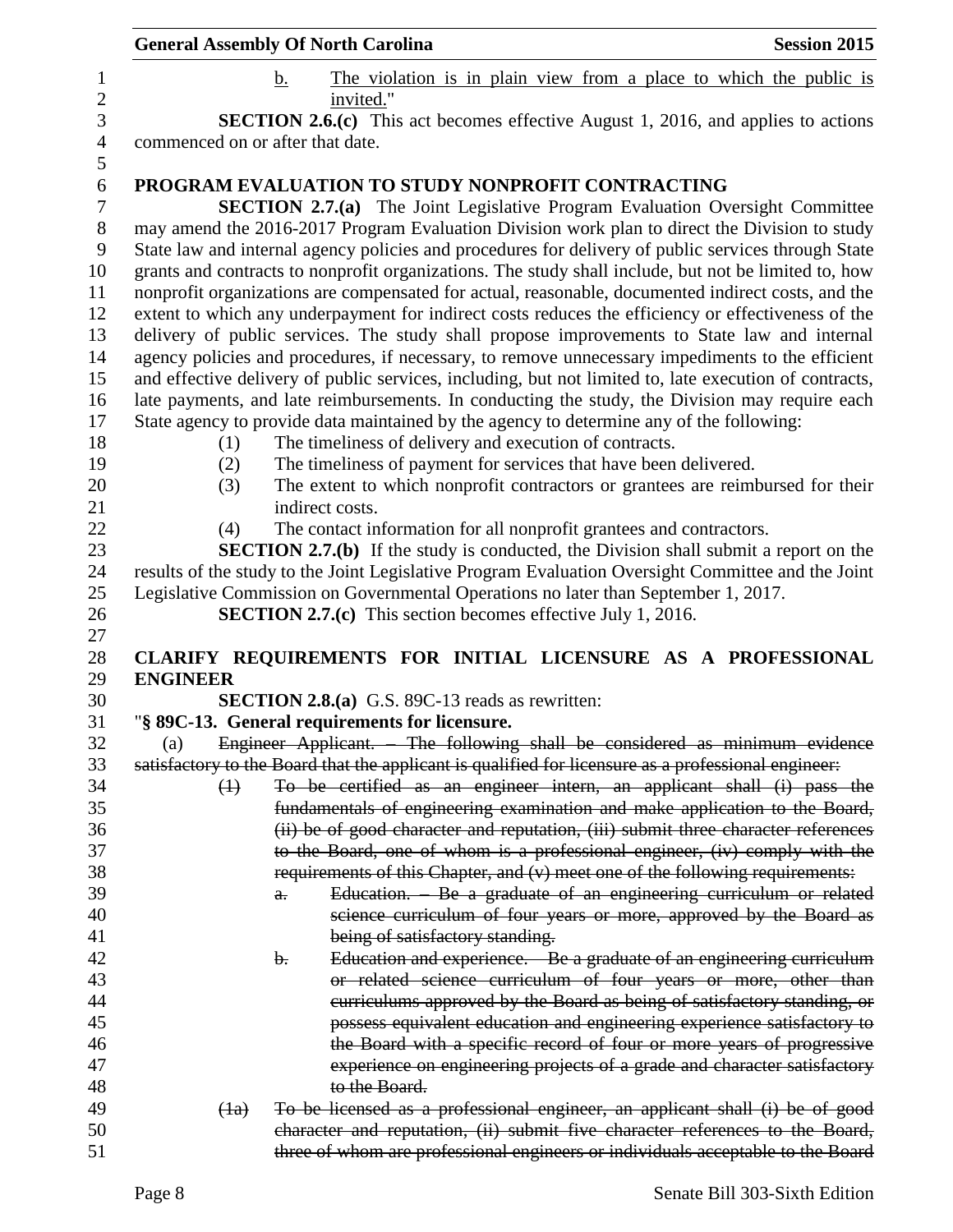|         | <b>General Assembly Of North Carolina</b>                                                                                                                                     | <b>Session 2015</b> |
|---------|-------------------------------------------------------------------------------------------------------------------------------------------------------------------------------|---------------------|
|         | with personal knowledge of the applicant's engineering experience, (iii) comply<br>with the requirements of this Chapter, and (iv) meet one of the following<br>requirements: |                     |
| a.      | Licensure by Comity or Endorsement. - A person holding a certificate                                                                                                          |                     |
|         | of licensure to engage in the practice of engineering, on the basis of                                                                                                        |                     |
|         | comparable qualifications, issued to the person by a proper authority of                                                                                                      |                     |
|         | a state, territory, or possession of the United States, the District of                                                                                                       |                     |
|         | Columbia, or of any foreign country possessing credentials that, based                                                                                                        |                     |
|         | on verifiable evidence, in the opinion of the Board, of a standard not                                                                                                        |                     |
|         | lower than that in effect in this State at the time the certificate was                                                                                                       |                     |
|         | issued, may upon application, be licensed without further examination,                                                                                                        |                     |
|         | except as required to examine the applicant's knowledge of laws, rules,                                                                                                       |                     |
|         | and requirements unique to North Carolina.                                                                                                                                    |                     |
| b.      | E.I. Certificate, Experience, and Examination. - A holder of a certificate                                                                                                    |                     |
|         | of engineer intern and with a specific record of an additional four years                                                                                                     |                     |
|         | or more of progressive experience on engineering projects of a grade                                                                                                          |                     |
|         | and character which indicates to the Board that the applicant may be                                                                                                          |                     |
|         | competent to practice engineering, shall be admitted to the principles                                                                                                        |                     |
|         | and practice of engineering examination. Upon passing the examination,                                                                                                        |                     |
|         | the applicant shall be granted a certificate of licensure to practice                                                                                                         |                     |
|         | professional engineering in this State, provided the applicant is                                                                                                             |                     |
|         | otherwise qualified.                                                                                                                                                          |                     |
| $e_{i}$ | Graduation, Experience, and Examination. A graduate of an                                                                                                                     |                     |
|         | engineering curriculum of four years or more approved by the Board as                                                                                                         |                     |
|         | being of satisfactory standing, shall be admitted to the fundamentals of                                                                                                      |                     |
|         | engineering examination, and with a specific record of an additional                                                                                                          |                     |
|         | four years or more of progressive experience on engineering projects of                                                                                                       |                     |
|         | a grade and character that indicates to the Board that the applicant may                                                                                                      |                     |
|         | be competent to practice engineering, the principles and practice of                                                                                                          |                     |
|         | engineering examination. Upon passing the examinations, the applicant                                                                                                         |                     |
|         | shall be granted a certificate of licensure to practice professional                                                                                                          |                     |
|         | engineering in this State, provided the applicant is otherwise qualified.                                                                                                     |                     |
| d.      | Graduation, Experience, and Examination. A graduate of an                                                                                                                     |                     |
|         | engineering or related science curriculum of four years or more, other                                                                                                        |                     |
|         | than the ones approved by the Board as being of satisfactory standing or                                                                                                      |                     |
|         | with an equivalent education and engineering experience satisfactory to                                                                                                       |                     |
|         | the Board shall be admitted to the fundamentals of engineering                                                                                                                |                     |
|         | examination and with a specific record of an additional eight years or                                                                                                        |                     |
|         | more of progressive experience on engineering projects of a grade and                                                                                                         |                     |
|         | character that indicates to the Board that the applicant may be                                                                                                               |                     |
|         | competent to practice engineering, the principles and practice of                                                                                                             |                     |
|         | engineering examination. Upon passing the examinations, the applicant                                                                                                         |                     |
|         | shall be granted a certificate of licensure to practice professional                                                                                                          |                     |
|         | engineering in this State, provided the applicant is otherwise qualified.                                                                                                     |                     |
| e.      | Long-Established Practice. - A person with a specific record of 20 years                                                                                                      |                     |
|         | or more of progressive experience on engineering projects of a grade                                                                                                          |                     |
|         | and character which indicates to the Board that the applicant may be                                                                                                          |                     |
|         | competent to practice engineering shall be admitted to the principles and                                                                                                     |                     |
|         | practice of engineering examination. Upon passing the examination, the                                                                                                        |                     |
|         | applicant shall be granted a certificate of licensure to practice                                                                                                             |                     |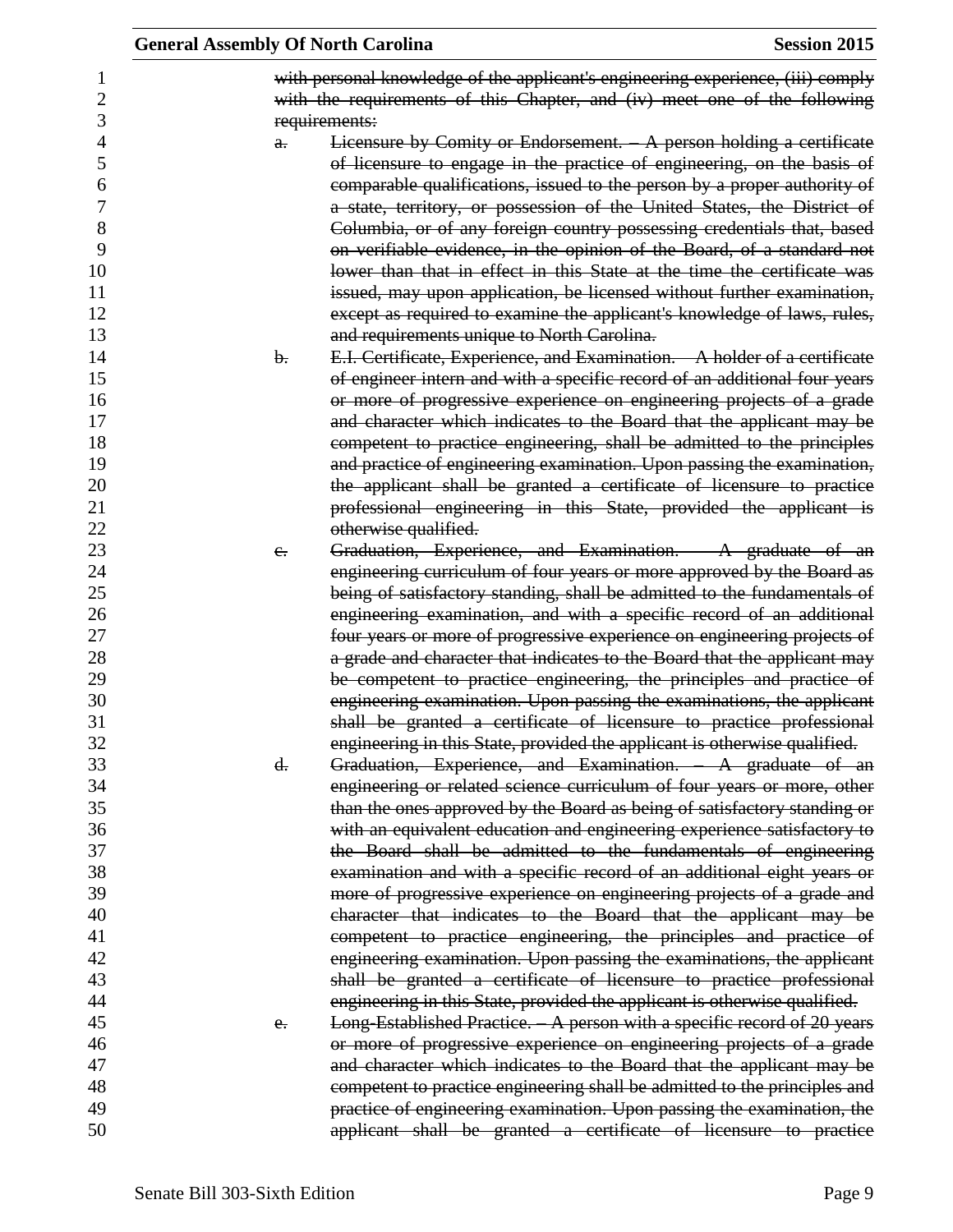|                | <b>General Assembly Of North Carolina</b> |                            |                                              | <b>Session 2015</b>                                                                                                                                                                                 |
|----------------|-------------------------------------------|----------------------------|----------------------------------------------|-----------------------------------------------------------------------------------------------------------------------------------------------------------------------------------------------------|
| 1              |                                           |                            |                                              | professional engineering in this State, provided the applicant is                                                                                                                                   |
| $\overline{c}$ |                                           |                            | otherwise qualified.                         |                                                                                                                                                                                                     |
| 3              |                                           | f.                         |                                              | Full-time faculty. Full-time engineering faculty members who teach in                                                                                                                               |
| $\overline{4}$ |                                           |                            |                                              | an approved engineering program offering a four year or more degree                                                                                                                                 |
| 5              |                                           |                            |                                              | approved by the Board, may request and be granted waiver of the                                                                                                                                     |
| 6              |                                           |                            |                                              | fundamentals of engineering examination. The faculty applicant shall                                                                                                                                |
| 7              |                                           |                            |                                              | document that the degree meets the Board's requirement. The faculty                                                                                                                                 |
| 8              |                                           |                            |                                              | applicant shall then be admitted to the principles and practice of                                                                                                                                  |
| 9              |                                           |                            | engineering examination.                     |                                                                                                                                                                                                     |
| 10             |                                           | g.                         |                                              | Doctoral degree. - A person possessing an earned doctoral degree in                                                                                                                                 |
| 11             |                                           |                            |                                              | engineering from an institution in which the same discipline                                                                                                                                        |
| 12             |                                           |                            |                                              | undergraduate engineering program has been accredited by ABET                                                                                                                                       |
| 13             |                                           |                            |                                              | (EAC) may request and be granted waiver of the fundamentals of                                                                                                                                      |
| 14             |                                           |                            |                                              | engineering examination. The doctoral degree applicant shall document                                                                                                                               |
| 15             |                                           |                            |                                              | that the degree meets the Board's requirement. The doctoral degree                                                                                                                                  |
| 16             |                                           |                            |                                              | applicant shall then be admitted to the principles and practice of                                                                                                                                  |
| 17             |                                           |                            | engineering examination.                     |                                                                                                                                                                                                     |
| 18             |                                           |                            |                                              | At its discretion the Board may require an applicant to submit exhibits, drawings, designs, or                                                                                                      |
| 19             |                                           |                            |                                              | other tangible evidence of engineering work which the applicant personally accomplished or                                                                                                          |
| 20             |                                           |                            |                                              | supervised. Engineer Intern. $-$ To be certified as an engineer intern, an applicant shall (i) pass the                                                                                             |
| 21             |                                           |                            |                                              | fundamentals of engineering examination and make application to the Board, (ii) be of good                                                                                                          |
| 22             |                                           |                            |                                              | character and reputation, (iii) submit three character references to the Board, one of whom is a                                                                                                    |
| 23             |                                           |                            |                                              | professional engineer, (iv) comply with the requirements of this Chapter, and (v) meet one of the                                                                                                   |
| 24             | following requirements:                   |                            |                                              |                                                                                                                                                                                                     |
| 25             | (1)                                       |                            |                                              | Education. $-$ Be a graduate of an EAC/ABET accredited engineering                                                                                                                                  |
| 26             |                                           |                            |                                              | curriculum or of a related science curriculum which has been approved by the                                                                                                                        |
| 27             |                                           |                            | Board as being of satisfactory standing.     |                                                                                                                                                                                                     |
| 28             | (2)                                       |                            |                                              | <u>Education and experience. <math>-</math> Be a graduate of an engineering curriculum or</u>                                                                                                       |
| 29             |                                           |                            |                                              | related science curriculum of four years or more, other than curriculums                                                                                                                            |
| 30<br>31       |                                           |                            |                                              | approved by the Board as being of satisfactory standing in subdivision (1) of                                                                                                                       |
|                |                                           |                            |                                              | this subsection, and possess engineering experience satisfactory to the Board                                                                                                                       |
| 32<br>33       |                                           |                            |                                              | with a specific record of four or more years of progressive experience on                                                                                                                           |
| 34             |                                           |                            |                                              | engineering projects of a grade and character satisfactory to the Board.                                                                                                                            |
| 35             | $\left( a1\right)$                        |                            |                                              | <u>Engineer Applicant. – To be licensed as a professional engineer, an applicant (i) shall</u><br>be of good character and reputation, (ii) submit five character references to the Board, three of |
| 36             |                                           |                            |                                              | whom are professional engineers or individuals acceptable to the Board with personal knowledge                                                                                                      |
| 37             |                                           |                            |                                              | of the applicant's engineering experience, (iii) comply with the requirements of this Chapter, and                                                                                                  |
| 38             |                                           |                            |                                              | (iv) meet the requirements related to education, examination, and experience set forth in this                                                                                                      |
| 39             |                                           |                            |                                              | subsection. An applicant seeking licensure as a professional engineer shall meet the following                                                                                                      |
| 40             | requirements:                             |                            |                                              |                                                                                                                                                                                                     |
| 41             | (1)                                       |                            |                                              | Education requirement. $-$ Possess one or more of the following educational                                                                                                                         |
| 42             |                                           |                            | qualifications:                              |                                                                                                                                                                                                     |
| 43             |                                           | $\underline{\mathbf{a}}$ . |                                              | A bachelor's degree in engineering from an EAC/ABET accredited                                                                                                                                      |
| 44             |                                           |                            |                                              | program or in a related science curriculum which has been approved by                                                                                                                               |
| 45             |                                           |                            | the Board as being of satisfactory standing. |                                                                                                                                                                                                     |
| 46             |                                           | <u>b.</u>                  |                                              | A bachelor's degree in an engineering curriculum or related science                                                                                                                                 |
| 47             |                                           |                            |                                              | curriculum of four years or more, other than curriculums approved by                                                                                                                                |
| 48             |                                           |                            |                                              | the Board as being of satisfactory standing in sub-subdivision a. of this                                                                                                                           |
| 49             |                                           |                            | subdivision.                                 |                                                                                                                                                                                                     |
| 50             |                                           | $\underline{c}$ .          |                                              | A master's degree in engineering from an institution that offers                                                                                                                                    |
| 51             |                                           |                            | EAC/ABET accredited programs.                |                                                                                                                                                                                                     |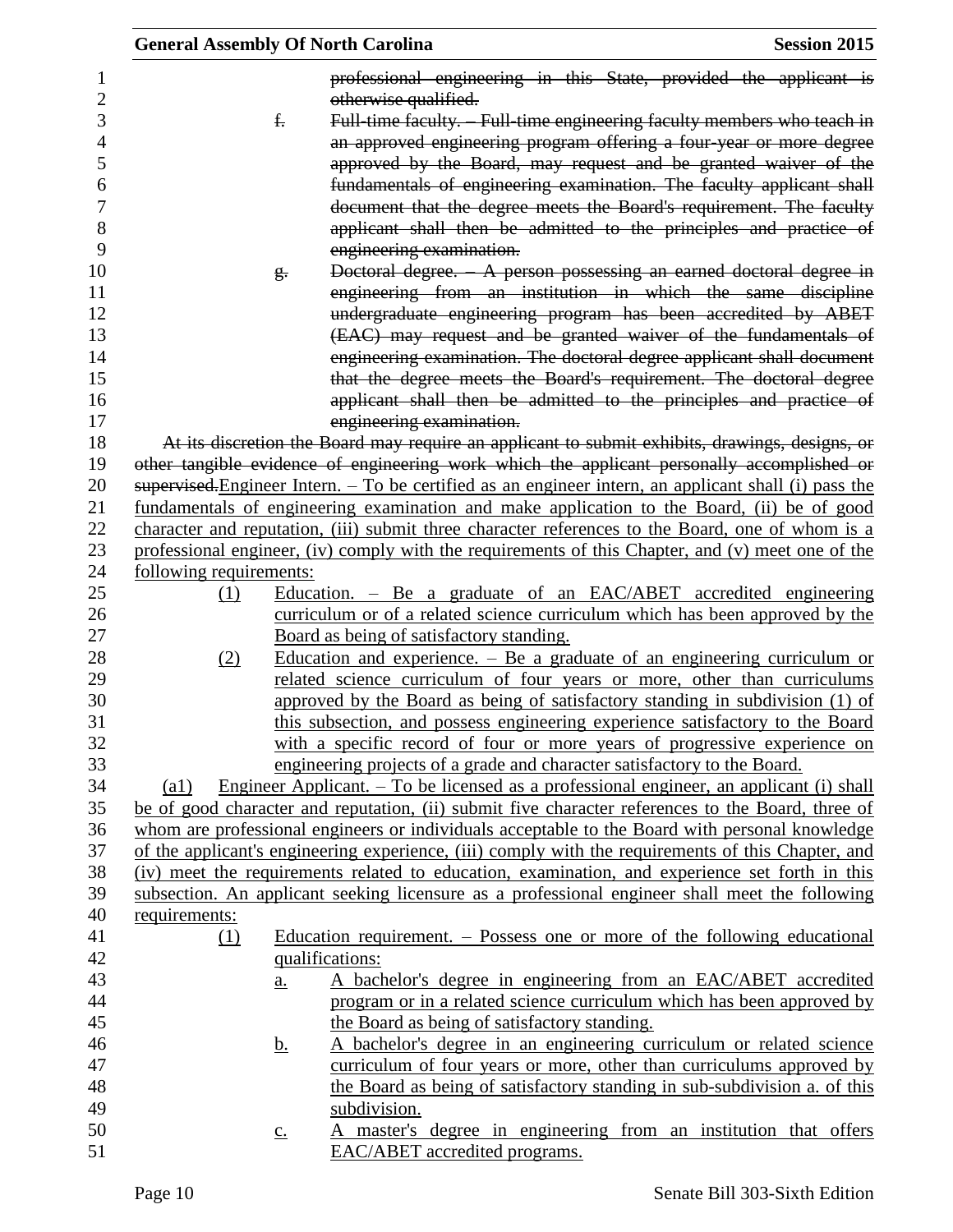|                  |                          | <b>General Assembly Of North Carolina</b>                                                               | <b>Session 2015</b> |
|------------------|--------------------------|---------------------------------------------------------------------------------------------------------|---------------------|
| 1                |                          | An earned doctoral degree in engineering from an institution that offers<br>$\underline{\mathrm{d}}$ .  |                     |
| $\overline{2}$   |                          | EAC/ABET accredited programs and in which the degree requirements                                       |                     |
| 3                |                          | are approved by the Board.                                                                              |                     |
| $\overline{4}$   | (2)                      | Examination requirements. – Take and pass the Fundamentals of Engineering                               |                     |
| 5                |                          | (FE) examination. Take and pass the Principles and Practice of Engineering                              |                     |
| 6                |                          | (PE) examination as provided by G.S. 89C-15, after having met the education                             |                     |
| $\boldsymbol{7}$ |                          | requirement set forth in subdivision (1) of this subsection.                                            |                     |
| 8                | (3)                      | Experience requirement. – Present evidence satisfactory to the Board of a                               |                     |
| 9                |                          | specific record of progressive engineering experience that is of a grade and                            |                     |
| 10               |                          | character that indicates to the Board that the applicant is competent to practice                       |                     |
| 11               |                          | engineering. The Board may adopt rules to specify the years of experience                               |                     |
| 12               |                          | required based on educational attainment, provided the experience requirement                           |                     |
| 13               |                          | for an applicant who qualifies under sub-subdivision (1)a. of this subsection                           |                     |
| 14               |                          | shall be no less than four years and for an applicant who qualifies under                               |                     |
| 15               |                          | sub-subdivision (1)b. of this subsection, no less than eight years.                                     |                     |
| 16               |                          | For purposes of this subsection, the term "EAC/ABET" means the Engineering Accreditation                |                     |
| 17               |                          | Commission of the Accreditation Board for Engineering and Technology.                                   |                     |
| 18               | (a2)                     | Licensure by Comity or Endorsement. $-$ A person holding a certificate of licensure to                  |                     |
| 19               |                          | engage in the practice of engineering, on the basis of comparable qualifications, issued to the         |                     |
| 20               |                          | person by a proper authority of a state, territory, or possession of the United States, the District of |                     |
| 21               |                          | Columbia, or of any foreign country possessing credentials that, based on verifiable evidence, in       |                     |
| 22               |                          | the opinion of the Board, of a standard not lower than that in effect in this State at the time the     |                     |
| 23               |                          | certificate was issued, may upon application, be licensed without further examination, except as        |                     |
| 24<br>25         | Carolina.                | required to examine the applicant's knowledge of laws, rules, and requirements unique to North          |                     |
| 26               | (a3)                     | <u>Long-Established Practice. <math>-</math> A person with a specific record of 20 years or more of</u> |                     |
| 27               |                          | progressive experience on engineering projects of a grade and character which indicates to the          |                     |
| 28               |                          | Board that the applicant may be competent to practice engineering shall be admitted to the              |                     |
| 29               |                          | Principles and Practice of Engineering examination. Upon passing the examination, the person            |                     |
| 30               |                          | shall be granted a certificate of licensure to practice professional engineering in this State,         |                     |
| 31               |                          | provided the person is otherwise qualified.                                                             |                     |
| 32               | (a4)                     | <u>Exceptions. – The following persons may apply for and be granted waiver of the</u>                   |                     |
| 33               |                          | fundamentals of engineering examination and admission to the principles and practice of                 |                     |
| 34               | engineering examination: |                                                                                                         |                     |
| 35               | (1)                      | A full-time engineering faculty member who teaches in an approved                                       |                     |
| 36               |                          | engineering program offering a four-year or more degree approved by the                                 |                     |
| 37               |                          | Board. The faculty member applicant shall document that the degree meets the                            |                     |
| 38               |                          | Board's requirements.                                                                                   |                     |
| 39               | (2)                      | A person possessing an earned doctoral degree in engineering from an                                    |                     |
| 40               |                          | institution in which the same discipline undergraduate engineering program has                          |                     |
| 41               |                          | been accredited by EAC/ABET. The doctoral degree applicant shall document                               |                     |
| 42               |                          | that the degree meets the Board's requirements.                                                         |                     |
| 43               | (b)                      | Land Surveyor Applicant. – The evaluation of a land surveyor applicant's qualifications                 |                     |
| 44               |                          | shall involve a consideration of the applicant's education, technical, and land surveying               |                     |
| 45               |                          | experience, exhibits of land surveying projects with which the applicant has been associated, and       |                     |
| 46               |                          | recommendations by references. The land surveyor applicant's qualifications may be reviewed at          |                     |
| 47               |                          | an interview if the Board determines it necessary. Educational credit for institute courses,            |                     |
| 48               |                          | correspondence courses, or other courses shall be determined by the Board.                              |                     |
| 49               | $\ldots$ "               |                                                                                                         |                     |
| 50               |                          | <b>SECTION 2.8.(b)</b> This section becomes effective October 1, 2016.                                  |                     |
| 51               |                          |                                                                                                         |                     |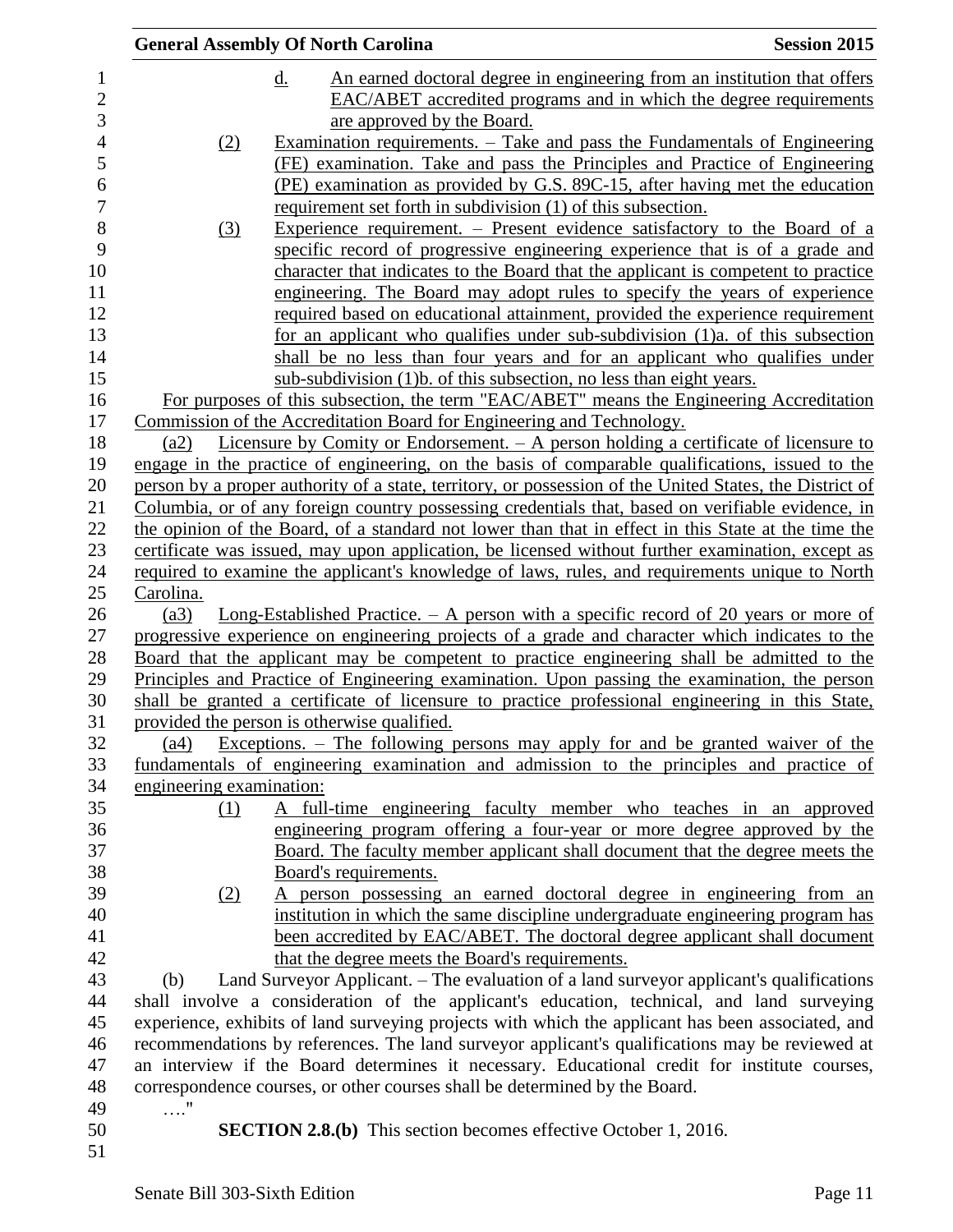|                           |     | <b>General Assembly Of North Carolina</b>                                                                                                               | <b>Session 2015</b> |
|---------------------------|-----|---------------------------------------------------------------------------------------------------------------------------------------------------------|---------------------|
|                           |     | <b>RENAME AND AMEND THE BOARD OF REFRIGERATION EXAMINERS</b>                                                                                            |                     |
|                           |     | <b>SECTION 2.9.(a)</b> Article 5 of Chapter 87 of the General Statutes reads as rewritten:                                                              |                     |
|                           |     | "Article 5.                                                                                                                                             |                     |
|                           |     | "Commercial Refrigeration Contractors.                                                                                                                  |                     |
|                           |     | "§ 87-52. State Board of Commercial Refrigeration Examiners; appointment; term of office.                                                               |                     |
| (a)                       |     | For the purpose of carrying out the provisions of this Article, the State Board of                                                                      |                     |
|                           |     | Commercial Refrigeration Examiners is created, consisting of seven members appointed by the                                                             |                     |
|                           |     | Governor to serve seven-year staggered terms. The Board shall consist of one member who is a                                                            |                     |
|                           |     | wholesaler or a manufacturer of refrigeration equipment; one member from an engineering school                                                          |                     |
|                           |     | of The University of North Carolina, one member from the Division of Public Health of The                                                               |                     |
|                           |     | University of North Carolina, two licensed refrigeration contractors, one member who has no ties                                                        |                     |
|                           |     | with the construction industry to represent the interest of the public at large, and one member with                                                    |                     |
|                           |     | an engineering background in refrigeration.of:                                                                                                          |                     |
|                           |     |                                                                                                                                                         |                     |
|                           | (1) | One member who is a wholesaler or a manufacturer of refrigeration equipment.<br>One member from an accredited engineering school located in this State. |                     |
|                           | (2) |                                                                                                                                                         |                     |
|                           | (3) | One member from the field of public health with an environmental science<br>background from an accredited college or university located in this State.  |                     |
|                           |     |                                                                                                                                                         |                     |
|                           | (4) | Two members who are licensed refrigeration contractors.                                                                                                 |                     |
|                           | (5) | One member who has no ties with the construction industry to represent the                                                                              |                     |
|                           |     | interest of the public at large.                                                                                                                        |                     |
|                           | (6) | One member with an engineering background in refrigeration.                                                                                             |                     |
| (b)                       |     | The term of office of one member shall expire each year. Vacancies occurring during a                                                                   |                     |
|                           |     | term shall be filled by appointment of the Governor for the unexpired term. Whenever the term                                                           |                     |
|                           |     | "Board" is used in this Article, it means the State Board of Commercial Refrigeration Examiners.                                                        |                     |
|                           |     | No Board member shall serve more than one complete consecutive term.                                                                                    |                     |
|                           |     |                                                                                                                                                         |                     |
|                           |     | "§ 87-58. Definitions; contractors licensed by Board; examinations.                                                                                     |                     |
| (a)                       |     | As applied The provisions of this Article shall not repeal any wording, phrase, or                                                                      |                     |
| Article, Article:         |     | paragraph as set forth in Article 2 of this Chapter. The following definitions apply in this                                                            |                     |
|                           |     | Commercial refrigeration contractor. $-$ "refrigeration trade or business" is                                                                           |                     |
|                           | (1) |                                                                                                                                                         |                     |
|                           |     | defined to include all All persons, firms firms, or corporations engaged in the                                                                         |                     |
|                           |     | installation, maintenance, servicing and repairing of refrigerating machinery,                                                                          |                     |
|                           |     | equipment, devices and components relating thereto and within limits as set                                                                             |                     |
|                           |     | forth in the codes, laws and regulations governing refrigeration installation,                                                                          |                     |
|                           |     | maintenance, service and repairs within the State of North Carolina or any of its                                                                       |                     |
|                           |     | political subdivisions. The provisions of this Article shall not repeal any                                                                             |                     |
|                           |     | wording, phrase, or paragraph as set forth in Article 2 of Chapter 87 of the                                                                            |                     |
|                           |     | General Statutes.thereto.                                                                                                                               |                     |
|                           | (2) | Industrial refrigeration contractor. - All persons, firms, or corporations engaged                                                                      |                     |
|                           |     | in commercial refrigeration contracting with the use of ammonia as a                                                                                    |                     |
|                           |     | refrigerant gas.                                                                                                                                        |                     |
|                           | (3) | Transport refrigeration contractor. - All persons, firms, or corporations engaged                                                                       |                     |
|                           |     | in the business of installation, maintenance, repairing, and servicing of transport                                                                     |                     |
|                           |     | refrigeration.                                                                                                                                          |                     |
| $\left( \text{a1}\right)$ |     | This Article shall not apply to any of the following:                                                                                                   |                     |
|                           | (1) | The installation of self-contained commercial refrigeration units equipped with                                                                         |                     |
|                           |     | an Original Equipment Manufacturer (OEM) molded plug that does not require                                                                              |                     |
|                           |     | the opening of service valves or replacement of lamps, fuses, and door                                                                                  |                     |
|                           |     | gaskets.valves.                                                                                                                                         |                     |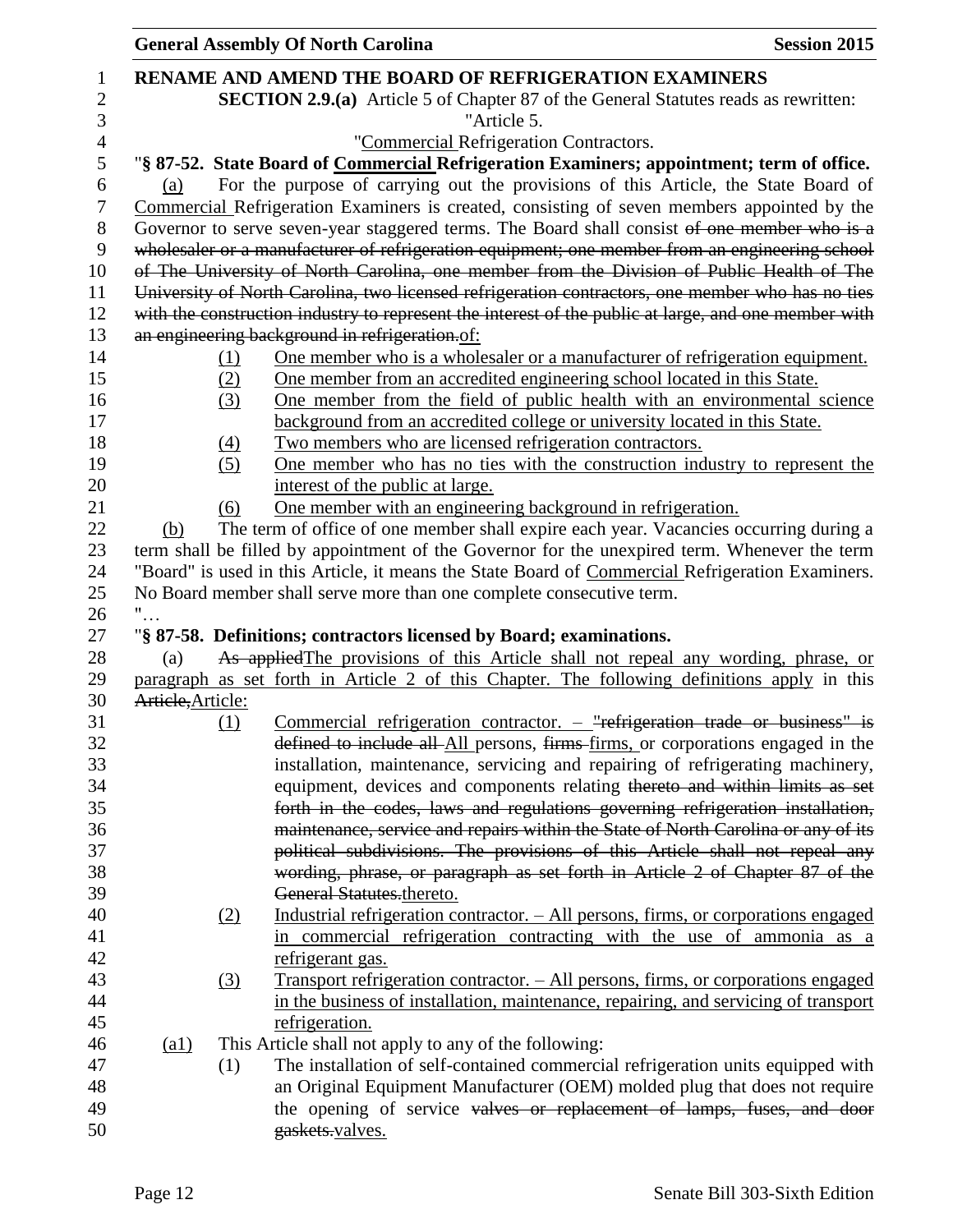| <b>General Assembly Of North Carolina</b><br><b>Session 2015</b>                                       |                                                                                                |                                                                                                     |  |  |  |
|--------------------------------------------------------------------------------------------------------|------------------------------------------------------------------------------------------------|-----------------------------------------------------------------------------------------------------|--|--|--|
|                                                                                                        | (2)                                                                                            | The installation and servicing of domestic household self-contained                                 |  |  |  |
|                                                                                                        |                                                                                                | refrigeration appliances equipped with an OEM molded plug connected to                              |  |  |  |
|                                                                                                        |                                                                                                | suitable receptacles which have been permanently installed and do not require                       |  |  |  |
|                                                                                                        |                                                                                                | the opening of service valves.                                                                      |  |  |  |
|                                                                                                        | (3)                                                                                            | Employees of persons, firms, or corporations or persons, firms or corporations,                     |  |  |  |
|                                                                                                        |                                                                                                | not engaged in refrigeration contracting as herein defined, that install, maintain                  |  |  |  |
|                                                                                                        |                                                                                                | and service their own refrigerating machinery, equipment and devices.                               |  |  |  |
|                                                                                                        | (4)                                                                                            | Any person, firm or corporation engaged in the business of selling, repairing                       |  |  |  |
|                                                                                                        |                                                                                                | and installing any comfort cooling devices or systems.                                              |  |  |  |
|                                                                                                        | (5)                                                                                            | The replacement of lamps, fuses, and door gaskets.                                                  |  |  |  |
| (b)                                                                                                    |                                                                                                | The term "refrigeration contractor" means a person, firm or corporation engaged in the              |  |  |  |
|                                                                                                        |                                                                                                | business of refrigeration contracting. The Board shall establish and issue the following licenses:  |  |  |  |
|                                                                                                        | $\Omega$                                                                                       | A Class I license shall be required for any person engaged in the business of                       |  |  |  |
|                                                                                                        |                                                                                                | commercial refrigeration contracting.                                                               |  |  |  |
|                                                                                                        | (2)                                                                                            | A Class II license shall be required for any person engaged in the business of                      |  |  |  |
|                                                                                                        |                                                                                                | industrial refrigeration contracting.                                                               |  |  |  |
|                                                                                                        | (3)                                                                                            | A Class III license shall be required for any person engaged in the business of                     |  |  |  |
|                                                                                                        |                                                                                                | repair, maintenance, and servicing of commercial equipment.                                         |  |  |  |
|                                                                                                        | $\left(4\right)$                                                                               | A Class IV license shall be required for any person engaged in the business of                      |  |  |  |
|                                                                                                        |                                                                                                | transport refrigeration contracting.                                                                |  |  |  |
| $(\frac{b1}{c})$                                                                                       |                                                                                                | The term "transport refrigeration contractor" means a person, firm, or corporation                  |  |  |  |
|                                                                                                        |                                                                                                | engaged in the business of installation, maintenance, servicing, and repairing of transport         |  |  |  |
| refrigeration.                                                                                         |                                                                                                |                                                                                                     |  |  |  |
| (c)                                                                                                    |                                                                                                | Any person, firm or corporation who for valuable consideration engages in the                       |  |  |  |
|                                                                                                        |                                                                                                | refrigeration business or trade as herein defined shall be deemed and held to be in the business of |  |  |  |
|                                                                                                        | refrigeration contracting.                                                                     |                                                                                                     |  |  |  |
| (d)                                                                                                    |                                                                                                | In order to protect the public health, comfort and safety, the Board shall prescribe the            |  |  |  |
| standard of experience to be required of an applicant for license and shall give an examination        |                                                                                                |                                                                                                     |  |  |  |
| designed to ascertain the technical and practical knowledge of the applicant concerning the            |                                                                                                |                                                                                                     |  |  |  |
| analysis of plans and specifications, estimating cost, fundamentals of installation and design as      |                                                                                                |                                                                                                     |  |  |  |
| they pertain to refrigeration; and as a result of the examination, the Board shall issue a certificate |                                                                                                |                                                                                                     |  |  |  |
| of license in refrigeration to applicants who pass the required examination and a license shall be     |                                                                                                |                                                                                                     |  |  |  |
| obtained in accordance with the provisions of this Article, before any person, firm or corporation     |                                                                                                |                                                                                                     |  |  |  |
|                                                                                                        |                                                                                                | shall engage in, or offer to engage in the business of refrigeration contracting. The Board shall   |  |  |  |
|                                                                                                        |                                                                                                | prescribe standards for and issue licenses for refrigeration contracting and for transport          |  |  |  |
| refrigeration contracting. A transport refrigeration contractor license is a specialty license that    |                                                                                                |                                                                                                     |  |  |  |
|                                                                                                        | authorizes the licensee to engage only in transport refrigeration contracting. A refrigeration |                                                                                                     |  |  |  |
|                                                                                                        |                                                                                                | contractor licensee is authorized to engage in transport refrigeration and all other aspects of     |  |  |  |
|                                                                                                        |                                                                                                | refrigeration contracting-all license classifications.                                              |  |  |  |
|                                                                                                        |                                                                                                | Each application for examination shall be accompanied by a check, post-office money order or        |  |  |  |
| cash in the amount of the annual license fee required by this Article. Regular examinations shall      |                                                                                                |                                                                                                     |  |  |  |
| be given in the Board's office by appointment.                                                         |                                                                                                |                                                                                                     |  |  |  |
|                                                                                                        |                                                                                                |                                                                                                     |  |  |  |
| (k)                                                                                                    |                                                                                                | Upon application and payment of the fee for license renewal provided in G.S. 87-64,                 |  |  |  |
| the Board shall issue a certificate of license to any licensee whose business activities require a     |                                                                                                |                                                                                                     |  |  |  |
|                                                                                                        |                                                                                                | Class I or Class II license if that licensee had an established place of business and was licensed  |  |  |  |
| pursuant to this Article prior to January 1, 2016.                                                     |                                                                                                |                                                                                                     |  |  |  |
| $\mathbf{H}$<br>٠                                                                                      |                                                                                                |                                                                                                     |  |  |  |
|                                                                                                        |                                                                                                | "§ 87-64. Examination and license fees; annual renewal.                                             |  |  |  |
| (a)                                                                                                    |                                                                                                | Each applicant for a license by examination shall pay to the Board of Commercial                    |  |  |  |
|                                                                                                        |                                                                                                | Refrigeration Examiners a nonrefundable examination fee in an amount to be established by the       |  |  |  |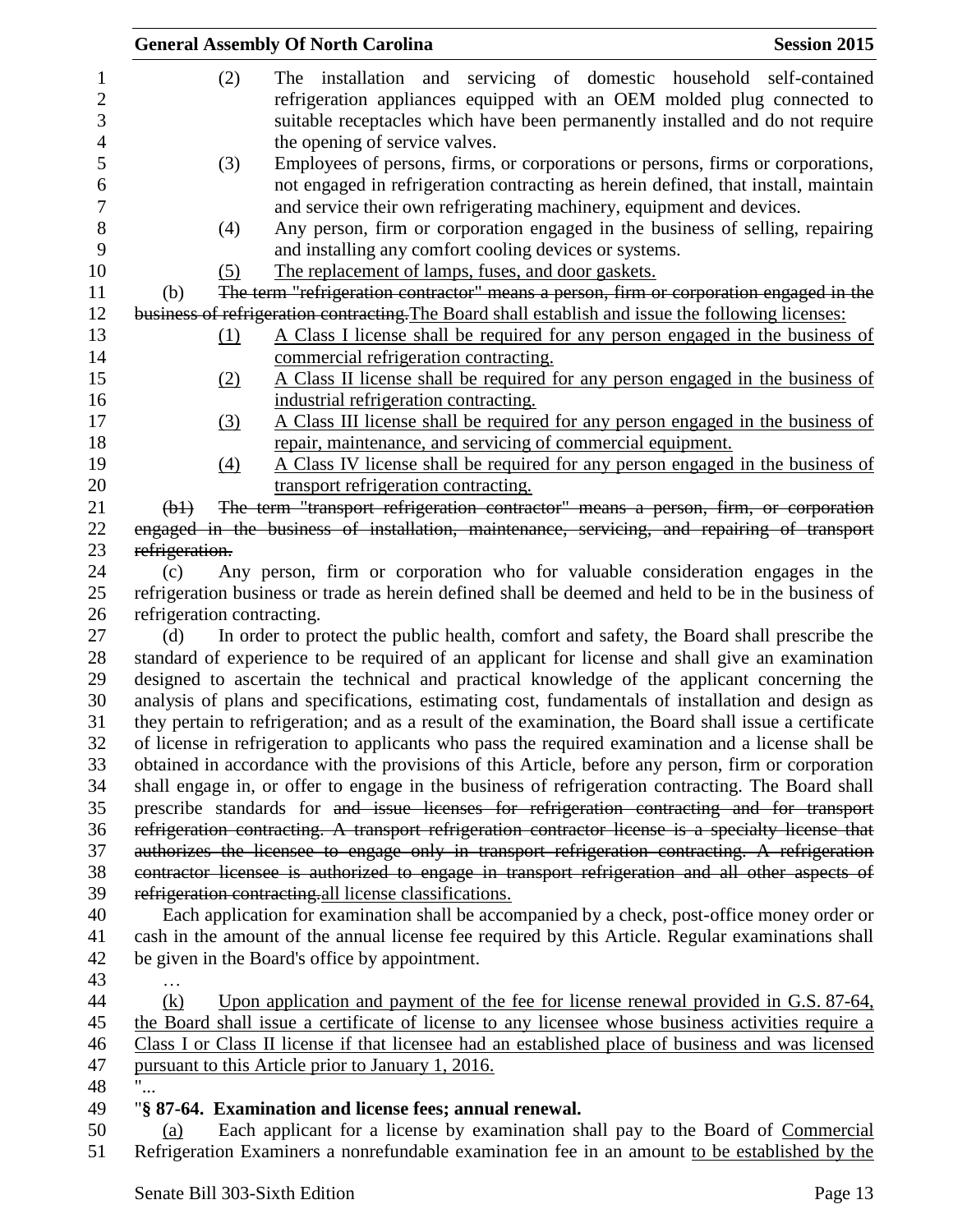1 Board not to exceed the sum of forty one hundred dollars (\$40.00). In the event the applicant

2 successfully passes the examination, the examination fee shall be applied to the license fee

 required of licensees for the current year in which the examination was taken and passed.(\$100.00).

 (b) The license of every person licensed under the provisions of this statute shall be annually renewed. Effective January 1, 2012, the Board may require, as a prerequisite to the annual renewal of a license, that licensees complete continuing education courses in subjects related to refrigeration contracting to ensure the safe and proper installation of commercial and transport refrigeration work and equipment. On or before November 1 of each year the Board shall cause to be mailed an application for renewal of license to every person who has received from the Board a license to engage in the refrigeration business, as heretofore defined. On or before January 1 of each year every licensed person who desires to continue in the refrigeration business shall forward to the Board a nonrefundable renewal fee in an amount to be established by the Board not 14 to exceed forty-eighty dollars (\$40.00)(\$80.00) together with the application for renewal. Upon receipt of the application and renewal fee the Board shall issue a renewal certificate for the current year. Failure to renew the license annually shall automatically result in a forfeiture of the right to engage in the refrigeration business.

 (c) Any licensee who allows the license to lapse may be reinstated by the Board upon payment of a nonrefundable late renewal fee in an amount to be established by the Board not to 20 exceed seventy-five one hundred sixty dollars (\$75.00). (\$160.00) together with the application for renewal. Any person who fails to renew a license for two consecutive years shall be required to take and pass the examination prescribed by the Board for new applicants before being licensed to engage further in the refrigeration business.

...."

 **SECTION 2.9.(b)** This section becomes effective January 1, 2017, and applies to applications submitted and Board membership appointments on or after that date.

## **AMEND DEFINITION OF ANTIQUE AUTOMOBILE**

**SECTION 2.10.** G.S. 105-330.9 reads as rewritten:

## "**§ 105-330.9. Antique automobiles.**

 (a) Definition. – For the purpose of this section, the term "antique automobile" means a motor vehicle that meets all of the following conditions:

- (1) It is registered with the Division of Motor Vehicles and has an historic vehicle special license plate under G.S. 20-79.4.
- (2) It is maintained primarily for use in exhibitions, club activities, parades, and other public interest functions.
- (3) It is used only occasionally for other purposes.
- 38 (4) It is owned by an individual-individual or owned directly or indirectly through one or more pass-through entities, by an individual.
- 
- (5) It is used by the owner for a purpose other than the production of income and is not used in connection with a business.

 (b) Classification. – Antique automobiles are designated a special class of property under Article V, Sec. 2(2) of the North Carolina Constitution and must be assessed for taxation in accordance with this section. An antique automobile must be assessed at the lower of its true value or five hundred dollars (\$500.00)."

## **COPIES OF CERTAIN PUBLIC RECORDS**

**SECTION 2.11.(a)** G.S. 132-6.2 reads as rewritten:

## "**§ 132-6.2. Provisions for copies of public records; fees.**

 (a) Persons requesting copies of public records may elect to obtain them in any and all media in which the public agency is capable of providing them. No request for copies of public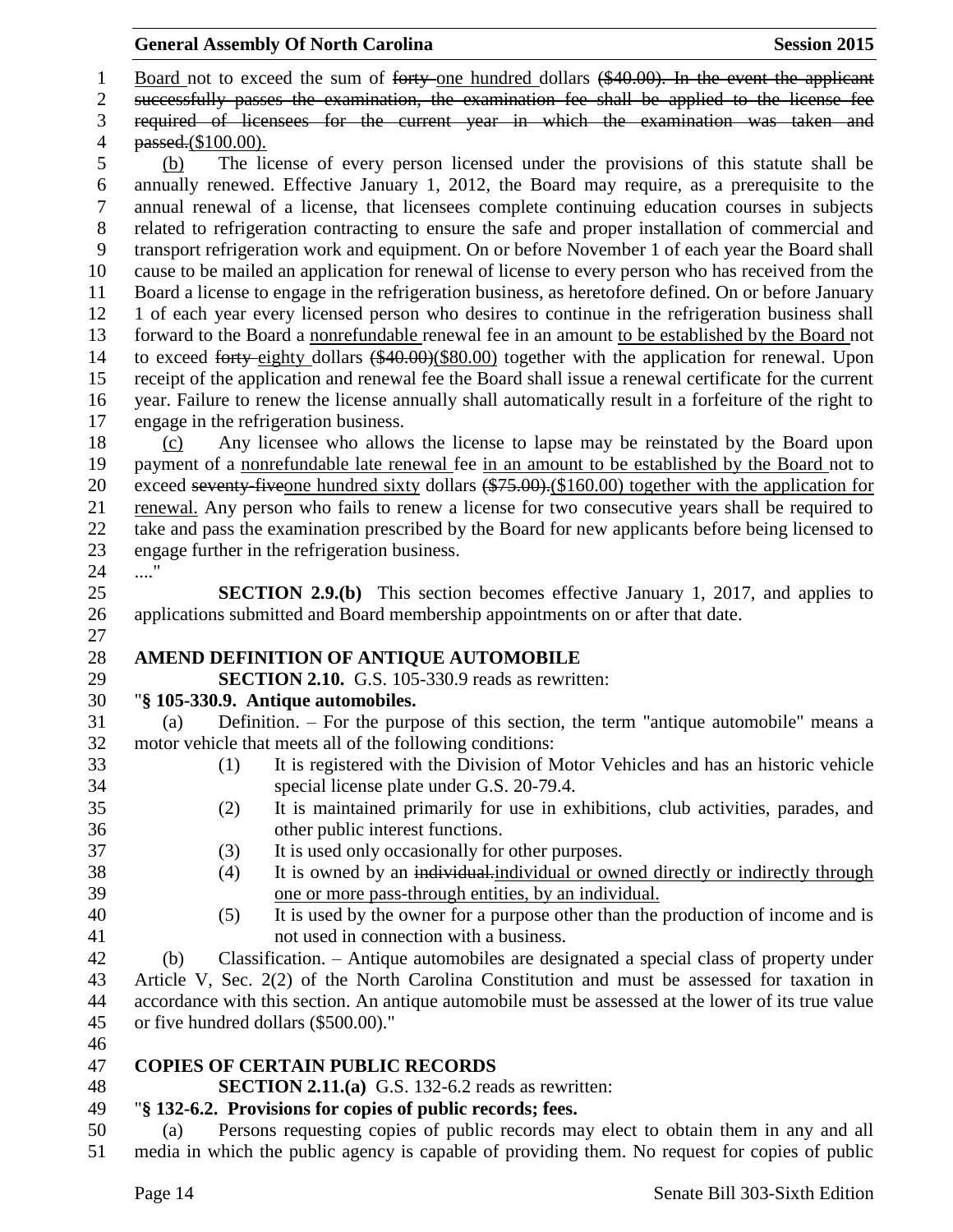records in a particular medium shall be denied on the grounds that the custodian has made or prefers to make the public records available in another medium. The public agency may assess different fees for different media as prescribed by law. (a1) Notwithstanding subsection (a) of this section, a public agency may satisfy the requirement to provide access to public records and computer databases under G.S. 132-9 by making those public records or computer databases available online in a format that allows a person to download the public record or computer database to obtain a copy. A public agency that provides access to public records or computer databases under this subsection is not required to provide copies through any other method or medium. If a public agency, as a service to the requester, voluntarily elects to provide copies by another method or medium, the public agency may negotiate a reasonable charge for the service with the requester. A public agency satisfying its requirement to provide access to public records and computer databases under G.S. 132-9 by making those public records or computer databases available online in a format that allows a person to obtain a copy by download shall also allow for inspection of any public records also held in a nondigital medium.

 (b) Persons requesting copies of public records may request that the copies be certified or uncertified. The fees for certifying copies of public records shall be as provided by law. Except as otherwise provided by law, no public agency shall charge a fee for an uncertified copy of a public record that exceeds the actual cost to the public agency of making the copy. For purposes of this subsection, "actual cost" is limited to direct, chargeable costs related to the reproduction of a public record as determined by generally accepted accounting principles and does not include costs that would have been incurred by the public agency if a request to reproduce a public record had not been made. Notwithstanding the provisions of this subsection, if the request is such as to require extensive use of information technology resources or extensive clerical or supervisory assistance by personnel of the agency involved, or if producing the record in the medium requested results in a greater use of information technology resources than that established by the agency for reproduction of the volume of information requested, then the agency may charge, in addition to the actual cost of duplication, a special service charge, which shall be reasonable and shall be based on the actual cost incurred for such extensive use of information technology resources or the labor costs of the personnel providing the services, or for a greater use of information technology resources that is actually incurred by the agency or attributable to the agency. If anyone requesting public information from any public agency is charged a fee that the requester believes to be unfair or unreasonable, the requester may ask the State Chief Information Officer or his designee to mediate the dispute.

 (c) Persons requesting copies of computer databases may be required to make or submit such requests in writing. Custodians of public records shall respond to all such requests as promptly as possible. If the request is granted, the copies shall be provided as soon as reasonably possible. If the request is denied, the denial shall be accompanied by an explanation of the basis for the denial. If asked to do so, the person denying the request shall, as promptly as possible, reduce the explanation for the denial to writing.

 (d) Nothing in this section shall be construed to require a public agency to respond to requests for copies of public records outside of its usual business hours.

 (e) Nothing in this section shall be construed to require a public agency to respond to a request for a copy of a public record by creating or compiling a record that does not exist. If a public agency, as a service to the requester, voluntarily elects to create or compile a record, it may negotiate a reasonable charge for the service with the requester. Nothing in this section shall be construed to require a public agency to put into electronic medium a record that is not kept in electronic medium.

(f) For purposes of this section, the following definitions shall apply:

(1) Computer database. – As defined in G.S. 132-6.1.

(2) Media or Medium. – A particular form or means of storing information."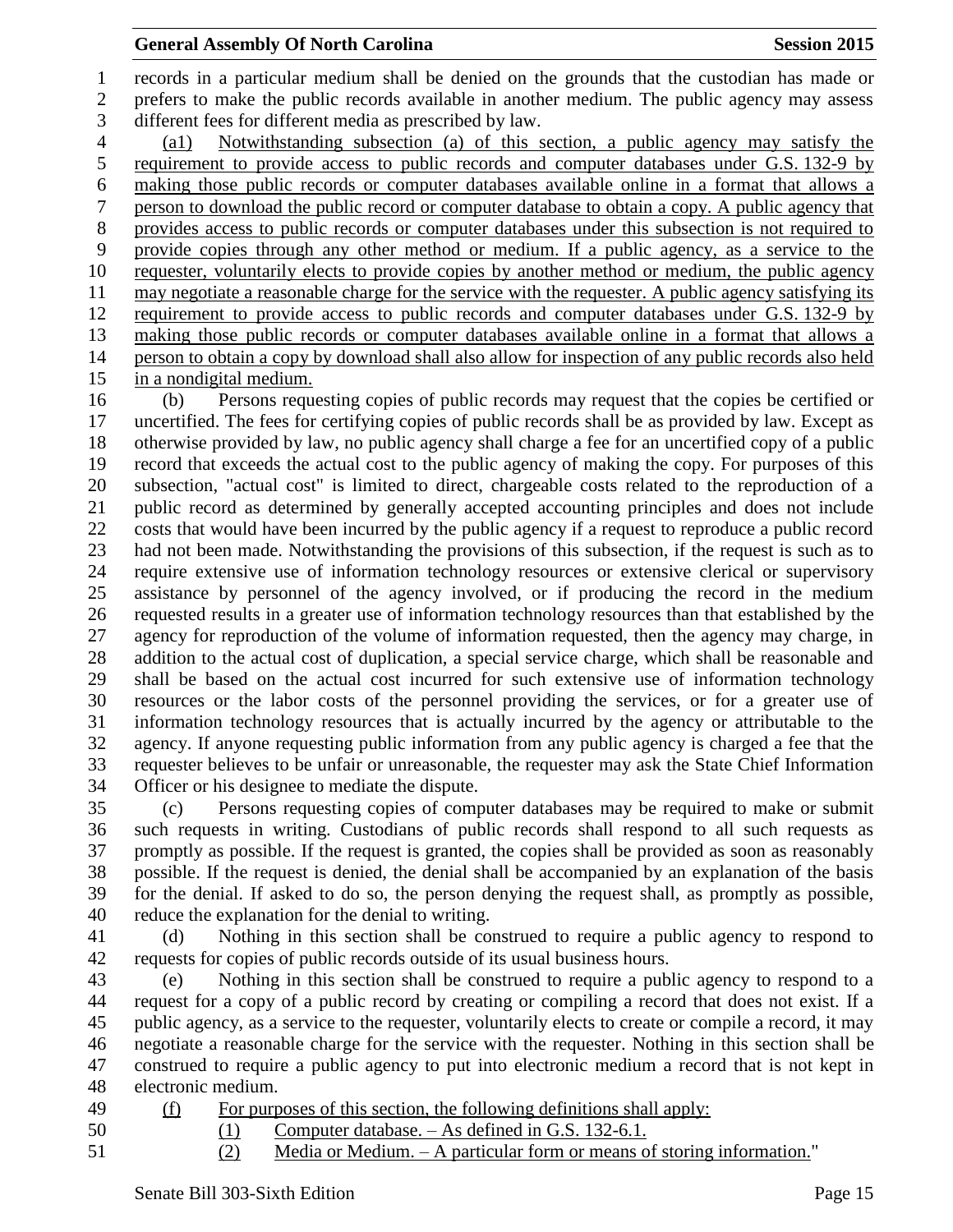| $\mathbf{1}$   | <b>SECTION 2.11.(b)</b> The State Chief Information Officer, working with the State               |
|----------------|---------------------------------------------------------------------------------------------------|
| $\mathbf{2}$   | Controller, the Office of State Budget and Management, the Local Government Commission, The       |
| 3              | University of North Carolina, The North Carolina Community College System, The School of          |
| $\overline{4}$ | Government at the University of North Carolina Chapel Hill, the North Carolina League of          |
| 5              | Municipalities, the North Carolina School Boards Association, and the North Carolina County       |
| 6              | Commissioners Association, shall report, including any recommendations, to the 2017 Regular       |
| $\overline{7}$ | Session of the General Assembly on or before February 1, 2017, regarding the development and      |
| $8\,$          | use of computer databases by State and local agencies and the need for public access to those     |
| 9              | public records.                                                                                   |
| 10             | <b>SECTION 2.11.(c)</b> This section becomes effective July 1, 2016.                              |
| 11             |                                                                                                   |
| 12             | <b>SPECIFY LOCATION OF LIEUTENANT GOVERNOR'S OFFICE</b>                                           |
| 13             | <b>SECTION 2.12.</b> G.S. 143A-5 reads as rewritten:                                              |
| 14             | "§ 143A-5. Office of the Lieutenant Governor.                                                     |
| 15             | The Lieutenant Governor shall maintain an office in a State building the Hawkins-Hartness         |
| 16             | House located at 310 North Blount Street in the City of Raleigh which office shall be open during |
| 17             | normal working hours throughout the year. The Lieutenant Governor shall serve as President of     |
| 18             | the Senate and perform such additional duties as the Governor or General Assembly may assign to   |
| 19             | him. This section shall become effective January 1, 1973."                                        |
| 20             | CLARIFY THAT DOT STORMWATER REQUIREMENTS ARE APPLICABLE TO                                        |
| 21<br>22       | STATE ROAD CONSTRUCTION UNDERTAKEN BY PRIVATE PARTIES                                             |
| 23             | <b>SECTION 2.14.</b> Chapter 136 of the General Statutes is amended by adding a new               |
| 24             | section to read:                                                                                  |
| 25             | "§ 136-28.6B. Applicable stormwater regulation.                                                   |
| 26             | For the purposes of stormwater regulation, any construction undertaken by a private party         |
| 27             | pursuant to the provisions of G.S. 136-18(17), 136-18(27), 136-18(29), 136-18(29a), 136-28.6, or  |
| 28             | 136-28.6A shall be considered to have been undertaken by the Department, and the stormwater       |
| 29             | law and rules applicable to the Department shall apply."                                          |
| 30             |                                                                                                   |
| 31             | DOT/PERMIT PROCESS REVISIONS & REIMBURSEMENT FOR MOVING CERTAIN                                   |
| 32             | <b>UTILITIES</b>                                                                                  |
| 33             | SECTION 2.16.(a) Uniform Process for Issuing Permits; Report. - For each type of                  |
| 34             | permit issued by the Highway Divisions under Chapter 136 of the General Statutes, the             |
| 35             | Department of Transportation shall make uniform all processes and procedures followed by the      |
| 36             | Highway Divisions when issuing that type of permit. No later than February 1, 2017, the           |
| 37             | Department shall report to the following on the implementation of this subsection, including (i)  |
| 38             | what processes and procedures were adjusted, (ii) how were the identified processes and           |
| 39             | procedures adjusted, and (iii) a comparison of the average length of time for obtaining each type |
| 40             | of permit before and after implementation of this section:                                        |
| 41             | If the General Assembly is in session at the time of the report, to the chairs of<br>(1)          |
| 42             | the House of Representatives Committee on Transportation Appropriations and                       |
| 43             | the Senate Appropriations Committee on Department of Transportation.                              |
| 44             | If the General Assembly is not in session at the time of the report, to the chairs<br>(2)         |
| 45             | of the Joint Legislative Transportation Oversight Committee.                                      |
| 46             | <b>SECTION 2.16.(b)</b> Allow Electronic Submission of Permits. - Article 7 of Chapter            |
| 47             | 136 of the General Statutes is amended by adding a new section to read:                           |
| 48             | "§ 136-93.01. Electronic submission of permits authorized.                                        |
| 49<br>$\sim$   | Except as otherwise prohibited under federal law, an application submitted for a permit issued    |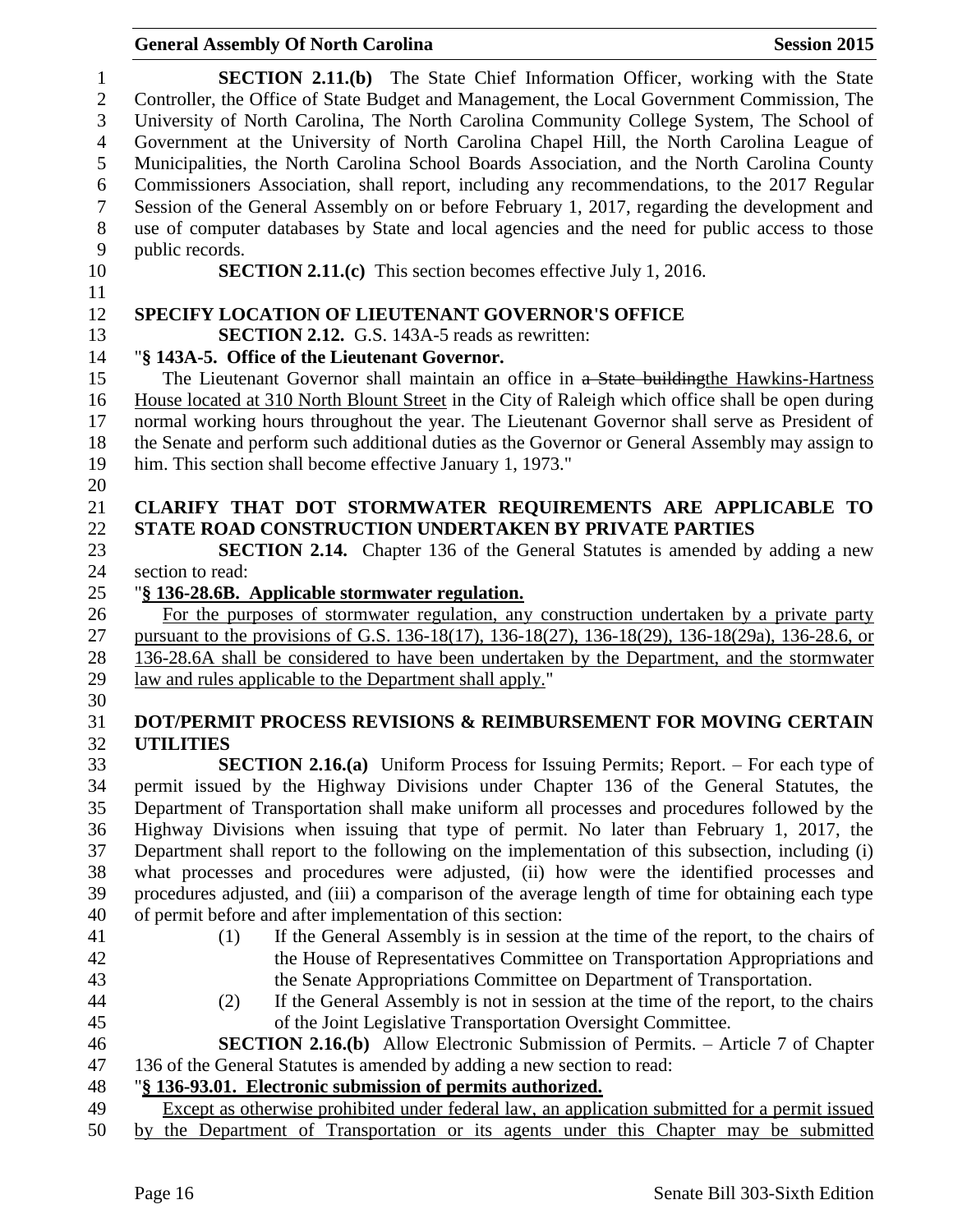|                | <b>General Assembly Of North Carolina</b>                                                                                                                                                                    | <b>Session 2015</b> |
|----------------|--------------------------------------------------------------------------------------------------------------------------------------------------------------------------------------------------------------|---------------------|
| $\mathbf 1$    | electronically in a manner approved by the Department. If submitted electronically, a paper copy                                                                                                             |                     |
| $\mathbf{2}$   | of the application shall not be required."                                                                                                                                                                   |                     |
| 3              | <b>SECTION 2.16.(c)</b> G.S. 136-19.5(c) reads as rewritten:                                                                                                                                                 |                     |
| $\overline{4}$ | Whenever the Department of Transportation requires the relocation of utilities utilities,<br>" $(c)$                                                                                                         |                     |
| 5              | including cable service as defined in G.S. 105-164.3, located in a right-of-way for which the utility                                                                                                        |                     |
| 6              | owner contributed to the cost of acquisition, the Department of Transportation shall reimburse the                                                                                                           |                     |
| $\overline{7}$ | utility owner for the cost of moving those utilities."                                                                                                                                                       |                     |
| $8\,$          | <b>SECTION</b> 2.16.(d) Notwithstanding G.S. 150B-21.1(a), the Department of                                                                                                                                 |                     |
| 9              | Transportation may adopt temporary rules to implement the provisions of this section.                                                                                                                        |                     |
| 10             | <b>SECTION 2.16.(e)</b> Subsection (b) of this section becomes effective December 31,                                                                                                                        |                     |
| 11             | 2016. The remainder of this section is effective when it becomes law.                                                                                                                                        |                     |
| 12             |                                                                                                                                                                                                              |                     |
| 13             | AMENDMENTS TO GENERAL CONTRACTOR LICENSURE                                                                                                                                                                   |                     |
| 14             | <b>SECTION 2.17.(a)</b> G.S. 87-10 reads as rewritten:                                                                                                                                                       |                     |
| 15             | "§ 87-10. Application for license; examination; certificate; renewal.                                                                                                                                        |                     |
| 16             | Anyone seeking to be licensed as a general contractor in this State shall file-submit an<br>(a)                                                                                                              |                     |
| 17             | application for an examination on a form provided by the Board, at least 30 days before any                                                                                                                  |                     |
| 18             | regular or special meeting of the Board-application. Before being entitled to an examination, an                                                                                                             |                     |
| 19             | applicant shall:                                                                                                                                                                                             |                     |
| 20             | Be at least 18 years of age.<br>(1)                                                                                                                                                                          |                     |
| 21             | Possess good moral character as determined by the Board.<br>(2)                                                                                                                                              |                     |
| 22             | Provide evidence of financial responsibility as determined by the Board.<br>(3)                                                                                                                              |                     |
| 23             | (4)<br>Submit the appropriate application fee.                                                                                                                                                               |                     |
| 24             | The Board may shall require the an applicant to pay the Board or a provider contracted<br>$\left( a1\right)$                                                                                                 |                     |
| 25<br>26       | by the Board an examination fee not to exceed one hundred dollars (\$100.00) and pay to                                                                                                                      |                     |
| 27             | (\$100.00). In addition, the Board shall require an applicant to pay the Board a license-fee not to<br>exceed one hundred twenty-five dollars (\$125.00) if the application is for an unlimited license, one |                     |
| 28             | hundred dollars (\$100.00) if the application is for an intermediate license, or seventy-five dollars                                                                                                        |                     |
| 29             | (\$75.00) if the application is for a limited license. The fees accompanying any application or                                                                                                              |                     |
| 30             | examination shall be nonrefundable. The holder of an unlimited license shall be entitled to act as                                                                                                           |                     |
| 31             | general contractor without restriction as to value of any single project; the holder of an                                                                                                                   |                     |
| 32             | intermediate license shall be entitled to act as general contractor for any single project with a value                                                                                                      |                     |
| 33             | of up to one million dollars $(\$1,000,000)$ ; the holder of a limited license shall be entitled to act as                                                                                                   |                     |
| 34             | general contractor for any single project with a value of up to five hundred thousand dollars                                                                                                                |                     |
| 35             | $(*500,000)$ ; and the $(*500,000)$ . The license certificate shall be classified in accordance with this                                                                                                    |                     |
| 36             | section. Before being entitled to an examination an applicant must show to the satisfaction of the                                                                                                           |                     |
| 37             | Board from the application and proofs furnished that the applicant is possessed of a good character                                                                                                          |                     |
| 38             | and is otherwise qualified as to competency, ability, integrity, and financial responsibility, and that                                                                                                      |                     |
| 39             | the applicant has not committed or done any act, which, if committed or done by any licensed                                                                                                                 |                     |
| 40             | contractor would be grounds under the provisions hereinafter set forth for the suspension or                                                                                                                 |                     |
| 41             | revocation of contractor's license, or that the applicant has not committed or done any act                                                                                                                  |                     |
| 42             | involving dishonesty, fraud, or deceit, or that the applicant has never been refused a license as a                                                                                                          |                     |
| 43             | general contractor nor had such license revoked, either in this State or in another state, for reasons                                                                                                       |                     |
| 44             | that should preclude the granting of the license applied for, and that the applicant has never been                                                                                                          |                     |
| 45             | convicted of a felony involving moral turpitude, relating to building or contracting, or involving                                                                                                           |                     |
| 46             | embezzlement or misappropriation of funds or property entrusted to the applicant: Provided, no                                                                                                               |                     |
| 47             | applicant shall be refused the right to an examination, except in accordance with the provisions of                                                                                                          |                     |
| 48             | Chapter 150B of the General Statutes.                                                                                                                                                                        |                     |
| 49<br>50       | The Board shall conduct an examination, either oral or written, of all applicants for<br>(b)<br>license to ascertain, for the classification of license for which the applicant has applied: An              |                     |
|                |                                                                                                                                                                                                              |                     |

applicant shall identify an individual who has successfully passed an examination approved by the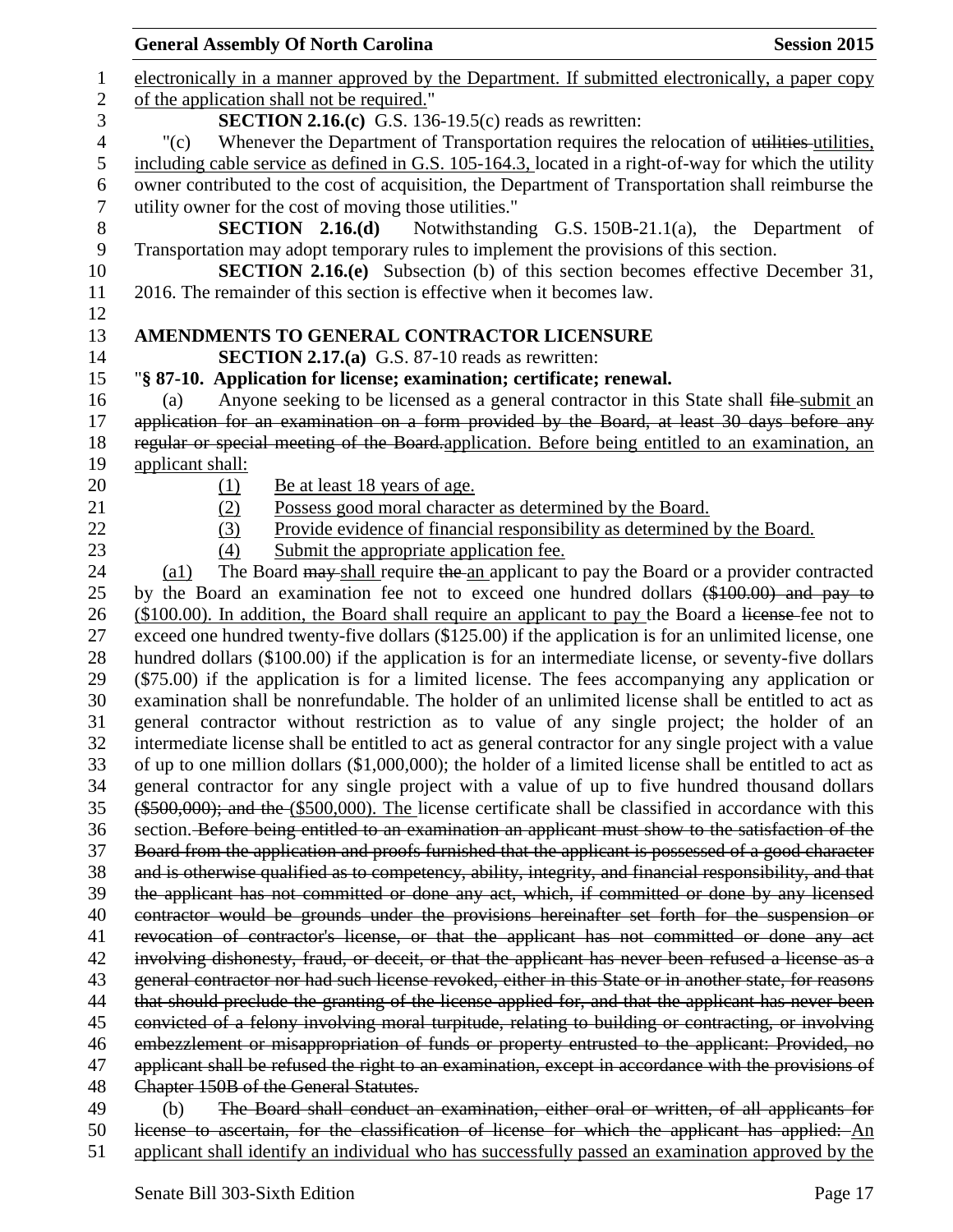Board who, for purposes of this section, shall be known as the "qualifier" or the "qualifying party" of the applicant. If the qualifier or the qualifying party seeks to take an examination, the examination shall establish (i) the ability of the applicant to make a practical application of the applicant's knowledge of the profession of contracting; (ii) the qualifications of the applicant in reading plans and specifications, knowledge of relevant matters contained in the North Carolina State Building Code, knowledge of estimating costs, construction, ethics, and other similar matters pertaining to the contracting business; (iii) the knowledge of the applicant as to the responsibilities of a contractor to the public and of the requirements of the laws of the State of North Carolina relating to contractors, construction, and liens; and (iv) the applicant's knowledge of requirements of the Sedimentation Pollution Control Act of 1973, Article 4 of Chapter 113A of the General Statutes, and the rules adopted pursuant to that Article. If the results of the examination of the 12 applicant shall be satisfactory to the Board, then the qualifier or qualifying party passes the examination, upon review of the application and all relevant information, the Board shall issue to 14 the applicant a certificate to a license to the applicant to engage as a in general contractor contracting in the State of North Carolina, as provided in said certificate, which may be limited into five classifications as follows: (1) Building contractor, which shall include private, public, commercial, industrial and residential buildings of all types. (1a) Residential contractor, which shall include any general contractor constructing only residences which are required to conform to the residential building code 21 adopted by the Building Code Council pursuant to G.S. 143-138. 22 (2) Highway contractor. (3) Public utilities contractors, which shall include those whose operations are the performance of construction work on the following subclassifications of facilities: a. Water and sewer mains, water service lines, and house and building sewer lines as defined in the North Carolina State Building Code, and water storage tanks, lift stations, pumping stations, and appurtenances to water storage tanks, lift stations, and pumping stations. b. Water and wastewater treatment facilities and appurtenances thereto. c. Electrical power transmission facilities, and primary and secondary distribution facilities ahead of the point of delivery of electric service to the customer. d. Public communication distribution facilities. e. Natural gas and other petroleum products distribution facilities; provided the General Contractors Licensing Board may issue license to a public utilities contractor limited to any of the above subclassifications for which the general contractor qualifies. (4) Specialty contractor, which shall include those whose operations as such are the performance of construction work requiring special skill and involving the use of specialized building trades or crafts, but which shall not include any operations now or hereafter under the jurisdiction, for the issuance of license, by any board or commission pursuant to the laws of the State of North Carolina. (b1) Public utilities contractors constructing house and building sewer lines as provided in sub-subdivision a. of subdivision (3) of subsection (b) of this section shall, at the junction of the public sewer line and the house or building sewer line, install as an extension of the public sewer line a cleanout at or near the property line that terminates at or above the finished grade. Public utilities contractors constructing water service lines as provided in sub-subdivision a. of subdivision (3) of subsection (b) of this section shall terminate the water service lines at a valve, box, or meter at which the facilities from the building may be connected. Public utilities contractors constructing fire service mains for connection to fire sprinkler systems shall terminate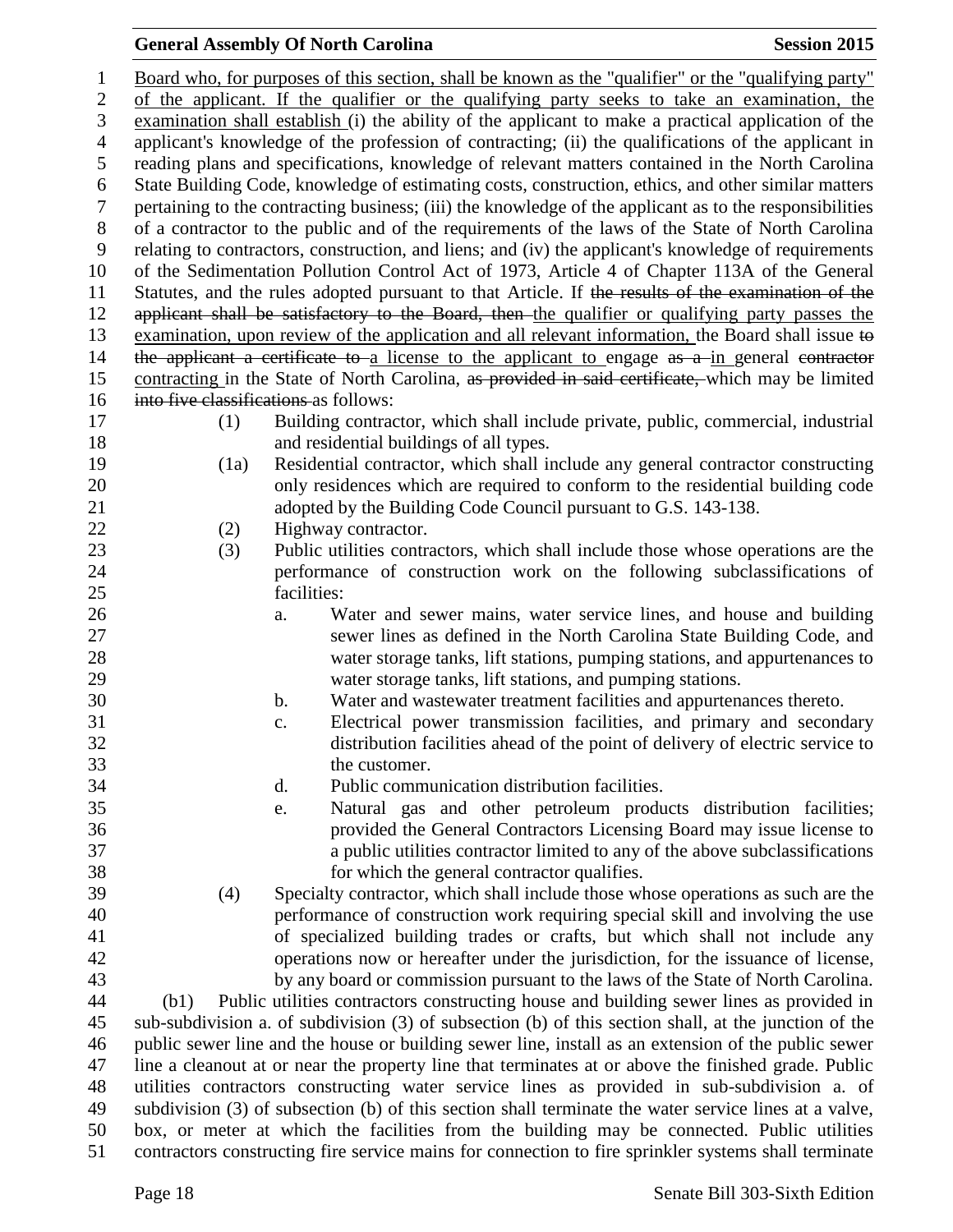those lines at a flange, cap, plug, or valve inside the building one foot above the finished floor. All fire service mains shall comply with the NFPA standards for fire service mains as incorporated into and made applicable by Volume V of the North Carolina Building Code. (c) If an applicant is an individual, examination may be taken by his personal appearance for examination, or by the appearance for examination of one or more of his responsible managing employees, and if employees. If an applicant is a copartnership or copartnership, a corporation, or 7 any other combination or organization, by the examination of the examination may be taken by 8 one or more of the responsible managing officers or members of the personnel of the applicant, and if the person so examined applicant. 10 (c1) If the qualifier or qualifying party shall cease to be connected with the applicant, 11 licensee, then in such event the license shall remain in full force and effect for a period of 90 days thereafter, and then be canceled, but the applicant days. After 90 days, the license shall be invalidated, however the licensee shall then be entitled to a reexamination, all return to active 14 status pursuant to the all relevant statutes and rules to be promulgated by the Board: Provided, that the holder of such license Board. However, during the 90-day period described in this subsection, 16 the licensee shall not bid on or undertake any additional contracts from the time such examined 17 employee shall cease qualifier or qualifying party ceased to be connected with the applicant licensee until said applicant's the license is reinstated as provided in this Article. (d) Anyone failing to pass this examination may be reexamined at any regular meeting of the Board upon payment of an examination fee. Anyone requesting to take the examination a third or subsequent time shall submit a new application with the appropriate examination and license 22 fees. (d1) The Board may require a new application if a qualifier or qualifying party requests to take an examination a third or subsequent time. (e) A certificate of license shall expire on the thirty-first first day of December January following its issuance or renewal and shall become invalid 60 days from that date unless renewed, 27 subject to the approval of the Board. Renewals may be effected any time during the month of 28 January without reexamination, by the payment of a fee to the secretary of the Board. The fee shall Renewal applications shall be submitted with a fee not to exceed one hundred twenty-five dollars (\$125.00) for an unlimited license, one hundred dollars (\$100.00) for an intermediate license, and seventy-five dollars (\$75.00) for a limited license. No later than November 30 of each year, the Board shall mail written notice of the amount of the renewal fees for the upcoming year to the last address of record for each general contractor licensed pursuant to this Article. Renewal applications shall be accompanied by evidence of continued financial responsibility satisfactory to the Board. Renewal applications received by the Board on or after the first day of January shall be 36 accompanied by a late payment of ten dollars (\$10.00) for each month or part after January. After a lapse of four years no renewal shall be effected and the applicant shall If a licensee wishes to be relicensed subsequent to the archival of a license, the licensee shall fulfill all requirements of a new applicant as set forth in this section. Archived license numbers shall not be reissued." **SECTION 2.17.(b)** This section becomes effective January 1, 2017, and applies to applications for licensure submitted on or after that date. **PART III. AGRICULTURE, ENERGY, ENVIRONMENT, AND NATURAL RESOURCES REGULATION DIRECT DEPARTMENT OF AGRICULTURE AND CONSUMER SERVICES TO INSPECT RENDERING PLANTS SECTION 3.1.(a)** G.S. 106-168.5 is repealed. **SECTION 3.1.(b)** G.S. 106-168.6 reads as rewritten:

"**§ 106-168.6. Inspection by committee; Inspection; certificate of specific findings.**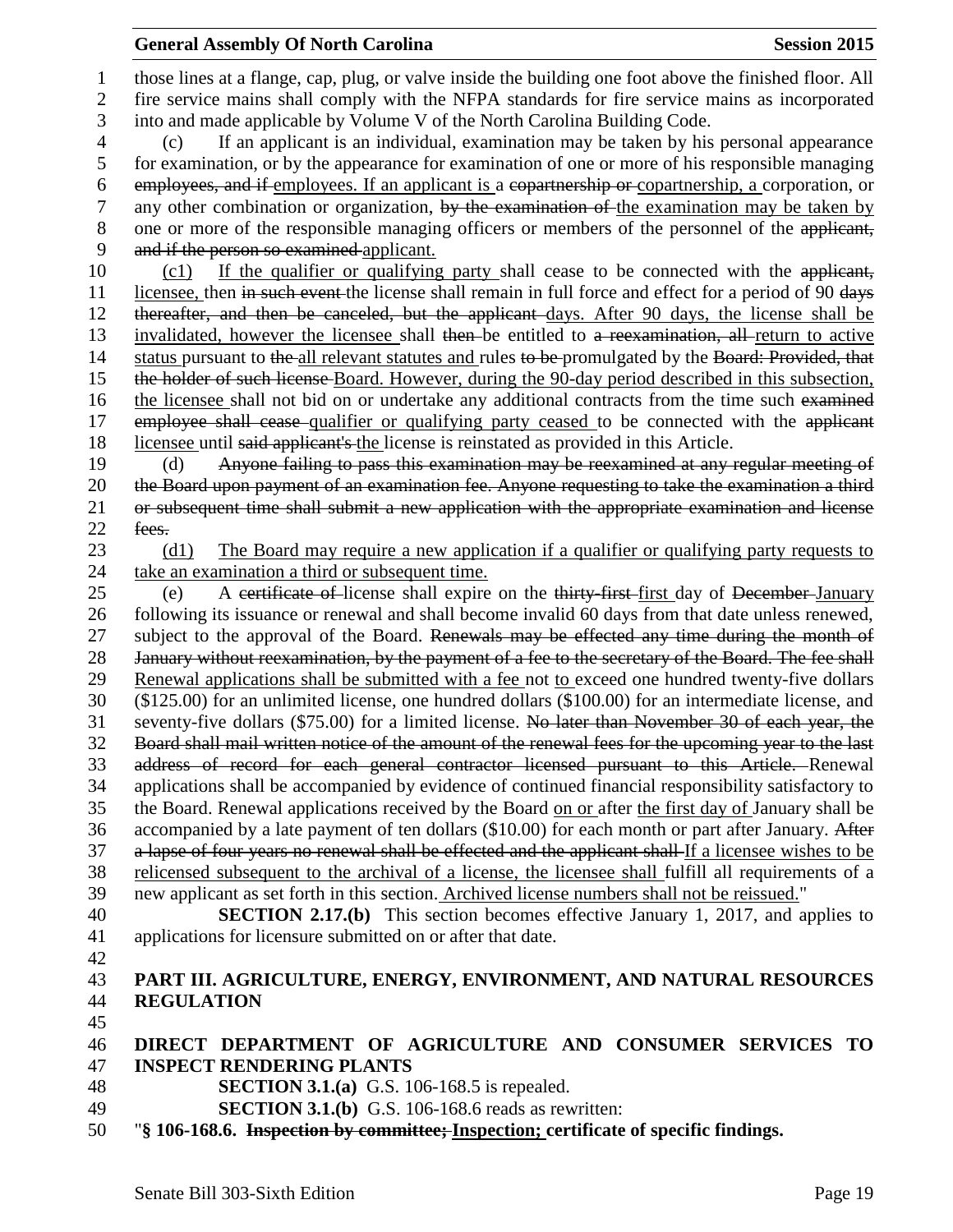| $\mathbf{1}$   | The committee upon notification by Upon receipt of an application for license, the                                                                                               |
|----------------|----------------------------------------------------------------------------------------------------------------------------------------------------------------------------------|
| $\overline{2}$ | Commissioner or the Commissioner's designee shall promptly inspect the plans, specifications,                                                                                    |
| 3              | and selected site in the case of proposed rendering plants and shall inspect the buildings, grounds,                                                                             |
| $\overline{4}$ | and equipment of established rendering plants. If the committee Commissioner or the                                                                                              |
| 5              | Commissioner's designee finds that the plans, specifications, and selected site in the case of                                                                                   |
| 6              | proposed plants, or the buildings, grounds, and equipment- in the case of established plants,                                                                                    |
| 7              | comply with the requirements of this Article and the rules and regulations promulgated by the                                                                                    |
| $8\,$          | Commissioner not inconsistent therewith, it under the authority of this Article, the Commissioner                                                                                |
| 9              | shall certify its the findings in writing and forward same to the Commissioner writing. If there is a                                                                            |
| 10             | failure in any respect to meet such requirements, the committee Commissioner or the                                                                                              |
| 11             | Commissioner's designee shall notify the applicant in writing of such deficiencies and the                                                                                       |
| 12             | eommittee shall shall, within a reasonable time to be determined by the Commissioner                                                                                             |
| 13             | Commissioner, make a second inspection. If the specified defects are remedied, the committee                                                                                     |
| 14             | Commissioner or the Commissioner's designee shall thereupon-certify its the findings in writing to                                                                               |
| 15             | the Commissioner writing. Not more than two inspections shall be required of the committee                                                                                       |
| 16             | under any one application."                                                                                                                                                      |
| 17             | <b>SECTION 3.1.(c)</b> G.S. 106-168.7 reads as rewritten:                                                                                                                        |
| 18             | "§ 106-168.7. Issuance of license.                                                                                                                                               |
| 19             | Upon receipt of the certificate of compliance from the committee, certification in accordance                                                                                    |
| 20<br>21       | with G.S. 106-168.6, the Commissioner shall issue a license to the applicant to conduct rendering                                                                                |
| 22             | operations as specified in the application. A license shall be valid until revoked for cause as<br>hereinafter provided."                                                        |
| 23             | <b>SECTION 3.1.(d)</b> G.S. 106-168.12 reads as rewritten:                                                                                                                       |
| 24             | "§ 106-168.12. Commissioner authorized to adopt rules and regulations.                                                                                                           |
| 25             | The Commissioner of Agriculture is hereby authorized to make and establish reasonable rules                                                                                      |
| 26             | and regulations, not inconsistent consistent with the provisions of this Article, after consulting the                                                                           |
| 27             | eommittee, for the proper administration and enforcement thereof."                                                                                                               |
| 28             | <b>SECTION 3.1.(e)</b> G.S. 106-168.13 reads as rewritten:                                                                                                                       |
| 29             | "§ 106-168.13. Effect of failure to comply.                                                                                                                                      |
| 30             | Failure to comply with the provisions of this Article or rules and regulations not inconsistent                                                                                  |
| 31             | therewithadopted pursuant to this Article shall be cause of revocation of license, if such failure                                                                               |
| 32             | shall not be remedied within a reasonable time after notice to the licensee. Any person whose                                                                                    |
| 33             | license is revoked may reapply for a license in the manner provided in this Article for an initial                                                                               |
| 34             | application, except that the Commissioner shall not be required to cause the rendering plant and                                                                                 |
| 35             | equipment of the applicant to be inspected by the committee until the expiration of 30 days from                                                                                 |
| 36             | the date of revocation."                                                                                                                                                         |
| 37             |                                                                                                                                                                                  |
| 38             | <b>SOLID WASTE AMENDMENTS</b>                                                                                                                                                    |
| 39             | <b>SECTION 3.3.(a)</b> Section 4.9(a) of S.L. 2015-286 reads as rewritten:                                                                                                       |
| 40             | "SECTION 4.9.(a) Section 14.20(a) of S.L. 2015-241 reads as rewritten: is rewritten to read:                                                                                     |
| 41             | "                                                                                                                                                                                |
| 42             | <b>SECTION 3.3.(b)</b> Section 4.9(b) of S.L. 2015-286 reads as rewritten:                                                                                                       |
| 43             | "SECTION 4.9.(b) Section $\frac{14.20(a)}{14.20(c)}$ of S.L. 2015-241 reads as rewritteneris rewritten                                                                           |
| 44             | to read:                                                                                                                                                                         |
| 45             | $\ldots$ "                                                                                                                                                                       |
| 46             | <b>SECTION 3.3.(c)</b> Section 4.9(c) of S.L. 2015-286 reads as rewritten:                                                                                                       |
| 47             | "SECTION 4.9.(c) Section 14.20(d) of S.L. 2015-241 reads as rewritten: is rewritten to read:                                                                                     |
| 48             | $\ldots''$                                                                                                                                                                       |
| 49<br>50       | <b>SECTION 3.3.(d)</b> Section 4.9(d) of S.L. 2015-286 reads as rewritten:<br><b>"SECTION 4.9.(d)</b> Section 14.20(f) of S.L. 2015-241 reads as rewritten is rewritten to read: |
| 51             |                                                                                                                                                                                  |
|                |                                                                                                                                                                                  |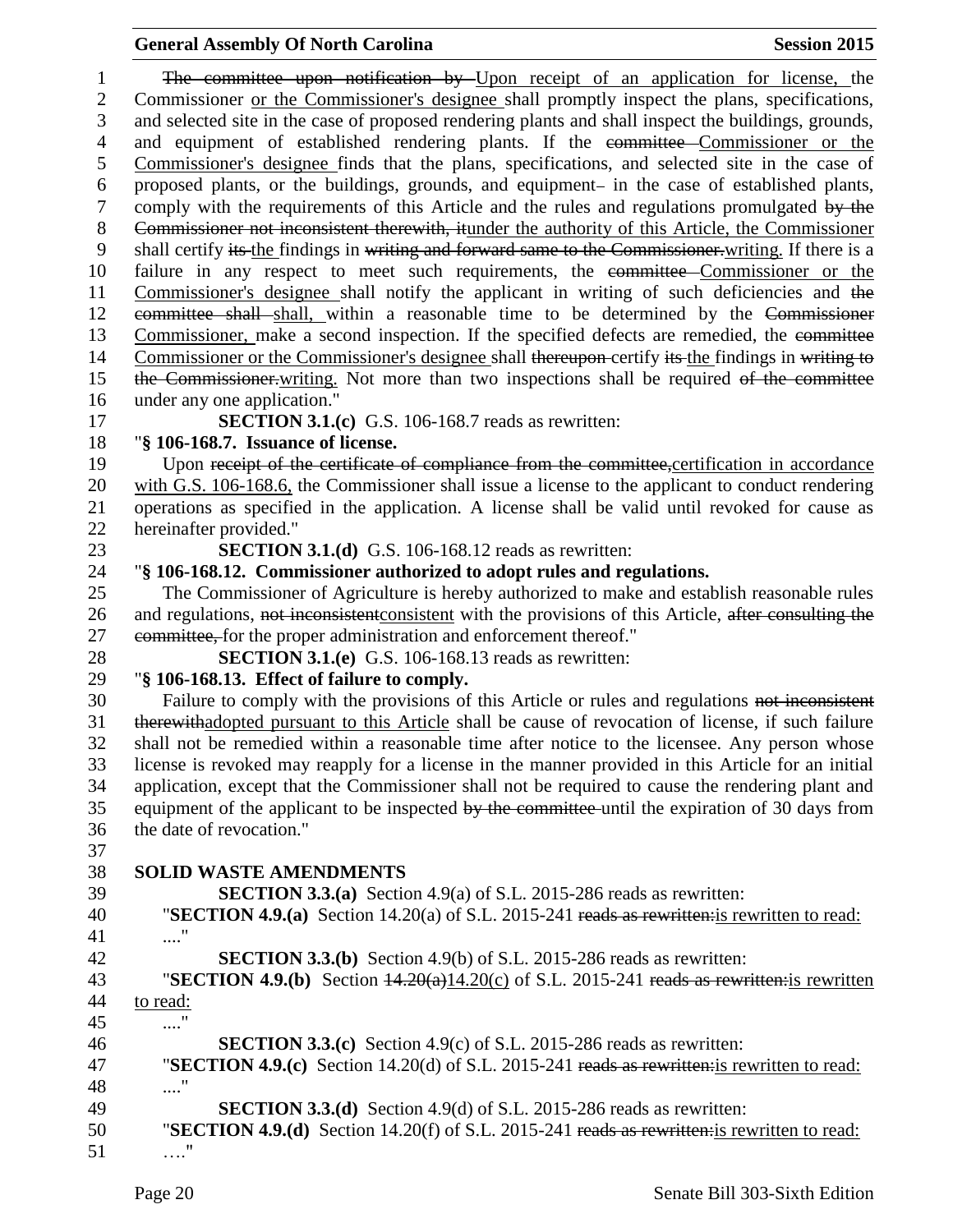| 1                | <b>SECTION 3.3.(e)</b> Section 14.20(e) of S.L. 2015-241 reads as rewritten:                                                                                 |
|------------------|--------------------------------------------------------------------------------------------------------------------------------------------------------------|
| $\mathbf{2}$     | After July 1, 2016, the annual fee due<br>"SECTION $14.20(e)$<br>pursuant to                                                                                 |
| 3                | G.S. $130A-295.8A(d1)$ , G.S. $130A-295.8(d1)$ , as enacted by Section 14.20(c) of this act, for                                                             |
| $\overline{4}$   | existing sanitary landfills and transfer stations with a valid permit issued before the date this act                                                        |
| 5                | becomes effective is equal to the applicable annual fee for the facility as set forth in                                                                     |
| 6                | G.S. $130A-295.8A(d1)$ , G.S. $130A-295.8(d1)$ as enacted by Section 14.20(c) of this act, less a                                                            |
| $\boldsymbol{7}$ | permittee fee credit. A permittee fee credit exists when the life-of-site permit fee amount is greater                                                       |
| $8\,$            | than the time-limited permit fee amount. The amount of the permittee fee credit shall be calculated                                                          |
| 9                | by (i) subtracting the time-limited permit fee amount from the life-of-site permit fee amount due                                                            |
| 10               | for the same period of time and (ii) multiplying the difference by a fraction, the numerator of                                                              |
| 11               | which is the number of years remaining in the facility's time-limited permit and the denominator                                                             |
| 12               | of which is the total number of years covered by the facility's time-limited permit. The amount of                                                           |
| 13               | the permittee fee credit shall be allocated in equal annual installments over the number of years                                                            |
| 14               | that constitute the facility's remaining life-of-site, as determined by the Department, unless the                                                           |
| 15               | Department accelerates, in its sole discretion, the use of the credit over a shorter period of time.                                                         |
| 16               | For purposes of this subsection, the following definitions apply:                                                                                            |
| 17               | Life-of-site permit fee amount. - The amount equal to the sum of all annual<br>(1)                                                                           |
| 18               | that would be due under the fee structure<br>set<br>forth<br>fees<br>in                                                                                      |
| 19               | G.S. 130A-295.8A(d1), G.S. 130A-295.8(d1), as enacted by Section 14.20(c) of                                                                                 |
| 20               | this act, during the cycle of the facility's permit in effect on July 1, 2016.                                                                               |
| 21               | Time-limited permit fee amount. $-$ The amount equal to the sum of the<br>(2)                                                                                |
| 22               | application fee or renewal fee, whichever is applicable, and all annual fees paid                                                                            |
| 23               | or to be paid pursuant to subsections (c) and (d) of G.S. 130A-295.8A,                                                                                       |
| 24               | G.S. $130A-295.8(d1)$ , as repealed by Section $14.20(c)$ of this act, during the                                                                            |
| 25               | cycle of the facility's permit in effect on July 1, 2016.                                                                                                    |
| 26<br>27         | The Department shall adopt rules to implement this subsection."<br><b>SECTION 3.4.(a)</b> Section 14.20(f) of S.L. 2015-241, as amended by Section 4.9(d) of |
| 28               | S.L. 2015-286, reads as rewritten:                                                                                                                           |
| 29               | "SECTION 14.20.(f) This section becomes effective October 1, 2015. G.S. 130A-294(b1)(2),                                                                     |
| 30               | as amended by subsection (a) of this section, applies to franchise agreements agreements (i)                                                                 |
| 31               | executed on or after October 1, 2015. October 1, 2015, and (ii) executed on or before October 1,                                                             |
| 32               | 2015, only if all parties to a valid and operative franchise agreement consent to modify the                                                                 |
| 33               | agreement for the purpose of extending the agreement's duration to the life-of-site of the landfill                                                          |
| 34               | for which the agreement was executed. The remainder of G.S. 130A-294, as amended by                                                                          |
| 35               | subsection (a) of this section, and G.S. 130A-295.8, as amended by subsection (c) of this section,                                                           |
| 36               | apply to (i) existing sanitary landfills and transfer stations, with a valid permit issued before the                                                        |
| 37               | date this act becomes effective, on July 1, 2016, at which point a permittee may choose to apply                                                             |
| 38               | for a life-of-site permit pursuant to G.S. 130A-294(a2), as amended by Section 14.20(b) of this                                                              |
| 39               | act, or may choose to apply for a life-of-site permit for the facility when the facility's permit is                                                         |
| 40               | next subject to renewal after July 1, 2016, (ii) new sanitary landfills and transfer stations, for                                                           |
| 41               | applications submitted on or after July 1, 2016, and (iii) applications for sanitary landfills or                                                            |
| 42               | transfer stations submitted before July 1, 2015, and pending on the date this act becomes law shall                                                          |
| 43               | be evaluated by the Department based on the applicable laws that were in effect on July 1, 2015,                                                             |
| 44               | and the Department shall not delay in processing such permit applications in consideration of                                                                |
| 45               | changes made by this act, but such landfills and transfer stations shall be eligible for issuance of                                                         |
| 46               | life-of-site permits pursuant to G.S. 130A-294( $a2$ ), as amended by Section 14.20(b) of this act, on                                                       |
| 47               | July 1, 2016, at which point a permittee may choose to apply for a life-of-site permit pursuant to                                                           |
| 48               | G.S. 130A-294(a2), as amended by Section 14.20(b) of this act, or may choose to apply for a                                                                  |
| 49               | life-of-site permit for the facility when the facility's permit is next subject to renewal after July 1,                                                     |
| 50               | 2016."                                                                                                                                                       |
| 51               | <b>SECTION 3.4.(b)</b> G.S. 130A-294(b1)(2) reads as rewritten:                                                                                              |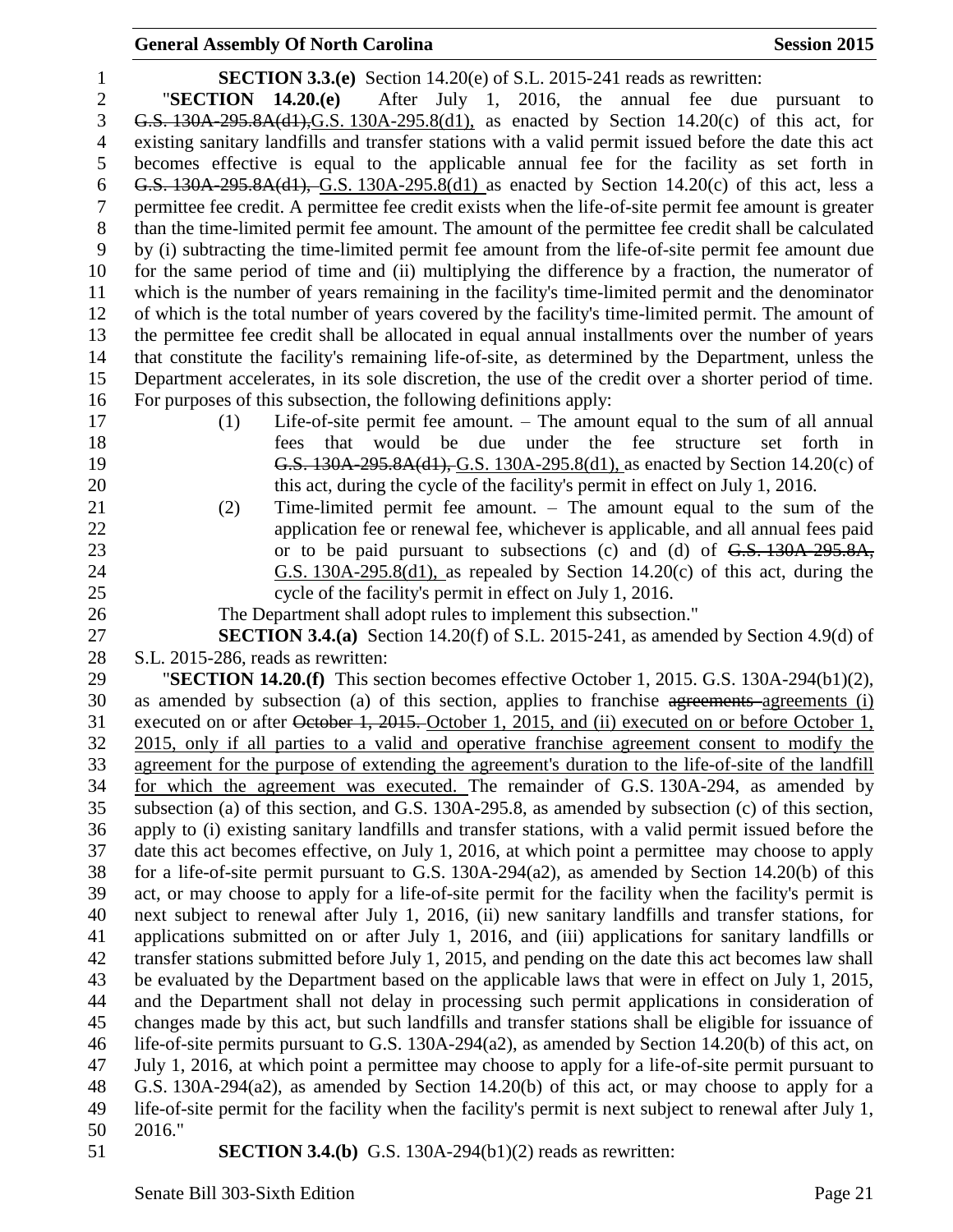|                                  | <b>General Assembly Of North Carolina</b>                                                                                                                                                                                                                                                                                                                                                                                                                                                                                                                                              | <b>Session 2015</b> |
|----------------------------------|----------------------------------------------------------------------------------------------------------------------------------------------------------------------------------------------------------------------------------------------------------------------------------------------------------------------------------------------------------------------------------------------------------------------------------------------------------------------------------------------------------------------------------------------------------------------------------------|---------------------|
| "(2)                             | A person who intends to apply for a new permit for a sanitary landfill shall<br>obtain, prior to applying for a permit, a franchise for the operation of the<br>sanitary landfill from each local government having jurisdiction over any part<br>of the land on which the sanitary landfill and its appurtenances are located or to<br>be located. A local government may adopt a franchise ordinance under<br>G.S. 153A-136 or G.S. 160A-319. A franchise granted for a sanitary landfill<br>shall shall (i) be granted for the life-of-site of the landfill and shall landfill, but |                     |
|                                  | for a period not to exceed 60 years, and (ii) include all of the following:<br>A statement of the population to be served, including a description of<br>a.                                                                                                                                                                                                                                                                                                                                                                                                                            |                     |
|                                  | the geographic area.                                                                                                                                                                                                                                                                                                                                                                                                                                                                                                                                                                   |                     |
|                                  | A description of the volume and characteristics of the waste stream.<br>b.                                                                                                                                                                                                                                                                                                                                                                                                                                                                                                             |                     |
|                                  | A projection of the useful life of the sanitary landfill.<br>$\mathbf{c}$ .                                                                                                                                                                                                                                                                                                                                                                                                                                                                                                            |                     |
|                                  | Repealed by Session Laws 2013-409, s. 8, effective August 23, 2013.<br>d.                                                                                                                                                                                                                                                                                                                                                                                                                                                                                                              |                     |
|                                  | The procedures to be followed for governmental oversight and<br>e.                                                                                                                                                                                                                                                                                                                                                                                                                                                                                                                     |                     |
|                                  | regulation of the fees and rates to be charged by facilities subject to the                                                                                                                                                                                                                                                                                                                                                                                                                                                                                                            |                     |
|                                  | franchise for waste generated in the jurisdiction of the franchising                                                                                                                                                                                                                                                                                                                                                                                                                                                                                                                   |                     |
|                                  | entity.<br>f.<br>A facility plan for the sanitary landfill that shall include the boundaries                                                                                                                                                                                                                                                                                                                                                                                                                                                                                           |                     |
|                                  | of the proposed facility, proposed development of the facility site, the                                                                                                                                                                                                                                                                                                                                                                                                                                                                                                               |                     |
|                                  | boundaries of all waste disposal units, final elevations and capacity of                                                                                                                                                                                                                                                                                                                                                                                                                                                                                                               |                     |
|                                  | all waste disposal units, the amount of waste to be received per day in                                                                                                                                                                                                                                                                                                                                                                                                                                                                                                                |                     |
|                                  | tons, the total waste disposal capacity of the sanitary landfill in tons, a                                                                                                                                                                                                                                                                                                                                                                                                                                                                                                            |                     |
|                                  | description of environmental controls, and a description of any other                                                                                                                                                                                                                                                                                                                                                                                                                                                                                                                  |                     |
|                                  | waste management activities to be conducted at the facility. In addition,                                                                                                                                                                                                                                                                                                                                                                                                                                                                                                              |                     |
|                                  | the facility plan shall show the proposed location of soil borrow areas,<br>leachate facilities, and all other facilities and infrastructure, including                                                                                                                                                                                                                                                                                                                                                                                                                                |                     |
|                                  | ingress and egress to the facility."                                                                                                                                                                                                                                                                                                                                                                                                                                                                                                                                                   |                     |
|                                  | <b>SECTION 3.4.(c)</b> G.S. 160A-319(a) reads as rewritten:                                                                                                                                                                                                                                                                                                                                                                                                                                                                                                                            |                     |
| "§ 160A-319. Utility franchises. |                                                                                                                                                                                                                                                                                                                                                                                                                                                                                                                                                                                        |                     |
| (a)                              | A city shall have authority to grant upon reasonable terms franchises for a telephone                                                                                                                                                                                                                                                                                                                                                                                                                                                                                                  |                     |
|                                  | system and any of the enterprises listed in G.S. 160A-311, except a cable television system. A<br>franchise granted by a city authorizes the operation of the franchised activity within the city. No                                                                                                                                                                                                                                                                                                                                                                                  |                     |
|                                  | franchise shall be granted for a period of more than 60 years, except-including a franchise granted<br>to a sanitary landfill for the life-of-site of the landfill pursuant to G.S. 130A-294(b1); provided,                                                                                                                                                                                                                                                                                                                                                                            |                     |
|                                  | however, that a franchise for solid waste collection or disposal systems and facilities-facilities,                                                                                                                                                                                                                                                                                                                                                                                                                                                                                    |                     |
|                                  | other than sanitary landfills, shall not be granted for a period of more than 30 years. Except as                                                                                                                                                                                                                                                                                                                                                                                                                                                                                      |                     |
|                                  | otherwise provided by law, when a city operates an enterprise, or upon granting a franchise, a city                                                                                                                                                                                                                                                                                                                                                                                                                                                                                    |                     |
|                                  | may by ordinance make it unlawful to operate an enterprise without a franchise."                                                                                                                                                                                                                                                                                                                                                                                                                                                                                                       |                     |
|                                  | <b>SECTION 3.4.(d)</b> G.S. 153A-136 reads as rewritten:                                                                                                                                                                                                                                                                                                                                                                                                                                                                                                                               |                     |
|                                  | "§ 153A-136. Regulation of solid wastes.<br>A county may by ordinance regulate the storage, collection, transportation, use,                                                                                                                                                                                                                                                                                                                                                                                                                                                           |                     |
| (a)                              | disposal, and other disposition of solid wastes. Such an ordinance may:                                                                                                                                                                                                                                                                                                                                                                                                                                                                                                                |                     |
|                                  |                                                                                                                                                                                                                                                                                                                                                                                                                                                                                                                                                                                        |                     |
| (3)                              | Grant a franchise to one or more persons for the exclusive right to                                                                                                                                                                                                                                                                                                                                                                                                                                                                                                                    |                     |
|                                  | commercially collect or dispose of solid wastes within all or a defined portion                                                                                                                                                                                                                                                                                                                                                                                                                                                                                                        |                     |
|                                  | of the county and prohibit any other person from commercially collecting or<br>disposing of solid wastes in that area. The board of commissioners may set the                                                                                                                                                                                                                                                                                                                                                                                                                          |                     |
|                                  | terms of any franchise, except that no franchise may be granted for a period                                                                                                                                                                                                                                                                                                                                                                                                                                                                                                           |                     |
|                                  | exceeding 30 years, nor may any franchise; provided, however, no franchise                                                                                                                                                                                                                                                                                                                                                                                                                                                                                                             |                     |
|                                  | shall be granted for a period of more than 30 years, except for a franchise                                                                                                                                                                                                                                                                                                                                                                                                                                                                                                            |                     |
|                                  | granted to a sanitary landfill for the life-of-site of the landfill pursuant to                                                                                                                                                                                                                                                                                                                                                                                                                                                                                                        |                     |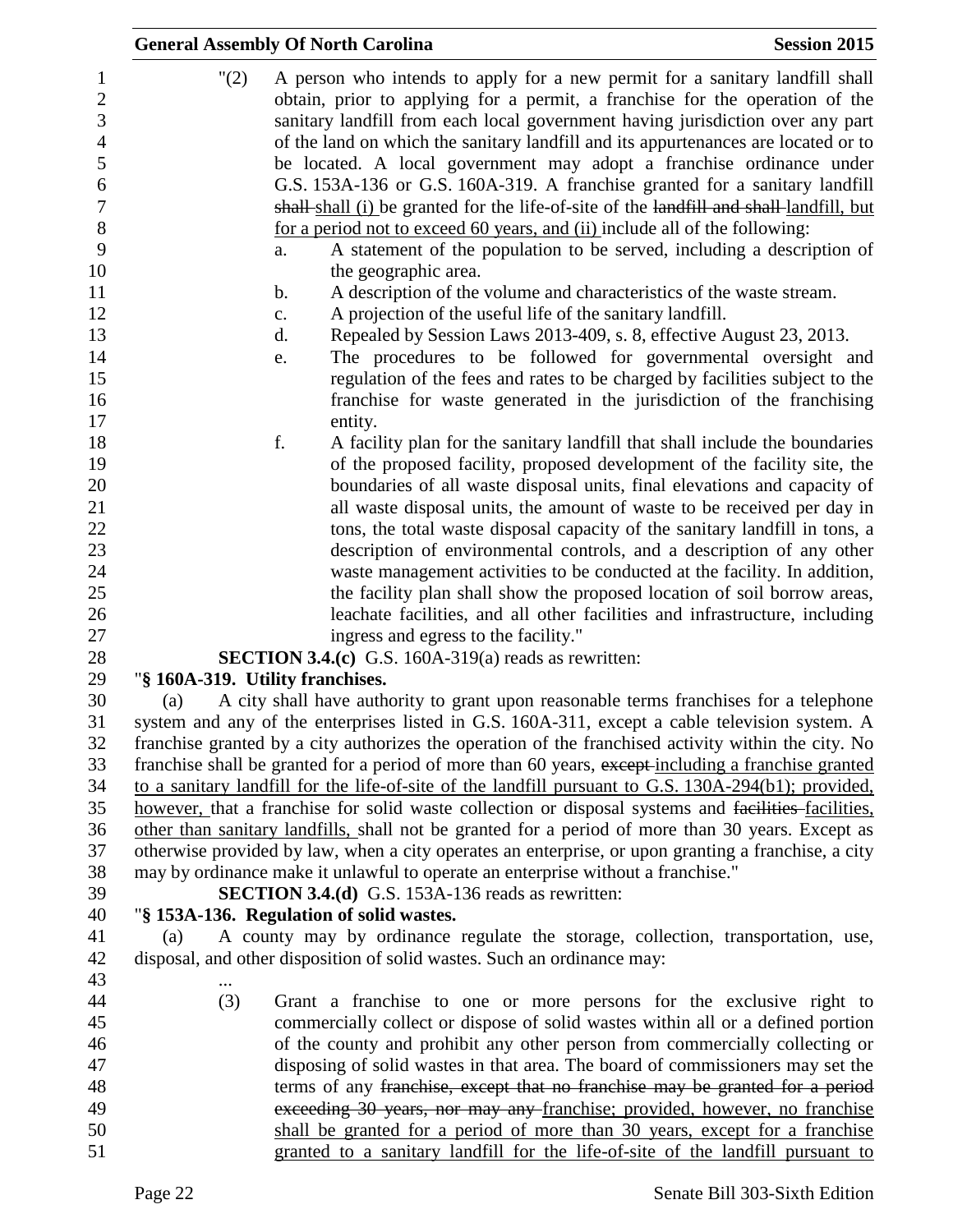|     | <b>General Assembly Of North Carolina</b>                                                                                                                                                             | <b>Session 2015</b> |
|-----|-------------------------------------------------------------------------------------------------------------------------------------------------------------------------------------------------------|---------------------|
|     | G.S. 130A-294(b1), which may not exceed 60 years. No franchise by its terms                                                                                                                           |                     |
|     | may impair the authority of the board of commissioners to regulate fees as<br>authorized by this section.                                                                                             |                     |
|     | <b>SECTION 3.4.(e)</b> Section 3.4 of this act is effective retroactively to July 1, 2015, and                                                                                                        |                     |
|     | applies to franchise agreements (i) executed on or after October 1, 2015, and (ii) executed on or<br>before October 1, 2015, only if all parties to the agreement consent to modify the agreement for |                     |
|     | the purpose of extending the agreement's duration of the life-of-site of the landfill for which the<br>agreement was executed.                                                                        |                     |
|     | REQUIRE STUDY OF THE ROLE OF THE DEPARTMENT OF MILITARY AND<br>VETERANS AFFAIRS IN EVALUATION OF MILITARY-RELATED PERMIT                                                                              |                     |
|     | <b>CRITERIA FOR PERMITTING WIND ENERGY FACILITIES</b>                                                                                                                                                 |                     |
|     | <b>SECTION 3.6.</b> The Department of Environmental Quality and the Department of                                                                                                                     |                     |
|     | Military and Veterans Affairs shall jointly study the appropriate role of the Department of Military                                                                                                  |                     |
|     | and Veterans Affairs with regard to evaluation of military-related criteria for permitting wind                                                                                                       |                     |
|     | energy facilities under Article 21C of Chapter 143 of the General Statutes. The Departments shall<br>issue a joint report, including any findings and recommendations for legislative action, to the  |                     |
|     | Environmental Review Commission and the North Carolina Military Affairs Commission no later                                                                                                           |                     |
|     | than December 1, 2016.                                                                                                                                                                                |                     |
|     |                                                                                                                                                                                                       |                     |
|     | DEQ TO STUDY RIPARIAN BUFFERS                                                                                                                                                                         |                     |
|     | <b>SECTION 3.9.(a)</b> The Department of Environmental Quality shall study whether the                                                                                                                |                     |
|     | size of riparian buffers required for intermittent streams should be adjusted and whether the                                                                                                         |                     |
|     | allowable activities within the buffers should be modified.                                                                                                                                           |                     |
|     | <b>SECTION 3.9.(b)</b> The Department of Environmental Quality shall study under what                                                                                                                 |                     |
|     | circumstances units of local government should be allowed to exceed riparian buffer requirements                                                                                                      |                     |
|     | mandated by the State and the federal government. The Department shall also consider measures                                                                                                         |                     |
|     | to ensure that local governments do not exceed their statutory authority for establishing riparian                                                                                                    |                     |
|     | buffer requirements. In conducting this study, the Department shall consult with property owners                                                                                                      |                     |
|     | and other entities impacted by riparian buffer requirements as well as local governments.                                                                                                             |                     |
|     | <b>SECTION 3.9.(c)</b> The Department of Environmental Quality shall report the results                                                                                                               |                     |
|     | of the studies required by this section, including any recommendations, to the Environmental<br>Review Commission no later than December 1, 2016. For any recommendations made pursuant to            |                     |
|     | the studies, the Department shall include specific draft language for any rule or statutory changes                                                                                                   |                     |
|     | necessary to implement the recommendations.                                                                                                                                                           |                     |
|     |                                                                                                                                                                                                       |                     |
|     | TRANSFER OF CERTAIN CONSERVATION EASEMENTS                                                                                                                                                            |                     |
|     | <b>SECTION 3.10.</b> G.S. 143-214.12 reads as rewritten:                                                                                                                                              |                     |
|     | "§ 143-214.12. Division of Mitigation Services: Ecosystem Restoration Fund.                                                                                                                           |                     |
| (a) | Ecosystem Restoration Fund. – The Ecosystem Restoration Fund is established as a                                                                                                                      |                     |
|     | nonreverting fund within the Department. The Fund shall be treated as a special trust fund and                                                                                                        |                     |
|     | shall be credited with interest by the State Treasurer pursuant to G.S. 147-69.2 and G.S. 147-69.3.                                                                                                   |                     |
|     | The Ecosystem Restoration Fund shall provide a repository for monetary contributions and                                                                                                              |                     |
|     | donations or dedications of interests in real property to promote projects for the restoration,                                                                                                       |                     |
|     | enhancement, preservation, or creation of wetlands and riparian areas and for payments made in                                                                                                        |                     |
|     | lieu of compensatory mitigation as described in subsection (b) of this section. No funds shall be                                                                                                     |                     |
|     | expended from this Fund for any purpose other than those directly contributing to the acquisition,                                                                                                    |                     |
|     | perpetual maintenance, enhancement, restoration, or creation of wetlands and riparian areas in<br>accordance with the basinwide plan as described in G.S. 143-214.10. The cost of acquisition         |                     |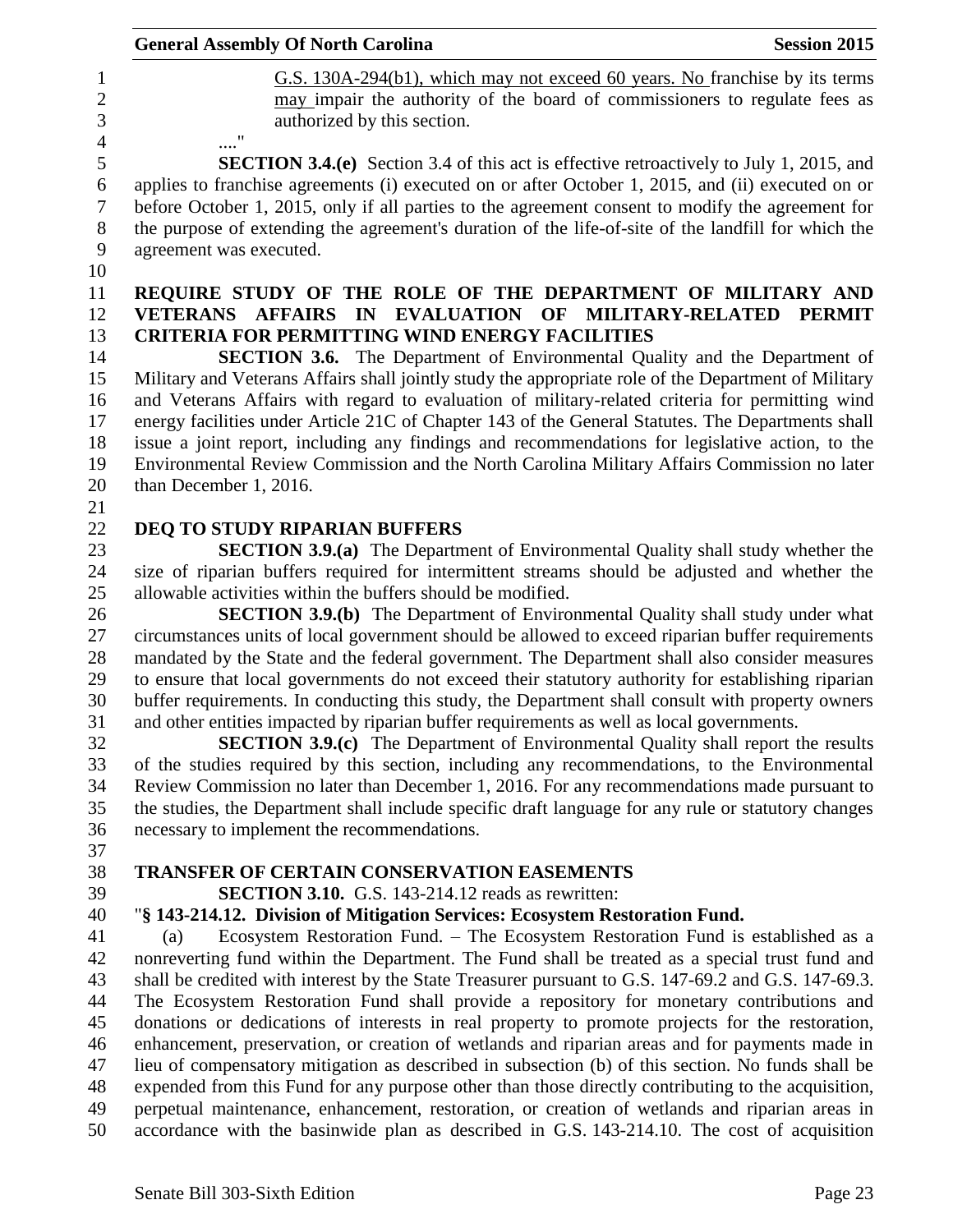includes a payment in lieu of ad valorem taxes required under G.S. 146-22.3 when the Department is the State agency making the acquisition. (a1) The Department may distribute funds from the Ecosystem Restoration Fund directly to a federal or State agency, a local government, or a private, nonprofit conservation organization to acquire, manage, and maintain real property or an interest in real property for the purposes set out in subsection (a) of this section. A recipient of funds under this subsection shall grant a conservation easement in the real property or interest in real property acquired with the funds to 8 the Department in a form that is acceptable to the Department. When the recipient of funds under this subsection acquires a conservation easement or interest in real property appurtenant to a restoration project delivered to the Division of Mitigation Services, the recipient, upon approval from the Department, may directly transfer the conservation easement or real property interest to another governmental agency or a Department approved third party. The Department may convey real property or an interest in real property that has been acquired under the Division of Mitigation Services to a federal or State agency, a local government, or a private, nonprofit conservation organization to acquire, manage, and maintain real property or an interest in real property for the purposes set out in subsection (a) of this section. A grantee of real property or an interest in real property under this subsection shall grant a conservation easement in the real property or interest in real property to the Department in a form that is acceptable to the Department.

 (b) Authorized Methods of Payment. – A person subject to a permit or authorization issued by the United States Army Corps of Engineers under 33 U.S.C. § 1344 may contribute to the Division of Mitigation Services in order to comply with conditions to, or terms of, the permit or authorization if participation in the Division of Mitigation Services will meet the mitigation requirements of the United States Army Corps of Engineers. The Department shall, at the discretion of the applicant, accept payment into the Ecosystem Restoration Fund in lieu of other compensatory mitigation requirements of any authorizations issued by the United States Army Corps of Engineers under 33 U.S.C. § 1344 if the contributions will meet the mitigation requirements of the United States Army Corps of Engineers. Payment may be made in the form of monetary contributions according to a fee schedule established by the Environmental Management Commission or in the form of donations of real property provided that the property is approved by the Department as a suitable site consistent with the basinwide wetlands restoration plan.

 (c) Accounting of Payments. – The Department shall provide an itemized statement that accounts for each payment into the Fund. The statement shall include the expenses and activities financed by the payment."

 **PART IV. ELIMINATE, CONSOLIDATE, AND AMEND ENVIRONMENTAL REPORTS ELIMINATE ANNUAL REPORT ON MINING ACCOUNT PURSUANT TO THE MINING ACT OF 1971 BY THE DEPARTMENT OF ENVIRONMENTAL QUALITY SECTION 4.1.** G.S. 74-54.1(c) is repealed. 

# **ELIMINATE ANNUAL REPORT ON THE IMPLEMENTATION OF THE SUSTAINABLE ENERGY EFFICIENT BUILDINGS PROGRAM BY THE DEPARTMENT OF ADMINISTRATION**

- **SECTION 4.2.(a)** G.S. 143-135.39(f) and (g) are repealed.
- **SECTION 4.2.(b)** G.S. 143-135.40(b) is repealed.

### **ELIMINATE QUARTERLY REPORT ON SYSTEMWIDE MUNICIPAL AND DOMESTIC WASTEWATER COLLECTION SYSTEM PERMIT PROGRAM BY THE ENVIRONMENTAL MANAGEMENT COMMISSION**

**SECTION 4.3.** G.S. 143-215.9B reads as rewritten: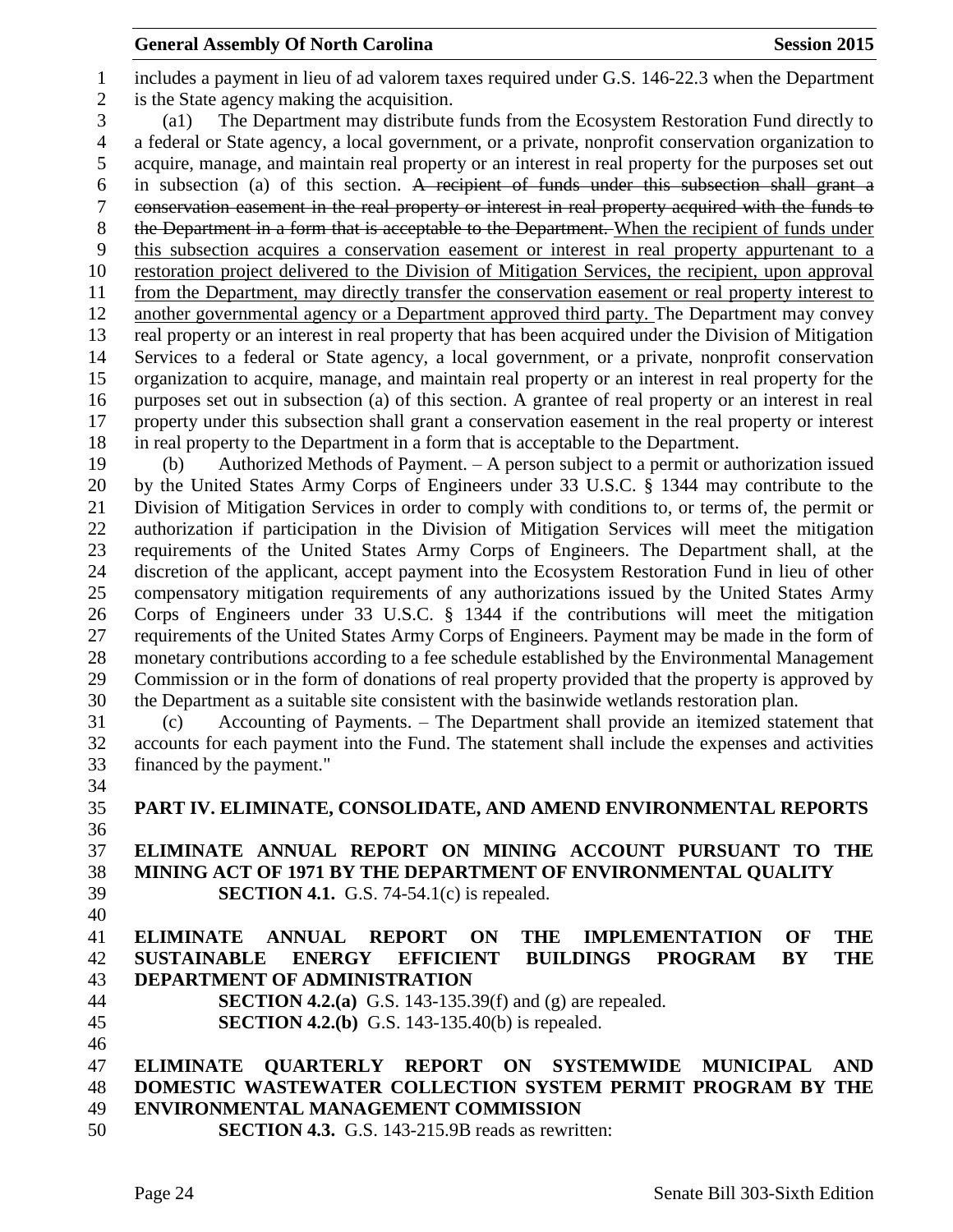## "**§ 143-215.9B. Systemwide municipal and domestic wastewater collection system permit program report.** The Environmental Management Commission shall develop and implement a permit program for municipal and domestic wastewater collection systems on a systemwide basis. The collection system permit program shall provide for performance standards, minimum design and construction requirements, a capital improvement plan, operation and maintenance requirements, and minimum reporting requirements. In order to ensure an orderly and cost-effective phase-in of the collection system permit program, the Commission shall implement the permit program over a five-year period beginning 1 July 2000. The Commission shall issue permits for approximately twenty percent (20%) of municipal and domestic wastewater collection systems that are in operation on 1 July 2000 during each of the five calendar years beginning 1 July 2000 and shall give priority to those collection systems serving the largest populations, those under a moratorium imposed by the Commission under G.S. 143-215.67, and those for which the Department of Environmental Quality has issued a notice of violation for the discharge of untreated wastewater. The Commission shall report on its progress in developing and implementing the collection system permit program required by this section as a part of each quarterly report the Environmental Management Commission makes to the Environmental Review Commission pursuant to G.S. 143B-282(b)." **ELIMINATE ANNUAL REPORTS ON REDUCING VEHICLE EMISSIONS FROM STATE EMPLOYEE AND PRIVATE SECTOR VEHICLES BY THE DEPARTMENT OF TRANSPORTATION SECTION 4.4.** G.S. 143-215.107C(d) and (e) are repealed. **ELIMINATE ANNUAL REPORT ON PURCHASE OF NEW MOTOR VEHICLES AND FUEL SAVINGS BY THE DEPARTMENT OF ADMINISTRATION SECTION 4.5.** G.S. 143-341(8)i.2b. reads as rewritten: "2b. As used in this sub-sub-subdivision, "fuel economy" and "class of comparable automobiles" have the same meaning as in Part 600 of Title 40 of the Code of Federal Regulations (July 1, 2008 Edition). As used in this sub-sub-subdivision, "passenger motor vehicle" has the same meaning as "private passenger vehicle" as defined in G.S. 20-4.01. Notwithstanding the requirements of sub-sub-subdivision 2a. of this sub-subdivision, every request for proposals for new passenger motor vehicles to be purchased by the Department shall state a preference for vehicles that have a fuel economy for the new vehicle's model year that is in the top fifteen percent (15%) of its class of comparable automobiles. The award for every new passenger motor vehicle that is purchased by the Department shall be based on the Department's evaluation of the best value for the State, taking into account fuel economy ratings and life cycle cost that reasonably consider both projected fuel costs and acquisition costs. This sub-sub-subdivision does not apply to vehicles used in law enforcement, emergency medical response, and firefighting. The Department shall report the number of new passenger motor vehicles that are purchased as required by this sub-sub-subdivision, the savings or costs for the purchase of vehicles to comply with this sub-sub-subdivision, and the quantity and cost of fuel saved for the previous fiscal year on or before October 1 of each year to the Joint Legislative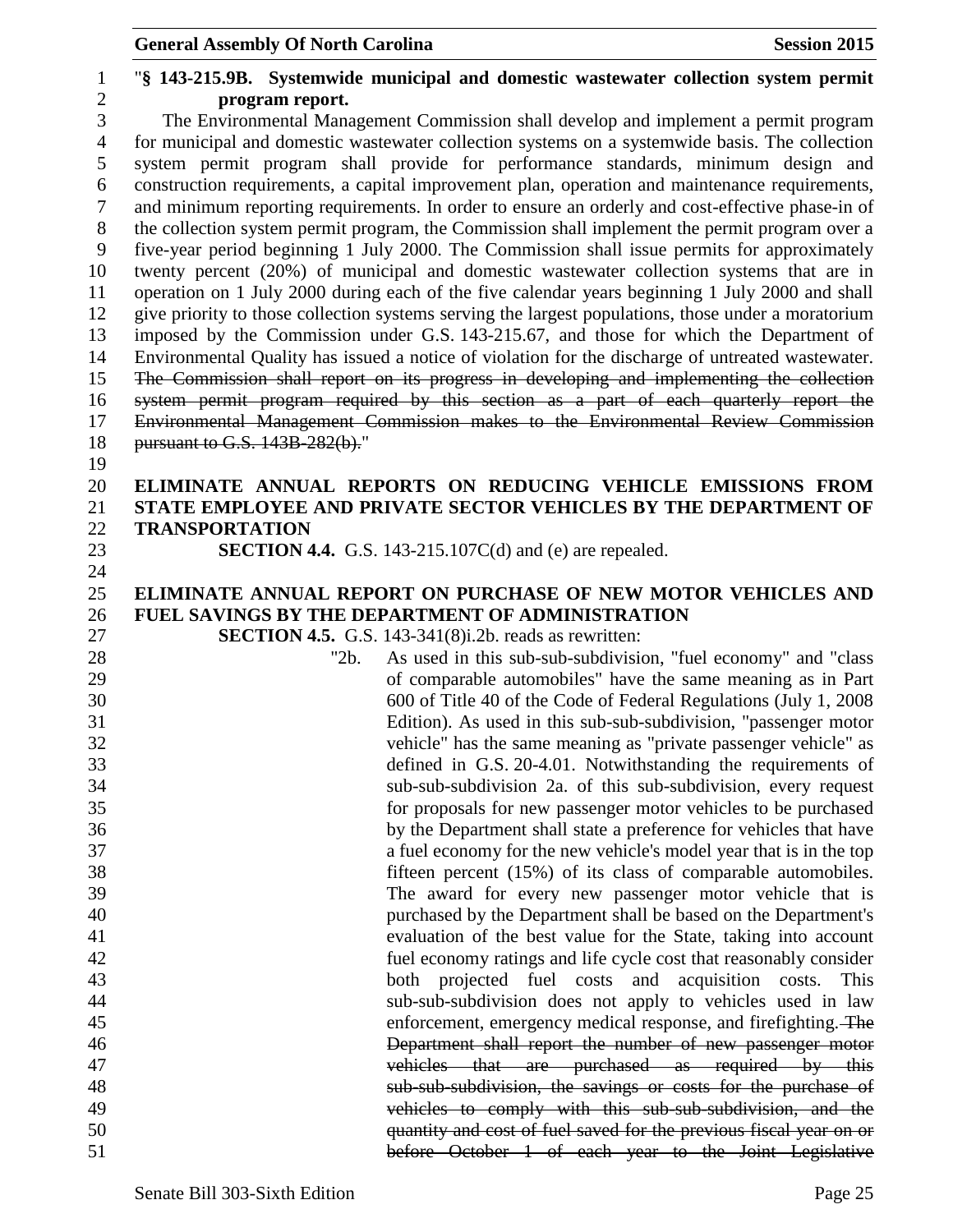|                              | <b>General Assembly Of North Carolina</b>                                 |                                                                                                                                                                                              | <b>Session 2015</b> |              |
|------------------------------|---------------------------------------------------------------------------|----------------------------------------------------------------------------------------------------------------------------------------------------------------------------------------------|---------------------|--------------|
|                              |                                                                           | Commission on Governmental Operations and the                                                                                                                                                |                     |              |
|                              |                                                                           | <b>Environmental Review Commission."</b>                                                                                                                                                     |                     |              |
|                              |                                                                           | ELIMINATE BIENNIAL STATE OF THE ENVIRONMENT REPORT BY THE                                                                                                                                    |                     |              |
|                              | DEPARTMENT OF ENVIRONMENTAL QUALITY                                       |                                                                                                                                                                                              |                     |              |
|                              | <b>SECTION 4.6.</b> G.S. 143B-279.5 is repealed.                          |                                                                                                                                                                                              |                     |              |
|                              |                                                                           |                                                                                                                                                                                              |                     |              |
|                              |                                                                           | ELIMINATE THE ENVIRONMENTAL MANAGEMENT COMMISSION QUARTERLY                                                                                                                                  |                     |              |
|                              |                                                                           | REPORT ON DEVELOPING ENGINEERING STANDARDS GOVERNING MUNICIPAL<br>AND DOMESTIC SYSTEMS TO ALLOW REGIONAL INTERCONNECTION                                                                     |                     |              |
|                              |                                                                           | <b>SECTION 4.8.</b> Section 11.1 of S.L. 1999-329 reads as rewritten:                                                                                                                        |                     |              |
|                              |                                                                           | "Section 11.1. The Environmental Management Commission shall develop engineering                                                                                                             |                     |              |
|                              |                                                                           | standards governing municipal and domestic wastewater collection systems that will allow                                                                                                     |                     |              |
|                              |                                                                           | interconnection of these systems on a regional basis. The Commission shall report on its progress                                                                                            |                     |              |
|                              |                                                                           | in developing the engineering standards required by this section as a part of each quarterly report                                                                                          |                     |              |
|                              |                                                                           | the Commission makes to the Environmental Review Commission pursuant to G.S. 143B-282(b)."                                                                                                   |                     |              |
|                              |                                                                           |                                                                                                                                                                                              |                     |              |
|                              |                                                                           | ELIMINATE BIENNIAL REPORT ON IMPLEMENTATION OF THE                                                                                                                                           |                     | <b>NORTH</b> |
|                              |                                                                           | CAROLINA BEACH AND INLET MANAGEMENT PLAN BY THE DEPARTMENT OF                                                                                                                                |                     |              |
| <b>ENVIRONMENTAL QUALITY</b> |                                                                           |                                                                                                                                                                                              |                     |              |
|                              |                                                                           | <b>SECTION 4.9.</b> Section 13.9(d) of S.L. 2000-67 reads as rewritten:                                                                                                                      |                     |              |
|                              |                                                                           | "Section 13.9.(d) Each plan shall be as complete as resources and available information allow.                                                                                               |                     |              |
|                              |                                                                           | The Department of Environment and Natural Resources shall revise the plan every two years and                                                                                                |                     |              |
|                              |                                                                           | shall submit the revised plan to the General Assembly no later than March 1 of each odd-                                                                                                     |                     |              |
|                              |                                                                           | numbered year. The Department may issue a supplement to the plan in even numbered years if                                                                                                   |                     |              |
|                              | significant new information becomes available."                           |                                                                                                                                                                                              |                     |              |
|                              |                                                                           | <b>CONSOLIDATE REPORTS ON THE COASTAL HABITAT PROTECTION PLAN</b>                                                                                                                            |                     |              |
|                              | <b>SECTION 4.11.(a)</b> G.S. 143B-279.8(e) reads as rewritten:            |                                                                                                                                                                                              |                     |              |
| "(e)                         |                                                                           | The Coastal Resources Commission, the Environmental Management Commission,                                                                                                                   |                     |              |
|                              |                                                                           | and the Marine Fisheries Commission shall report to the Joint Legislative Commission on                                                                                                      |                     |              |
|                              |                                                                           | Governmental Operations and the Environmental Review Commission on progress in developing                                                                                                    |                     |              |
|                              |                                                                           | and implementing the Coastal Habitat Protection Plans, including the extent to which the actions                                                                                             |                     |              |
|                              |                                                                           | of the three commissions are consistent with the Plans, on or before $\frac{1}{1}$ September September 1 of                                                                                  |                     |              |
|                              | each year-year in which any significant revisions to the Plans are made." |                                                                                                                                                                                              |                     |              |
|                              | <b>SECTION 4.11.(b)</b> G.S. 143B-279.8(f) is repealed.                   |                                                                                                                                                                                              |                     |              |
|                              |                                                                           |                                                                                                                                                                                              |                     |              |
|                              |                                                                           | CONSOLIDATE AND REDUCE FREQUENCY OF REPORTS ON COST                                                                                                                                          |                     | AND          |
|                              |                                                                           | <b>IMPLEMENTATION OF ENVIRONMENTAL PERMITTING PROGRAMS</b>                                                                                                                                   |                     |              |
|                              | <b>SECTION 4.12.(a)</b> G.S. 143-215.3A(c) reads as rewritten:            |                                                                                                                                                                                              |                     |              |
| "(c)                         |                                                                           | The Department shall report to the Environmental Review Commission and the Fiscal                                                                                                            |                     |              |
|                              |                                                                           | Research Division on the cost of the State's environmental permitting programs contained within                                                                                              |                     |              |
|                              |                                                                           | the Department on or before 1 November January 1 of each odd-numbered year. The report shall                                                                                                 |                     |              |
|                              |                                                                           | include, but is not limited to, fees set and established under this Article, fees collected under this                                                                                       |                     |              |
|                              |                                                                           | Article, revenues received from other sources for environmental permitting and compliance<br>programs, changes made in the fee schedule since the last report, anticipated revenues from all |                     |              |
|                              |                                                                           | other sources, interest earned and any other information requested by the General Assembly. The                                                                                              |                     |              |
|                              |                                                                           | Department shall submit this report with the report required by G.S. 143B-279.17 as a single                                                                                                 |                     |              |
| report."                     |                                                                           |                                                                                                                                                                                              |                     |              |
|                              | <b>SECTION 4.12.(b)</b> G.S. 143B-279.17 reads as rewritten:              |                                                                                                                                                                                              |                     |              |
|                              | "§ 143B-279.17. Tracking and report on permit processing times.           |                                                                                                                                                                                              |                     |              |
|                              |                                                                           |                                                                                                                                                                                              |                     |              |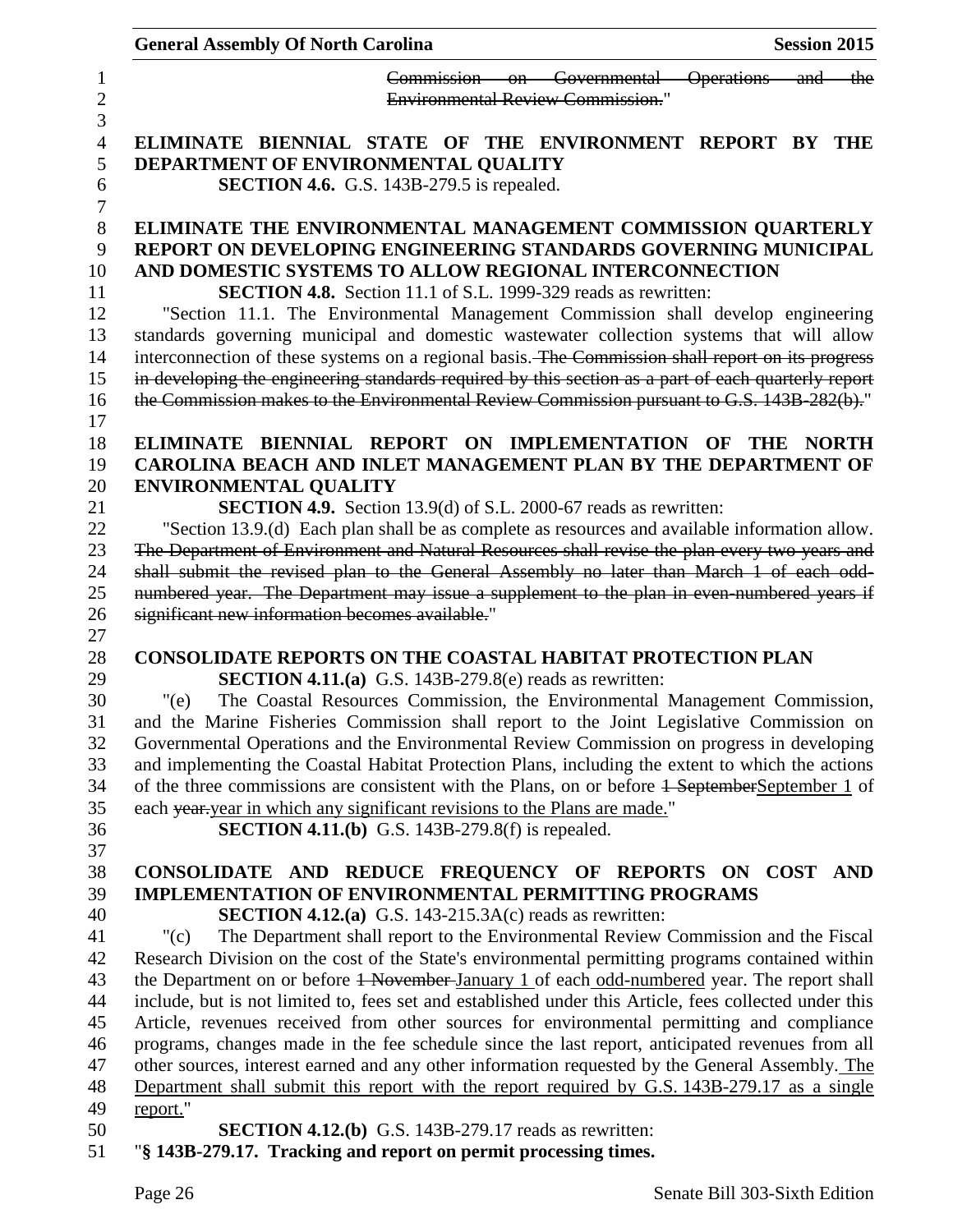The Department of Environmental Quality shall track the time required to process all permit applications in the One-Stop for Certain Environmental Permits Programs established by G.S. 143B-279.12 and the Express Permit and Certification Reviews established by G.S. 143B-279.13 that are received by the Department. The processing time tracked shall include (i) the total processing time from when an initial permit application is received to issuance or denial of the permit and (ii) the processing time from when a complete permit application is received to issuance or denial of the permit. No later than March January 1 of each odd-numbered year, the Department shall report to the Fiscal Research Division of the General Assembly and the Environmental Review Commission on the permit processing times required to be tracked pursuant to this section. The Department shall submit this report with the report required by G.S. 143-215.3A(c) as a single report." **SECTION 4.12.(c)** The first combined report required by subsections (a) and (b) of this section shall be submitted to the Environmental Review Commission and the Fiscal Research Division no later than January 1, 2017. **CONSOLIDATE AND REDUCE FREQUENCY OF REPORTS BY THE ENVIRONMENTAL MANAGEMENT COMMISSION SECTION 4.13.(a)** G.S. 143B-282(b) reads as rewritten: "(b) The Environmental Management Commission shall submit quarterly written reports as to its operation, activities, programs, and progress to the Environmental Review Commission.Commission by January 1 of each year. The Environmental Management Commission shall supplement the written reports required by this subsection with additional written and oral reports as may be requested by the Environmental Review Commission. The Environmental Management Commission shall submit the written reports required by this subsection whether or not the General Assembly is in session at the time the report is due." **SECTION 4.13.(b)** G.S. 143-215.1(h) reads as rewritten: "(h) Each applicant for a new permit or the modification of an existing permit issued under subsection (c) of this section shall include with the application: (i) the extent to which the new or modified facility is constructed in whole or in part with funds provided or administered by the State or a unit of local government, (ii) the impact of the facility on water quality, and (iii) whether there are cost-effective alternative technologies that will achieve greater protection of water 32 quality. The Commission shall prepare a quarterly an annual summary and analysis of the information provided by applicants pursuant to this subsection. The Commission shall submit the summary and analysis required by this subsection to the Environmental Review Commission (ERC) as a part of each quarterly annual report that the Commission is required to make to the ERC under G.S. 143B-282(b)." **SECTION 4.13.(c)** The first combined report required by subsections (a) and (b) of this section shall be submitted to the Environmental Review Commission no later than January 1, 2017. **CONSOLIDATE WASTE MANAGEMENT REPORTS BY THE DEPARTMENT OF ENVIRONMENTAL QUALITY SECTION 4.14.(a)** G.S. 130A-309.06(c) reads as rewritten: "(c) The Department shall report to the Environmental Review Commission and the Fiscal 45 Research Division on or before -January January 15 of each year on the status of solid waste management efforts in the State. The report shall include: (1) A comprehensive analysis, to be updated in each report, of solid waste generation and disposal in the State projected for the 20-year period beginning 49 on  $\frac{1 \text{ July July 1}}{1991}$ .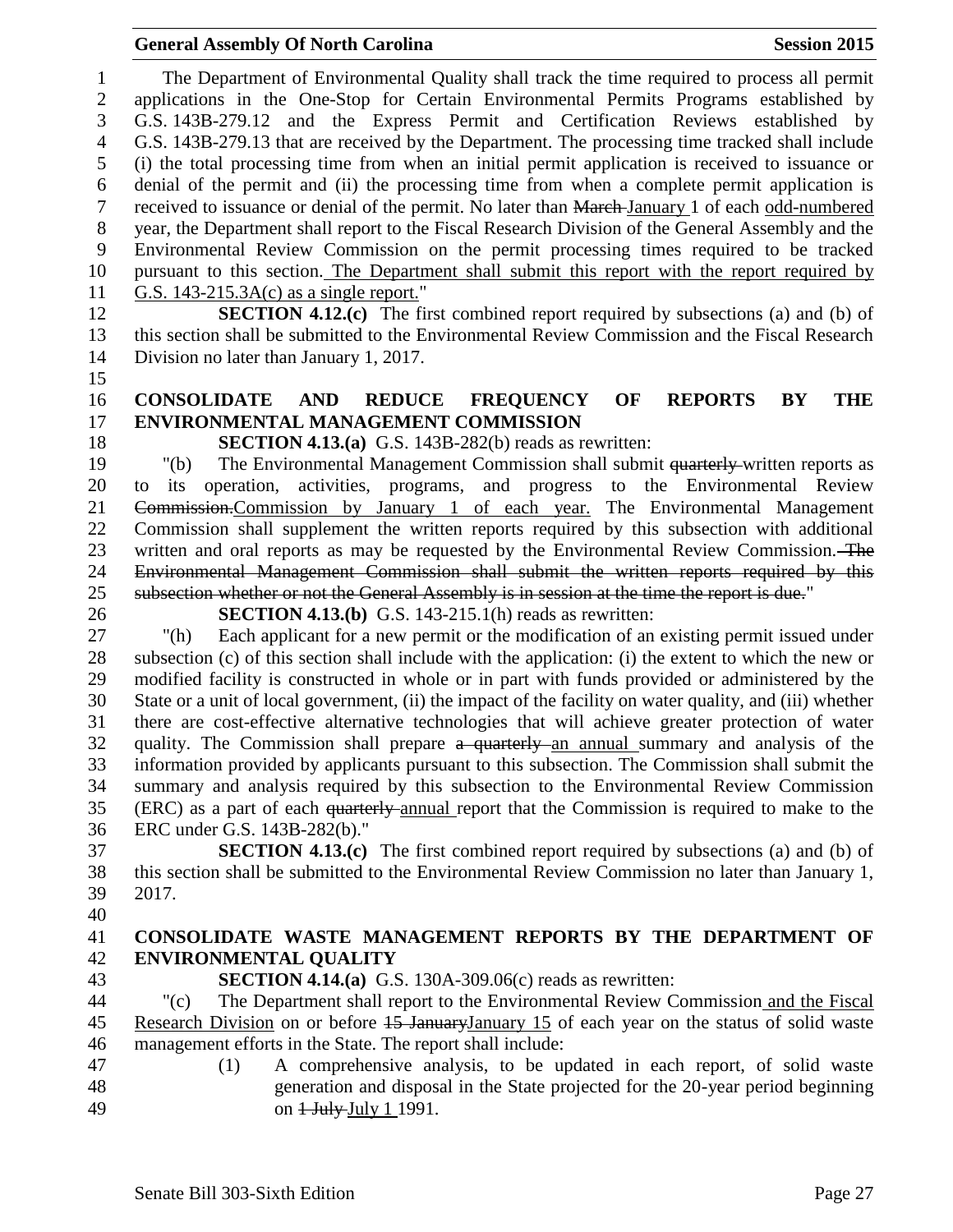|      | <b>General Assembly Of North Carolina</b>                                                                                                                             | <b>Session 2015</b> |
|------|-----------------------------------------------------------------------------------------------------------------------------------------------------------------------|---------------------|
| (2)  | The total amounts of solid waste recycled and disposed of and the methods of                                                                                          |                     |
|      | solid waste recycling and disposal used during the calendar year prior to the                                                                                         |                     |
|      | year in which the report is published.                                                                                                                                |                     |
| (3)  | An evaluation of the development and implementation of local solid waste                                                                                              |                     |
|      | management programs and county and municipal recycling programs.                                                                                                      |                     |
| (4)  | An evaluation of the success of each county or group of counties in meeting the                                                                                       |                     |
|      | municipal solid waste reduction goal established in G.S. 130A-309.04.                                                                                                 |                     |
| (5)  | Recommendations concerning existing and potential programs for solid waste                                                                                            |                     |
|      | reduction and recycling that would be appropriate for units of local government                                                                                       |                     |
|      | and State agencies to implement to meet the requirements of this Part.                                                                                                |                     |
| (6)  | An evaluation of the recycling industry, the markets for recycled materials, the                                                                                      |                     |
|      | recycling of polystyrene, and the success of State, local, and private industry                                                                                       |                     |
|      | efforts to enhance the markets for these materials.                                                                                                                   |                     |
| (7)  | Recommendations to the Governor and the Environmental Review Commission                                                                                               |                     |
|      | to improve the management and recycling of solid waste in the State, including                                                                                        |                     |
|      | any proposed legislation to implement the recommendations.                                                                                                            |                     |
| (8)  | A description of the condition of the Solid Waste Management Trust Fund and                                                                                           |                     |
|      | the use of all funds allocated from the Solid Waste Management Trust Fund, as                                                                                         |                     |
|      | required by G.S. 130A-309.12(c).                                                                                                                                      |                     |
| (9)  | A description of the review and revision of bid procedures and the purchase and<br>use of reusable, refillable, repairable, more durable, and less toxic supplies and |                     |
|      | products by both the Department of Administration and the Department of                                                                                               |                     |
|      | Transportation, as required by G.S. $130A-309.14(a1)(3)$ .                                                                                                            |                     |
| (10) | A description of the implementation of the North Carolina Scrap Tire Disposal                                                                                         |                     |
|      | Act that includes the amount of revenue used for grants and to clean up                                                                                               |                     |
|      | nuisance tire collection under the provisions of G.S 130A-309.64.                                                                                                     |                     |
| (11) | A description of the management of white goods in the State, as required by                                                                                           |                     |
|      | G.S. 130A-309.85.                                                                                                                                                     |                     |
| (12) | A summary of the report by the Department of Transportation on the amounts                                                                                            |                     |
|      | and types of recycled materials that were specified or used in contracts that                                                                                         |                     |
|      | were entered into by the Department of Transportation during the previous                                                                                             |                     |
|      | fiscal year, as required by G.S. $136-28.8(g)$ .                                                                                                                      |                     |
| (13) | Repealed by Session Laws 2010-142, s. 1, effective July 22, 2010.                                                                                                     |                     |
| (14) | (Expiring October 1, 2023) A description of the activities related to the                                                                                             |                     |
|      | management of abandoned manufactured homes in the State in accordance with                                                                                            |                     |
|      | G.S. 130A-117, the beginning and ending balances in the Solid Waste                                                                                                   |                     |
|      | Management Trust Fund for the reporting period and the amount of funds used,                                                                                          |                     |
|      | itemized by county, for grants made under Part 2F of Article 9 of Chapter 130A<br>of the General Statutes.                                                            |                     |
| (15) | A report on the recycling of discarded computer equipment and televisions in                                                                                          |                     |
|      | the State pursuant to G.S. $130A-309-140(a)$ .                                                                                                                        |                     |
| (16) | An evaluation of the Brownfields Property Reuse Act pursuant to                                                                                                       |                     |
|      | G.S. 130A-310.40.                                                                                                                                                     |                     |
| (17) | <u>A report on the Inactive Hazardous Waste Response Act of 1987 pursuant to</u>                                                                                      |                     |
|      | G.S. $130A-310.10(a)$ .                                                                                                                                               |                     |
| (18) | A report on the Dry-Cleaning Solvent Cleanup Act of 1997 pursuant to                                                                                                  |                     |
|      | G.S. 143-215.104U(a) until such time as the Act expires pursuant to Part 6 of                                                                                         |                     |
|      | Article 21A of Chapter 143 of the General Statutes.                                                                                                                   |                     |
| (19) | A report on the implementation and cost of the hazardous waste management                                                                                             |                     |
|      | program pursuant to G.S. 130A-294(i)."                                                                                                                                |                     |
|      | <b>SECTION 4.14.(b)</b> G.S. 130A-309.140(a) reads as rewritten:                                                                                                      |                     |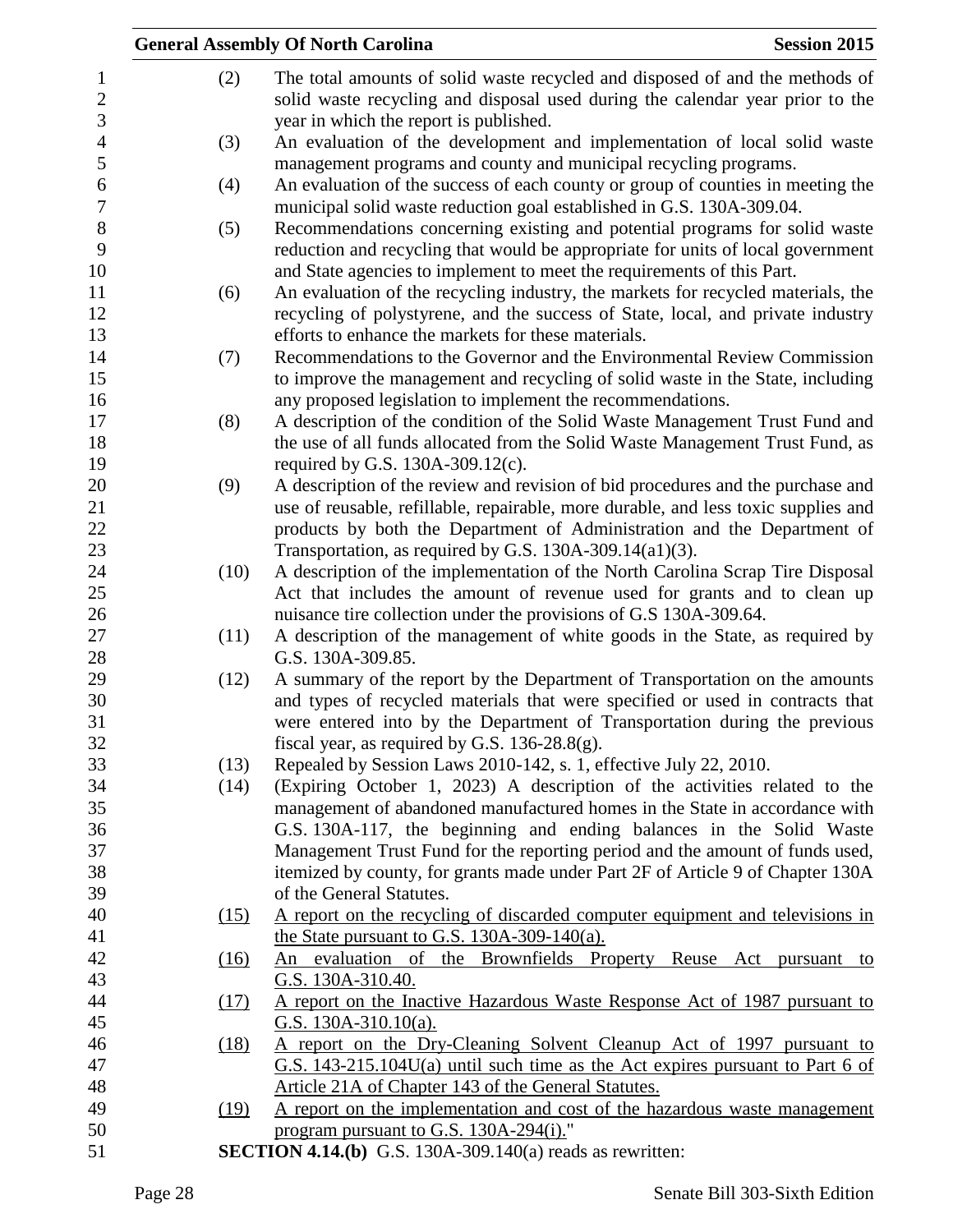|                |            | <b>General Assembly Of North Carolina</b>                                                                                      | <b>Session 2015</b> |
|----------------|------------|--------------------------------------------------------------------------------------------------------------------------------|---------------------|
| $\mathbf{1}$   | "(a)       | No later than January 15 of each year, the Department shall submit a report on The                                             |                     |
| $\overline{2}$ |            | Department shall include in the status of solid waste management report required to be submitted                               |                     |
| 3              |            | on or before January 15 of each year pursuant to G.S. 130A-309.06(c) a report on the recycling of                              |                     |
| 4              |            | discarded computer equipment and televisions in the State under this Part to the Environmental                                 |                     |
| 5              |            | Review Commission. Part. The report must include an evaluation of the recycling rates in the State                             |                     |
| 6              |            | for discarded computer equipment and televisions, a discussion of compliance and enforcement                                   |                     |
| $\tau$         |            | related to the requirements of this Part, and any recommendations for any changes to the system of                             |                     |
| $8\,$          |            | collection and recycling of discarded computer equipment, televisions, or other electronic                                     |                     |
| 9              | devices."  |                                                                                                                                |                     |
| 10             |            | <b>SECTION 4.14.(c)</b> G.S. 130A-310.40 reads as rewritten:                                                                   |                     |
| 11             |            | "§ 130A-310.40. Legislative reports.                                                                                           |                     |
| 12             |            | The Department shall prepare and submit to the Environmental Review Commission,                                                |                     |
| 13             |            | concurrently with the report on the Inactive Hazardous Sites Response Act of 1987 required under                               |                     |
| 14             |            | G.S. 130A 310.10, include in the solid waste management report required to be submitted on or                                  |                     |
| 15             |            | before January 15 of each year pursuant to G.S. $130A-309.06(c)$ an evaluation of the effectiveness                            |                     |
| 16             |            | of this Part in facilitating the remediation and reuse of existing industrial and commercial                                   |                     |
| 17             |            | properties. This evaluation shall include any recommendations for additional incentives or                                     |                     |
| 18             |            | changes, if needed, to improve the effectiveness of this Part in addressing such properties. This                              |                     |
| 19             |            | evaluation shall also include a report on receipts by and expenditures from the Brownfields                                    |                     |
| 20             |            | Property Reuse Act Implementation Account."                                                                                    |                     |
| 21             |            | <b>SECTION 4.14.(d)</b> G.S. 130A-310.10(a) reads as rewritten:                                                                |                     |
| 22             | " $(a)$    | The Secretary shall include in the solid waste management report required to be                                                |                     |
| 23             |            | submitted on or before January 15 of each year pursuant to G.S. $130A-309.06(c)$ a report on                                   |                     |
| 24             |            | inactive hazardous sites to the Joint Legislative Commission on Governmental Operations, the                                   |                     |
| 25             |            | Environmental Review Commission, and the Fiscal Research Division on or before October 1 of                                    |                     |
| 26<br>27       |            | each year. The report shall include that includes at least the following:<br>The Inactive Hazardous Waste Sites Priority List. |                     |
| 28             | (1)<br>(2) | A list of remedial action plans requiring State funding through the Inactive                                                   |                     |
| 29             |            | Hazardous Sites Cleanup Fund.                                                                                                  |                     |
| 30             | (3)        | A comprehensive budget to implement these remedial action plans and the                                                        |                     |
| 31             |            | adequacy of the Inactive Hazardous Sites Cleanup Fund to fund the cost of said                                                 |                     |
| 32             |            | plans.                                                                                                                         |                     |
| 33             | (4)        | A prioritized list of sites that are eligible for remedial action under                                                        |                     |
| 34             |            | CERCLA/SARA together with recommended remedial action plans and a                                                              |                     |
| 35             |            | comprehensive budget to implement such plans. The budget for implementing a                                                    |                     |
| 36             |            | remedial action plan under CERCLA/SARA shall include a statement as to any                                                     |                     |
| 37             |            | appropriation that may be necessary to pay the State's share of such plan.                                                     |                     |
| 38             | (5)        | A list of sites and remedial action plans undergoing voluntary cleanup with                                                    |                     |
| 39             |            | Departmental approval.                                                                                                         |                     |
| 40             | (6)        | A list of sites and remedial action plans that may require State funding, a                                                    |                     |
| 41             |            | comprehensive budget if implementation of these possible remedial action                                                       |                     |
| 42             |            | plans is required, and the adequacy of the Inactive Hazardous Sites Cleanup                                                    |                     |
| 43             |            | Fund to fund the possible costs of said plans.                                                                                 |                     |
| 44             | (7)        | A list of sites that pose an imminent hazard.                                                                                  |                     |
| 45             | (8)        | A comprehensive budget to develop and implement remedial action plans for                                                      |                     |
| 46             |            | sites that pose imminent hazards and that may require State funding, and the                                                   |                     |
| 47             |            | adequacy of the Inactive Hazardous Sites Cleanup Fund.                                                                         |                     |
| 48             | (8a)       | Repealed by Session Laws 2015-286, s. 4.7(f), effective October 22, 2015.                                                      |                     |
| 49<br>50       | (9)        | Any other information requested by the General Assembly or the<br><b>Environmental Review Commission."</b>                     |                     |
| 51             |            | <b>SECTION 4.14.(e)</b> G.S. 143-215.104U reads as rewritten:                                                                  |                     |
|                |            |                                                                                                                                |                     |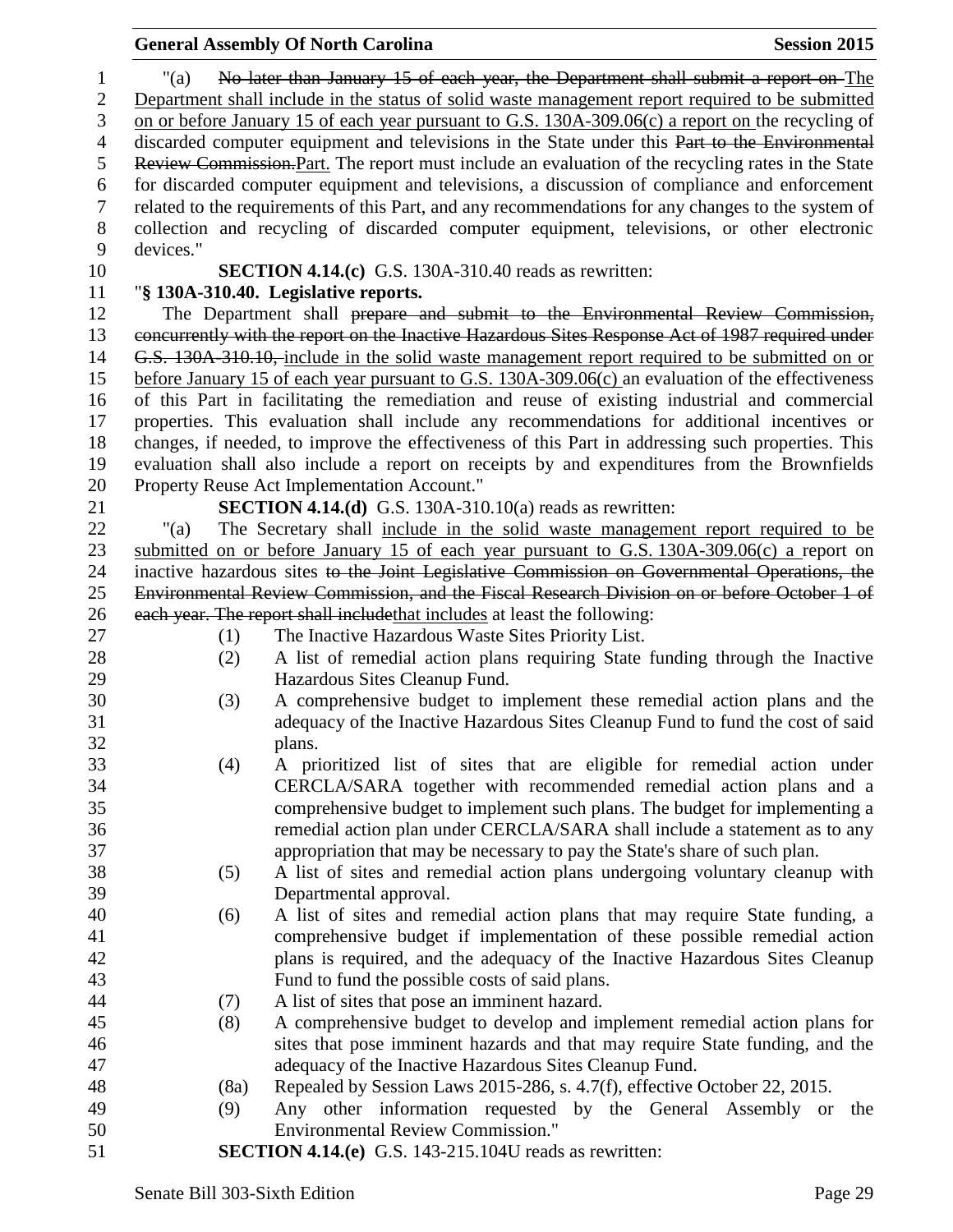|                |                                | <b>General Assembly Of North Carolina</b>                                                            | <b>Session 2015</b> |
|----------------|--------------------------------|------------------------------------------------------------------------------------------------------|---------------------|
| 1              |                                | "§ 143-215.104U. Reporting requirements.                                                             |                     |
| $\mathbf{2}$   | (a)                            | The Secretary shall present an annual report to the Environmental Review Commission                  |                     |
| 3              |                                | that shall include-include in the solid waste management report required to be submitted on or       |                     |
| $\overline{4}$ |                                | before January 15 of each year pursuant to G.S. $130A-309.06(c)$ a report on at least the following: |                     |
| 5              | (1)                            | A list of all dry-cleaning solvent contamination reported to the Department.                         |                     |
| 6              | (2)                            | A list of all facilities and abandoned sites certified by the Commission and the                     |                     |
| $\tau$         |                                | status of contamination associated with each facility or abandoned site.                             |                     |
| 8              | (3)                            | An estimate of the cost of assessment and remediation required in connection                         |                     |
| 9              |                                | with facilities or abandoned sites certified by the Commission and an estimate                       |                     |
| 10             |                                | of assessment and remediation costs expected to be paid from the Fund.                               |                     |
| 11             | (4)                            | A statement of receipts and disbursements for the Fund.                                              |                     |
| 12             | (5)                            | A statement of all claims against the Fund, including claims paid, claims                            |                     |
| 13             |                                | denied, pending claims, anticipated claims, and any other obligations.                               |                     |
| 14             | (6)                            | The adequacy of the Fund to carry out the purposes of this Part together with                        |                     |
| 15             |                                | any recommendations as to measures that may be necessary to assure the                               |                     |
| 16             |                                | continued solvency of the Fund.                                                                      |                     |
| 17             | $\Theta$                       | The Secretary shall make the annual report required by this section on or before 1                   |                     |
| 18             | October of each year."         |                                                                                                      |                     |
| 19             |                                | <b>SECTION 4.14.(f)</b> G.S. 130A-294(i) reads as rewritten:                                         |                     |
| 20             | " $(i)$                        | The Department shall include in the solid waste management report required to be                     |                     |
| 21             |                                | submitted on or before January 15 of each year pursuant to G.S. 130A-309.06(c) a report-to-the       |                     |
| 22             |                                | Fiscal Research Division of the General Assembly, the Senate Appropriations Subcommittee on          |                     |
| 23             |                                | Natural and Economic Resources, the House Appropriations Subcommittee on Natural and                 |                     |
| 24             |                                | Economic Resources, and the Environmental Review Commission on or before January 1 of each           |                     |
| 25             |                                | year on the implementation and cost of the hazardous waste management program. The report            |                     |
| 26             |                                | shall include an evaluation of how well the State and private parties are managing and cleaning up   |                     |
| 27             |                                | hazardous waste. The report shall also include recommendations to the Governor, State agencies,      |                     |
| 28             |                                | and the General Assembly on ways to: improve waste management; reduce the amount of waste            |                     |
| 29             |                                | generated; maximize resource recovery, reuse, and conservation; and minimize the amount of           |                     |
| 30             |                                | hazardous waste which must be disposed of. The report shall include beginning and ending             |                     |
| 31             |                                | balances in the Hazardous Waste Management Account for the reporting period, total fees              |                     |
| 32             |                                | collected pursuant to G.S. 130A-294.1, anticipated revenue from all sources, total expenditures by   |                     |
| 33             |                                | activities and categories for the hazardous waste management program, any recommended                |                     |
| 34             |                                | adjustments in annual and tonnage fees which may be necessary to assure the continued                |                     |
| 35             |                                | availability of funds sufficient to pay the State's share of the cost of the hazardous waste         |                     |
| 36             |                                | management program, and any other information requested by the General Assembly. In                  |                     |
| 37             |                                | recommending adjustments in annual and tonnage fees, the Department may propose fees for             |                     |
| 38             |                                | hazardous waste generators, and for hazardous waste treatment facilities that treat waste generated  |                     |
| 39             |                                | on site, which are designed to encourage reductions in the volume or quantity and toxicity of        |                     |
| 40             |                                | hazardous waste. The report shall also include a description of activities undertaken to implement   |                     |
| 41             |                                | the resident inspectors program established under G.S. 130A-295.02. In addition, the report shall    |                     |
| 42             |                                | include an annual update on the mercury switch removal program that shall include, at a              |                     |
| 43             | minimum, all of the following: |                                                                                                      |                     |
| 44             | $\leftrightarrow$              | A detailed description of the mercury recovery performance ratio achieved by                         |                     |
| 45             |                                | the mercury switch removal program.                                                                  |                     |
| 46             | (2)                            | A detailed description of the mercury switch collection system developed and                         |                     |
| 47             |                                | implemented by vehicle manufacturers in accordance with the NVMSRP.                                  |                     |
| 48             | $\left(3\right)$               | In the event that a mercury recovery performance ratio of at least 0.90 of the                       |                     |
| 49<br>50       |                                | national mercury recovery performance ratio as reported by the NVMSRP is                             |                     |
| 51             |                                | not achieved, a description of additional or alternative actions that may be                         |                     |
|                |                                | implemented to improve the mercury switch removal program.                                           |                     |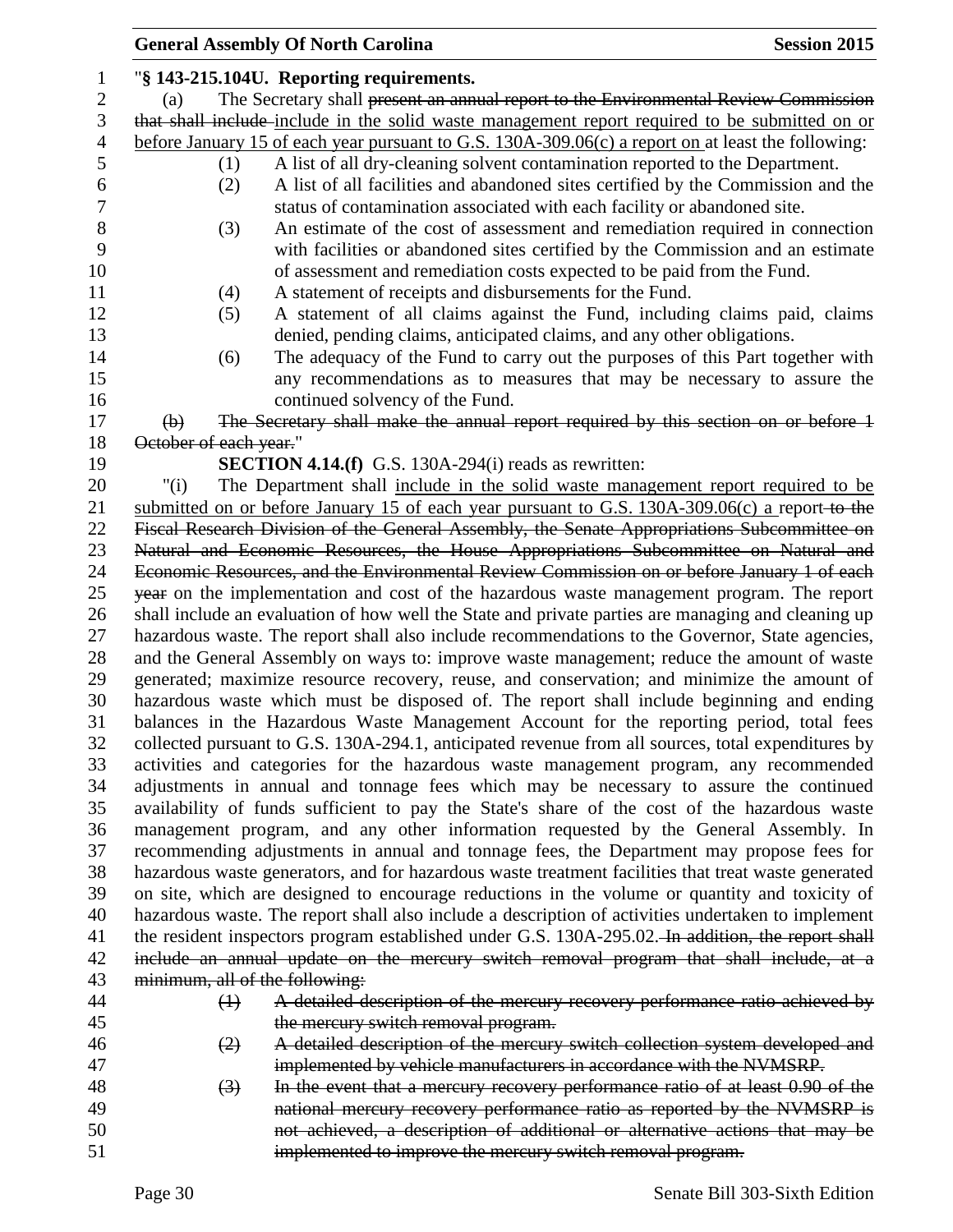|                            | <b>General Assembly Of North Carolina</b>                                                                                                                                                  |                  | <b>Session 2015</b>                                                         |            |
|----------------------------|--------------------------------------------------------------------------------------------------------------------------------------------------------------------------------------------|------------------|-----------------------------------------------------------------------------|------------|
| (4)                        |                                                                                                                                                                                            |                  | The number of mercury switches collected and a description of how the       |            |
|                            | mercury switches were managed.                                                                                                                                                             |                  |                                                                             |            |
| $(5)$                      |                                                                                                                                                                                            |                  | A statement that details the costs required to implement the mercury switch |            |
|                            |                                                                                                                                                                                            |                  | removal program, including a summary of receipts and disbursements from the |            |
|                            | <b>Mercury Switch Removal Account."</b>                                                                                                                                                    |                  |                                                                             |            |
|                            | <b>SECTION 4.14.(g)</b> The first combined report required by subsections (a) through (f)                                                                                                  |                  |                                                                             |            |
|                            | of this section shall be submitted to the Environmental Review Commission and the Fiscal                                                                                                   |                  |                                                                             |            |
|                            | Research Division no later than January 15, 2017.                                                                                                                                          |                  |                                                                             |            |
|                            |                                                                                                                                                                                            |                  |                                                                             |            |
|                            | <b>CONSOLIDATE SEDIMENTATION</b>                                                                                                                                                           | <b>POLLUTION</b> | <b>CONTROL</b><br><b>ACT</b>                                                | <b>AND</b> |
|                            | <b>STORMWATER REPORTS</b>                                                                                                                                                                  |                  |                                                                             |            |
|                            | <b>SECTION 4.15.(a)</b> G.S. 113A-67 reads as rewritten:                                                                                                                                   |                  |                                                                             |            |
| "§ 113A-67. Annual Report. |                                                                                                                                                                                            |                  |                                                                             |            |
|                            | The Department shall report to the Environmental Review Commission on the implementation                                                                                                   |                  |                                                                             |            |
|                            | of this Article on or before 1 OctoberOctober 1 of each year. The Department shall include in the                                                                                          |                  |                                                                             |            |
|                            | report an analysis of how the implementation of the Sedimentation Pollution Control Act of 1973                                                                                            |                  |                                                                             |            |
|                            | is affecting activities that contribute to the sedimentation of streams, rivers, lakes, and other waters                                                                                   |                  |                                                                             |            |
|                            | of the State. The report shall also include a review of the effectiveness of local erosion and                                                                                             |                  |                                                                             |            |
|                            | sedimentation control programs. The report shall be submitted to the Environmental Review                                                                                                  |                  |                                                                             |            |
|                            | Commission with the report required by G.S. $143-214.7$ (e) as a single report."                                                                                                           |                  |                                                                             |            |
|                            | <b>SECTION 4.15.(b)</b> G.S. 143-214.7(e) reads as rewritten:                                                                                                                              |                  |                                                                             |            |
| " $(e)$                    | On or before October 1 of each year, the Commission-Department shall report to the                                                                                                         |                  |                                                                             |            |
|                            | Environmental Review Commission on the implementation of this section, including the status of                                                                                             |                  |                                                                             |            |
|                            | any stormwater control programs administered by State agencies and units of local government.                                                                                              |                  |                                                                             |            |
|                            | The status report shall include information on any integration of stormwater capture and reuse into                                                                                        |                  |                                                                             |            |
|                            | stormwater control programs administered by State agencies and units of local government. The                                                                                              |                  |                                                                             |            |
|                            | report shall be submitted to the Environmental Review Commission with the report required by                                                                                               |                  |                                                                             |            |
|                            | G.S. 113A-67 as a single report."                                                                                                                                                          |                  |                                                                             |            |
|                            | <b>SECTION 4.15.(c)</b> The first combined report required by subsections (a) and (b) of                                                                                                   |                  |                                                                             |            |
|                            | this section shall be submitted to the Environmental Review Commission no later than October 1,                                                                                            |                  |                                                                             |            |
| 2016.                      |                                                                                                                                                                                            |                  |                                                                             |            |
|                            |                                                                                                                                                                                            |                  |                                                                             |            |
|                            | CONSOLIDATE VARIOUS WATER RESOURCES AND WATER QUALITY REPORTS                                                                                                                              |                  |                                                                             |            |
|                            | BY THE DEPARTMENT OF ENVIRONMENTAL QUALITY                                                                                                                                                 |                  |                                                                             |            |
|                            | <b>SECTION 4.16.(a)</b> G.S. 143-355(n) is repealed.                                                                                                                                       |                  |                                                                             |            |
|                            | <b>SECTION 4.16.(b)</b> G.S. 143-355(o)(9) is repealed.                                                                                                                                    |                  |                                                                             |            |
|                            | <b>SECTION 4.16.(c)</b> G.S. 143-355 is amended by adding a new subsection to read:                                                                                                        |                  |                                                                             |            |
| $"(\mathsf{p})$            | Report. – The Department of Environmental Quality shall report to the Environmental                                                                                                        |                  |                                                                             |            |
|                            | Review Commission on the implementation of this section, including the development of the State                                                                                            |                  |                                                                             |            |
|                            | water supply plan and the development of basinwide hydrologic models, no later than November 1                                                                                             |                  |                                                                             |            |
|                            | of each year. The Department shall submit the report required by this subsection with the report on                                                                                        |                  |                                                                             |            |
|                            | basinwide water quality management plans required by G.S. 143-215.8B(d) as a single report."                                                                                               |                  |                                                                             |            |
|                            | SECTION 4.16.(d) G.S. 143-215.8B(d) reads as rewritten:                                                                                                                                    |                  |                                                                             |            |
| " $(d)$                    | The As a part of the report required pursuant to G.S. 143-355(p), the Commission and                                                                                                       |                  |                                                                             |            |
|                            |                                                                                                                                                                                            |                  |                                                                             |            |
|                            | the Department shall each report on or before 1 OctoberNovember 1 of each year on an annual<br>basis to the Environmental Review Commission on the progress in developing and implementing |                  |                                                                             |            |
|                            |                                                                                                                                                                                            |                  |                                                                             |            |
|                            | basinwide water quality management plans and on increasing public involvement and public                                                                                                   |                  |                                                                             |            |
|                            | education in connection with basinwide water quality management planning. The report to the                                                                                                |                  |                                                                             |            |
|                            | Environmental Review Commission by the Department shall include a written statement as to all                                                                                              |                  |                                                                             |            |
|                            | concentrations of heavy metals and other pollutants in the surface waters of the State that are                                                                                            |                  |                                                                             |            |
|                            | identified in the course of preparing or revising the basinwide water quality management plans."                                                                                           |                  |                                                                             |            |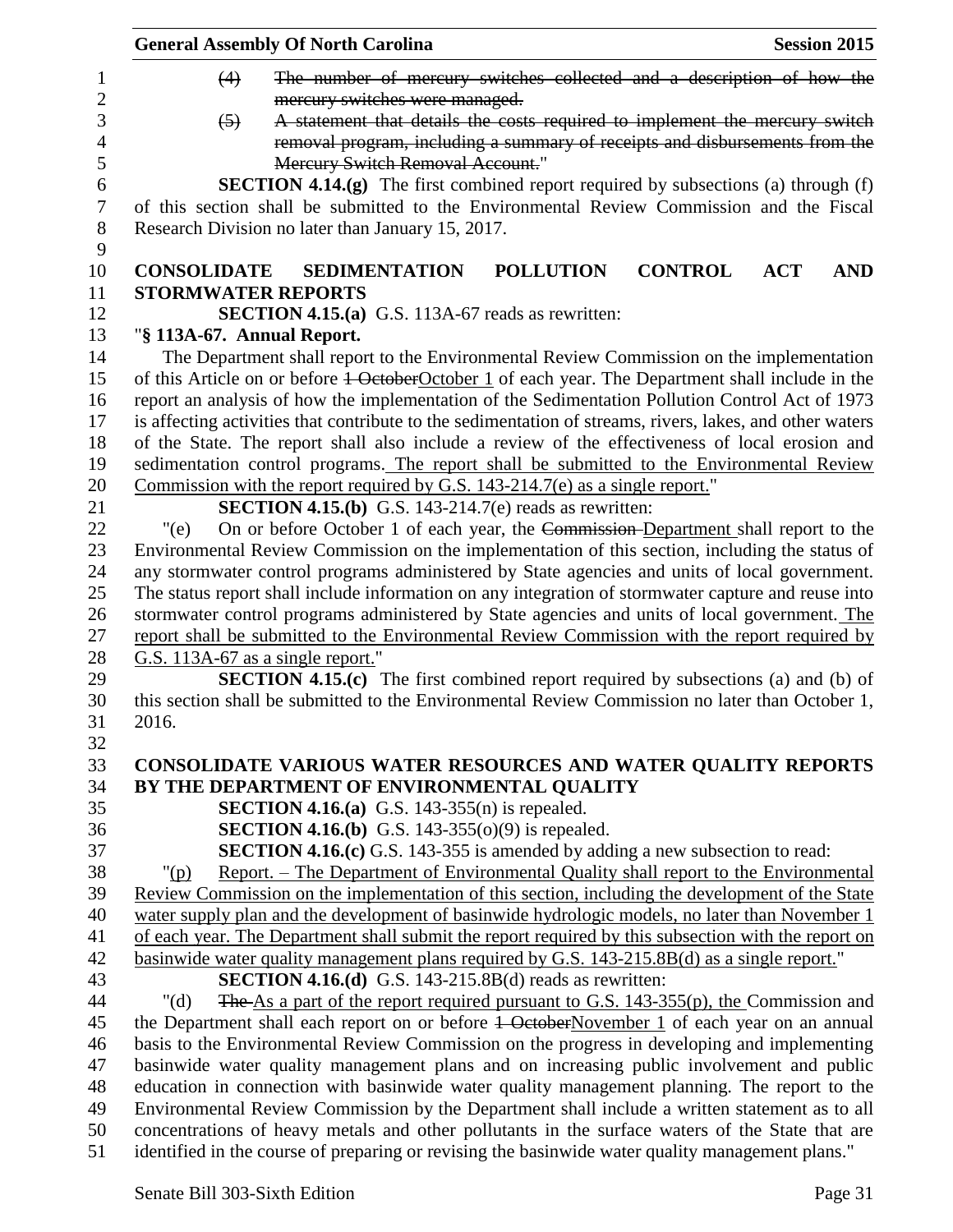**SECTION 4.16.(e)** The first combined report required by subsections (c) and (d) of this section shall be submitted to the Environmental Review Commission no later than November 1, 2016. **CONSOLIDATE REPORTS BY THE DIVISION OF WATER INFRASTRUCTURE OF THE DEPARTMENT OF ENVIRONMENTAL QUALITY AND THE STATE WATER INFRASTRUCTURE AUTHORITY SECTION 4.17.(a)** G.S. 159G-26(a) reads as rewritten: "(a) Requirement. – The Department must shall publish a report each year on the accounts in the Water Infrastructure Fund that are administered by the Division of Water Infrastructure. The report must shall be published by 1 November 1 of each year and cover the preceding fiscal year. 12 The Department must-shall make the report available to the public and must-shall give a copy of 13 the report to the Environmental Review Commission and the Commission, the Joint Legislative Oversight Committee on Agriculture and Natural and Economic Resources, and the Fiscal Research Division of the Legislative Services Commission.Division with the report required by G.S. 159G-72 as a single report." **SECTION 4.17.(b)** G.S. 159G-72 reads as rewritten: "**§ 159G-72. State Water Infrastructure Authority; reports.** No later than November 1 of each year, the Authority shall submit a report of its activity and 20 findings, including any recommendations or legislative proposals, to the Senate Appropriations Committee on Natural and Economic Resources, the House of Representatives Appropriations Subcommittee on Natural and Economic Resources, and the Fiscal Research Division of the Legislative Services Commission. Environmental Review Commission, the Joint Legislative Oversight Committee on Agriculture and Natural and Economic Resources, and the Fiscal Research Division with the report required by G.S. 159G-26(a) as a single report." **SECTION 4.17.(c)** The first combined report required by subsections (a) and (b) of this section shall be submitted to the Environmental Review Commission, the Joint Legislative Oversight Committee on Agriculture and Natural and Economic Resources, and the Fiscal Research Division no later than November 1, 2016. **CONSOLIDATE REPORTS BY SOIL AND WATER CONSERVATION COMMISSION AND THE DIVISION OF SOIL AND WATER CONSERVATION OF THE DEPARTMENT OF AGRICULTURE AND CONSUMER SERVICES SECTION 4.18.(a)** G.S. 106-850(e) reads as rewritten: "(e) The Soil and Water Conservation Commission shall report on or before 31 January 31 of each year to the Environmental Review Commission, the Department of Agriculture and Consumer Services, and the Fiscal Research Division. This report shall include a list of projects that received State funding pursuant to the program, the results of the evaluations conducted pursuant to subdivision (7) of subsection (b) of this section, findings regarding the effectiveness of each of these projects to accomplish its primary purpose, and any recommendations to assure that State funding is used in the most cost-effective manner and accomplishes the greatest improvement in water quality. This report shall be submitted to the Environmental Review Commission and the Fiscal Research Division with the reports required by G.S. 106-860(e) and G.S. 139-60(d) as a single report." **SECTION 4.18.(b)** G.S. 106-860(e) reads as rewritten: "(e) Report. – The Soil and Water Conservation Commission shall report no later than 31 January 31 of each year to the Environmental Review Commission, the Department of Agriculture and Consumer Services, and the Fiscal Research Division. The report shall include a summary of projects that received State funding pursuant to the Program, the results of the evaluation conducted pursuant to subdivision (5) of subsection (b) of this section, findings regarding the

effectiveness of each project to accomplish its primary purpose, and any recommendations to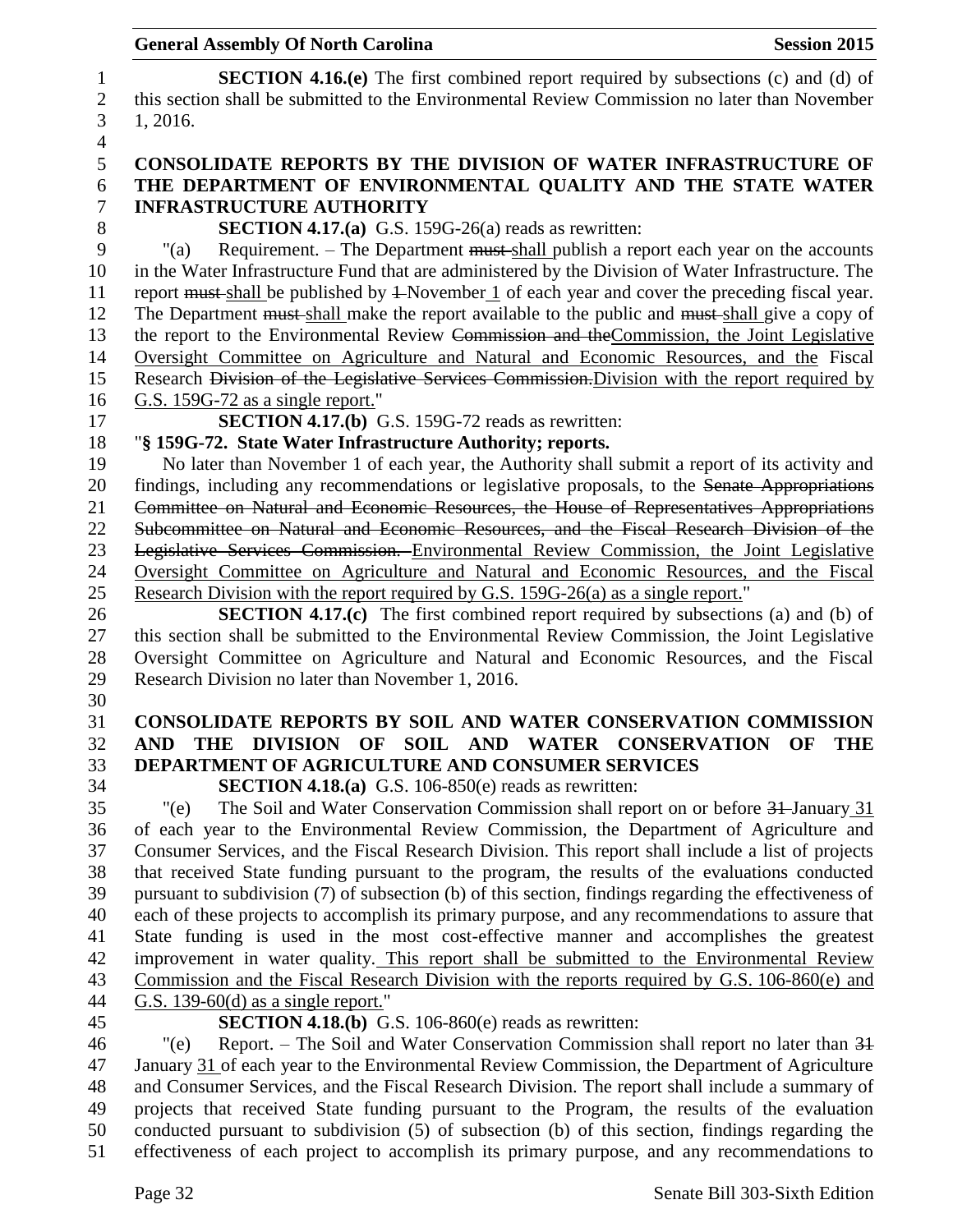|                | <b>General Assembly Of North Carolina</b><br><b>Session 2015</b>                                           |
|----------------|------------------------------------------------------------------------------------------------------------|
| $\mathbf{1}$   | assure that State funding is used in the most cost-effective manner and accomplishes the greatest          |
| $\overline{2}$ | improvement in water quality. This report shall be submitted to the Environmental Review                   |
| 3              | Commission and the Fiscal Research Division as a part of the report required by G.S. 106-850(e)."          |
| $\overline{4}$ | <b>SECTION 4.18.(c)</b> G.S. 139-60(d) reads as rewritten:                                                 |
| 5              | Report. - No later than January 31 of each year, the Division of Soil and Water<br>" $(d)$                 |
| 6              | Conservation of the Department of Agriculture and Consumer Services shall prepare a                        |
| $\tau$         | comprehensive report on the implementation of subsections (a) through (c) of this section. The             |
| $8\,$          | report shall be submitted to the Environmental Review Commission and the Fiscal Research                   |
| 9              | Division as a part of the report required by G.S. $106-850(e)$ ."                                          |
| 10             | <b>SECTION 4.18.(d)</b> The first combined report required by subsections (a) through (c)                  |
| 11             | of this section shall be submitted to the Environmental Review Commission and the Fiscal                   |
| 12             | Research Division no later than January 31, 2017.                                                          |
| 13             |                                                                                                            |
| 14             | DECREASE REPORTING FREQUENCY ON TERMINAL GROINS PILOT PROJECT                                              |
| 15             | BY THE COASTAL RESOURCES COMMISSION                                                                        |
| 16             | <b>SECTION 4.20.</b> G.S. 113A-115.1(i) reads as rewritten:                                                |
| 17             | No later than September 1 of each year, January 1, 2017, and every five years<br>"(i)                      |
| 18             | thereafter, the Coastal Resources Commission shall report to the Environmental Review                      |
| 19             | Commission on the implementation of this section. The report shall provide a detailed description          |
| 20             | of each proposed and permitted terminal groin and its accompanying beach fill project, including           |
| 21             | the information required to be submitted pursuant to subsection (e) of this section. For each              |
| 22             | permitted terminal groin and its accompanying beach fill project, the report shall also provide all        |
| 23             | of the following:                                                                                          |
| 24             | The findings of the Commission required pursuant to subsection (f) of this<br>(1)                          |
| 25             | section.                                                                                                   |
| 26             | The status of construction and maintenance of the terminal groin and its<br>(2)                            |
| 27             | accompanying beach fill project, including the status of the implementation of                             |
| 28             | the plan for construction and maintenance and the inlet management plan.                                   |
| 29             | A description and assessment of the benefits of the terminal groin and its<br>(3)                          |
| 30             | accompanying beach fill project, if any.                                                                   |
| 31             | A description and assessment of the adverse impacts of the terminal groin and<br>(4)                       |
| 32             | its accompanying beach fill project, if any, including a description and                                   |
| 33             | assessment of any mitigation measures implemented to address adverse                                       |
| 34             | impacts."                                                                                                  |
| 35             |                                                                                                            |
| 36             | DECREASE REPORTING FREQUENCY ON PARKS SYSTEM PLAN BY THE                                                   |
| 37             | DEPARTMENT OF NATURAL AND CULTURAL RESOURCES                                                               |
| 38             | SECTION 4.21. G.S. 143B-135.48(d) reads as rewritten:                                                      |
| 39             | No later than October $\frac{1}{1}$ of each year, 1, 2016, and every five years thereafter, the<br>" $(d)$ |
| 40             | Department shall submit electronically the State Parks System Plan to the Environmental Review             |
| 41             | Commission, the Senate and the House of Representatives appropriations committees with                     |
| 42             | jurisdiction over natural and cultural resources, the Joint Legislative Oversight Committee on             |
| 43             | Agriculture and Natural and Economic Resources, and the Fiscal Research Division. Concurrently,            |
| 44             | the Department shall submit a summary of each change to the Plan that was made during the                  |
| 45             | previous fiscal year five fiscal years."                                                                   |
| 46             |                                                                                                            |
| 47             | REDIRECT INTERAGENCY REPORT ON SUPERFUND COST SHARE TO THE ANER                                            |
| 48             | <b>OVERSIGHT COMMITTEE</b>                                                                                 |
| 49             | <b>SECTION 4.22.</b> Section 15.6 of S.L. 1999-237 reads as rewritten:                                     |
| 50             | "Section 15.6.(a) The Department of Environment and Natural Resources Environmental                        |
| 51             | Quality may use available funds, with the approval of the Office of State Budget and                       |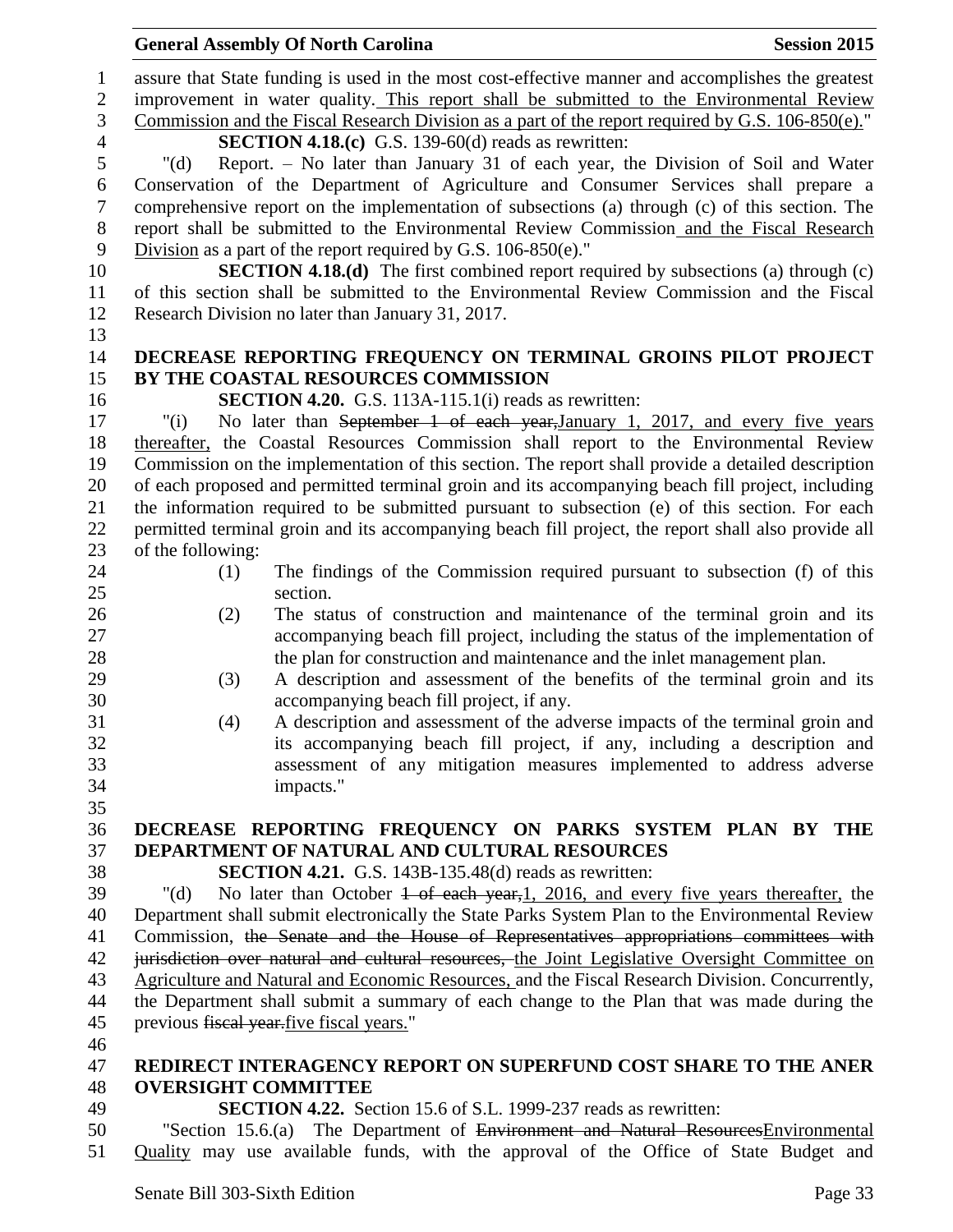Management, to provide the ten percent (10%) cost share required for Superfund cleanups on the National Priority List sites, to pay the operating and maintenance costs associated with these Superfund cleanups, and for the cleanup of priority inactive hazardous substance or waste disposal sites under Part 3 of Article 9 of Chapter 130A of the General Statutes. These funds may be in addition to those appropriated for this purpose. "Section 15.6.(b) The Department of Environment and Natural ResourcesEnvironmental Quality and the Office of State Budget and Management shall report to the Environmental Review Commission and the Joint Legislative Commission on Governmental OperationsJoint Legislative Oversight Committee on Agriculture and Natural and Economic Resources the amount and the source of the funds used pursuant to subsection (a) of this section within 30 days of the expenditure of these funds." **REDIRECT REPORT ON EXPENDITURES FROM BERNARD ALLEN EMERGENCY DRINKING WATER FUND TO ANER OVERSIGHT COMMITTEE SECTION 4.23.** G.S. 87-98(e) reads as rewritten: "(e) The Department, in consultation with the Commission for Public Health and local 17 health departments, shall report no later than October 1 of each year to the Environmental Review Commission, the House of Representatives and Senate Appropriations Subcommittees on Natural Joint Legislative Oversight Committee on Agriculture and Natural and Economic Resources and the Fiscal Research Division of the General Assembly on the implementation of this section. The report shall include the purpose and amount of all expenditures from the Fund during the prior fiscal year, a discussion of the benefits and deficiencies realized as a result of the section, and may also include recommendations for any legislative action." **REDIRECT REPORT ON PARKS AND RECREATION TRUST FUND TO THE ANER OVERSIGHT COMMITTEE SECTION 4.24.** G.S. 143B-135.56(f) reads as rewritten: "(f) Reports. – The North Carolina Parks and Recreation Authority shall report no later 29 than October 1 of each year to the Joint Legislative Commission on Governmental Operations, the House and Senate Appropriations Subcommittees on Natural and Economic Resources, Oversight Committee on Agriculture and Natural and Economic Resources, the Fiscal Research Division, and the Environmental Review Commission on allocations from the Trust Fund from the prior fiscal year. For funds allocated from the Trust Fund under subsection (c) of this section, this report

 this section." 

## **PART IV-A. UMSTEAD ACT STUDY**

 **SECTION 4A.1.** In order to mitigate inefficient and nonproductive underutilization of State property, the Department of Administration shall study and report on recommended legislative changes concerning means by which the Umstead Act may be modified so as to balance (i) the State's legitimate interest in self-limiting governmental participation in business through the leasing or subleasing of State-owned property, including parking spaces, and (ii) the State's legitimate interest in properly stewarding assets of the State that are currently unneeded and underutilized by finding alternative uses that maintain State ownership while maximizing and accommodating economic exploitation of such assets. The Department shall submit the report required by this section, along with recommended legislative changes, to the Joint Legislative Commission on Governmental Operations no later than November 1, 2016.

shall include the operating expenses determined under subdivisions (1) and (2) of subsection (e) of

**SECTION 4A.2.** This Part is effective when it becomes law.

## 

## **PART V. SEVERABILITY CLAUSE AND EFFECTIVE DATE**